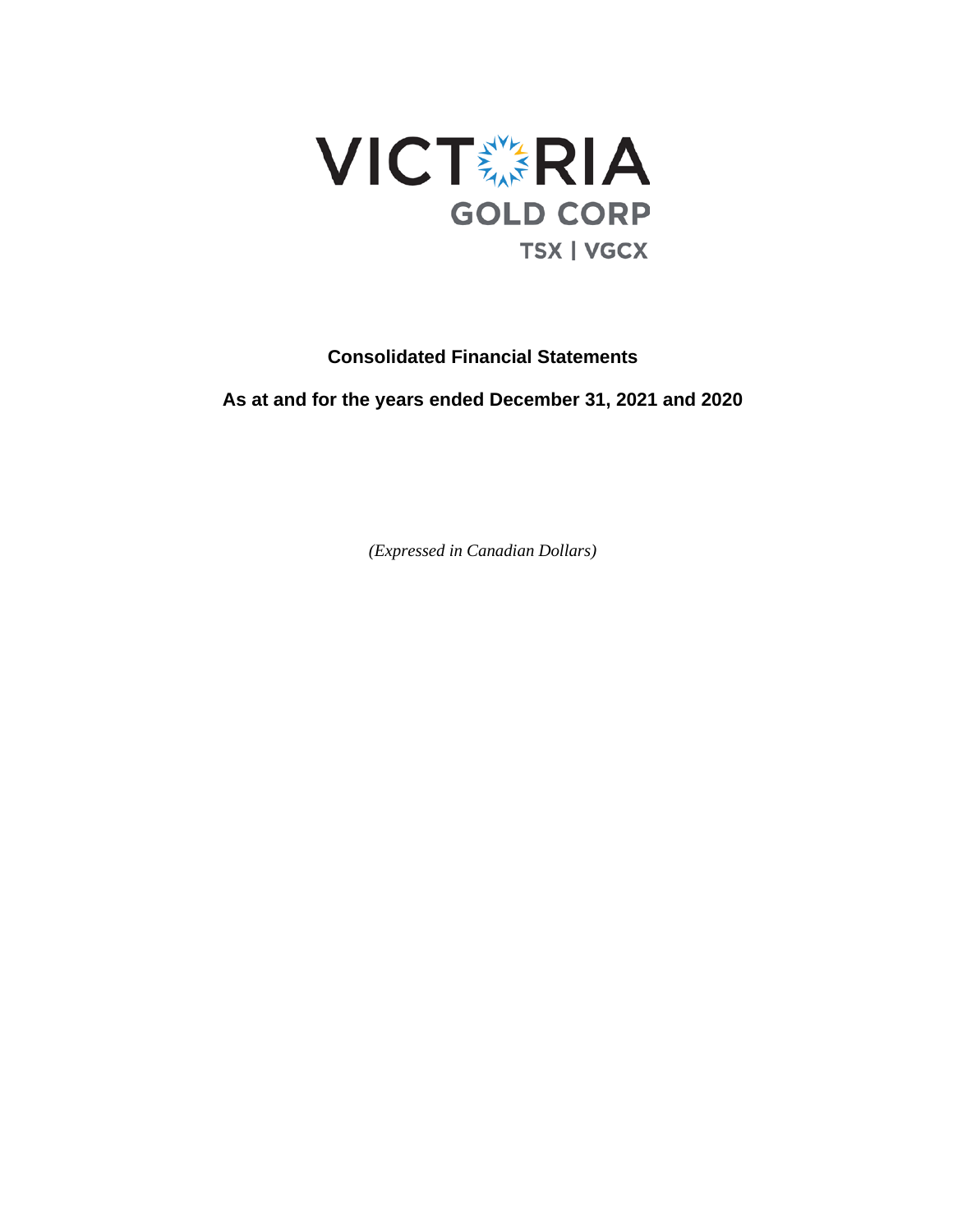# Independent auditor's report

To the Shareholders of Victoria Gold Corporation

#### Opinion

We have audited the consolidated financial statements of Victoria Gold Corporation and its subsidiaries [the "Group"], which comprise the consolidated statements of financial position as at December 31, 2021, and the consolidated statements of income and comprehensive income, consolidated statements of changes in shareholders' equity and consolidated statements of cash flows for the year then ended, and notes to the consolidated financial statements, including a summary of significant accounting policies.

In our opinion, the accompanying consolidated financial statements present fairly, in all material respects, the consolidated financial position of the Group as at December 31, 2021, and its consolidated financial performance and its consolidated cash flows for the year then ended in accordance with International Financial Reporting Standards ["IFRS"].

#### Basis for opinion

We conducted our audit in accordance with Canadian generally accepted auditing standards. Our responsibilities under those standards are further described in the Auditor's responsibilities for the audit of the consolidated financial statements section of our report. We are independent of the Group in accordance with the ethical requirements that are relevant to our audit of the consolidated financial statements in Canada, and we have fulfilled our other ethical responsibilities in accordance with these requirements. We believe that the audit evidence we have obtained is sufficient and appropriate to provide a basis for our opinion.

#### Key audit matter

Key audit matters are those matters that, in our professional judgment, were of most significance in our audit of the consolidated financial statements of the current period. These matters were addressed in the context of our audit of the consolidated financial statements as a whole, and in forming our opinion thereon, and we do not provide a separate opinion on these matters. For the matter below, our description of how our audit addressed the matter is provided in that context.

We have fulfilled the responsibilities described in the Auditor's responsibilities for the audit of the consolidated financial statements section of our report, including in relation to this matter. Accordingly, our audit included the performance of procedures designed to respond to our assessment of the risks of material misstatement of the consolidated financial statements. The results of our audit procedures, including the procedures performed to address the matter below, provide the basis for our audit opinion on the accompanying consolidated financial statements.

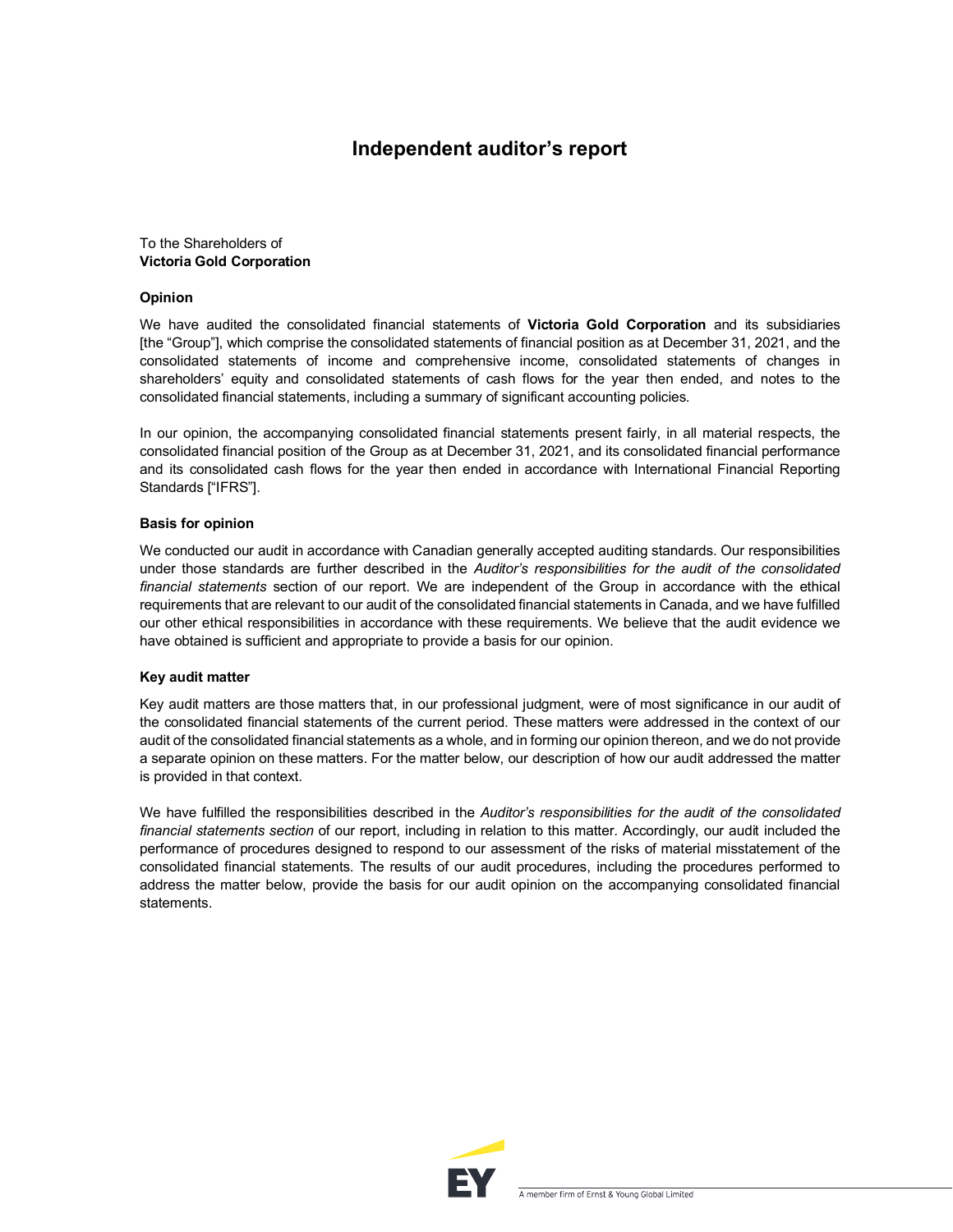#### Valuation of in-process inventory

#### Key audit matter How our audit addressed the key audit matter The Group's in-process inventory balance amounted to \$115.4 million as at December 31, 2021. Inprocess inventory represents material that is currently being treated in the processing plant to extract the contained gold and to transform it into a saleable product. The amount of gold in the inprocess inventory is determined by assay and by measure of the quantities of the various gold-bearing materials in the recovery process which determines the costs that are allocated to the in-process inventories. This matter has been considered a key audit matter due to the significant judgement involved in evaluating management's in-process inventory valuation model, specifically the assumption with respect to the amount of gold-bearing materials in To test the Group's valuation of in-process inventory, we performed the following substantive procedures, among others: Evaluated the appropriateness of management's model and recalculated the mathematical accuracy thereof. Evaluated the work of management's expert who estimated the amount of gold-bearing materials in the recovery process by performing a retrospective analysis and comparing to actual gold recovered throughout the year as well as assay results used in the estimation process.  $\triangleright$  We involved our internal mining specialists to assess the appropriateness of the methodology applied by management's expert and the resulting estimate of the amount of gold-bearing materials

Refer to notes 3(t)(i) and 4 in the consolidated financial statements for the Group's disclosures related to in-process inventory.

 $\blacktriangleright$  We assessed management expert's objectivity, professional qualifications, experience, and their use of accepted industry practices.

in the recovery process.

#### Other matter

the recovery process.

The consolidated financial statements of the Group for the year ended December 31, 2020 were audited by another auditor who expressed an unmodified opinion on those financial statements on March 23, 2021.

#### Other information

Management is responsible for the other information. The other information is comprised of Management's Discussion and Analysis for the year ended December 31, 2021.

Our opinion on the consolidated financial statements does not cover the other information and we do not express any form of assurance conclusion thereon.

In connection with our audit of the consolidated financial statements, our responsibility is to read the other information, and in doing so, consider whether the other information is materially inconsistent with the consolidated financial statements or our knowledge obtained in the audit or otherwise appears to be materially misstated. We obtained Management's Discussion and Analysis prior to the date of this auditor's report. If, based on the work we have performed, we conclude that there is a material misstatement of this other information, we are required to report that fact in this auditor's report. We have nothing to report in this regard.

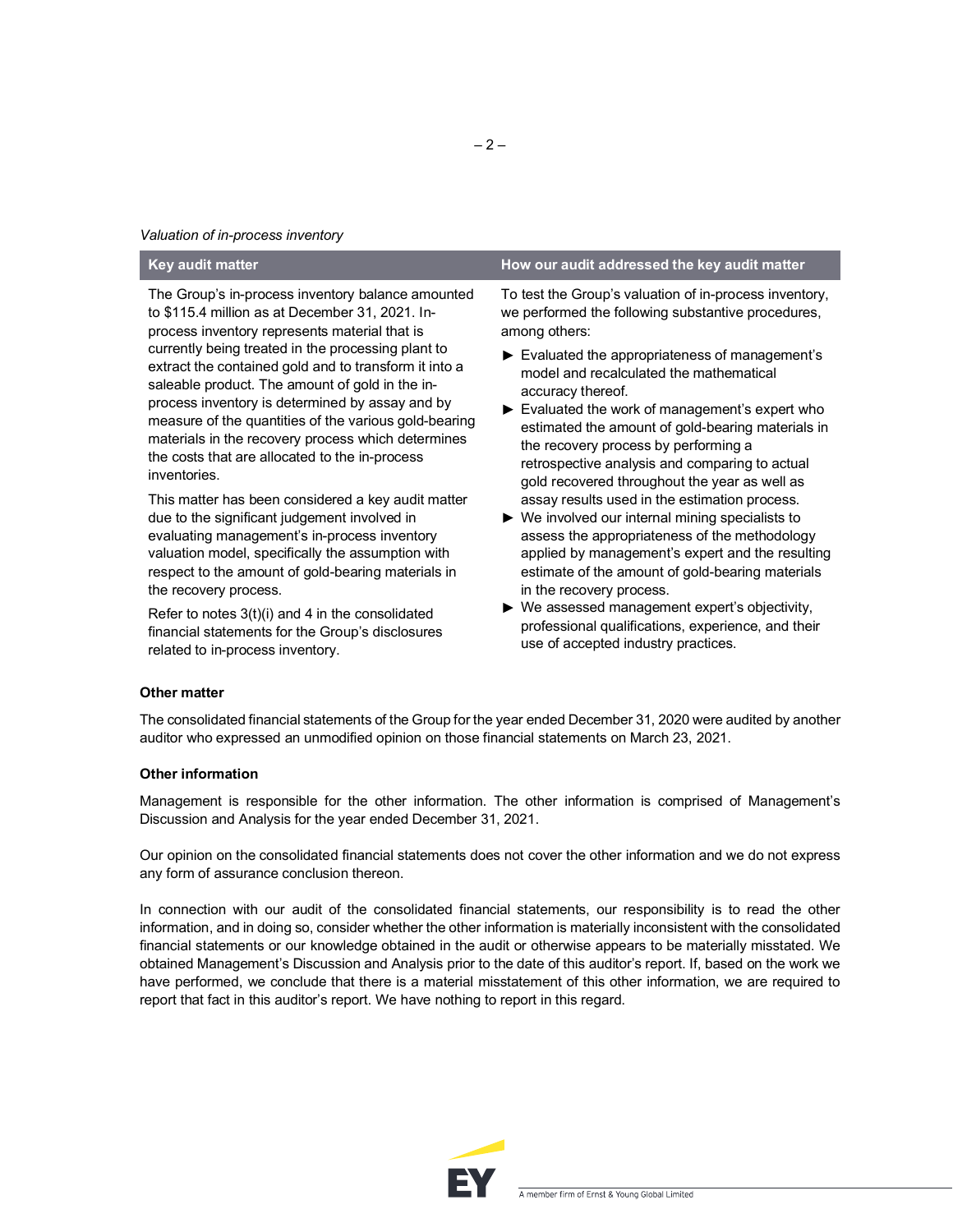### Responsibilities of management and those charged with governance for the consolidated financial statements

Management is responsible for the preparation and fair presentation of the consolidated financial statements in accordance with IFRS, and for such internal control as management determines is necessary to enable the preparation of consolidated financial statements that are free from material misstatement, whether due to fraud or error.

In preparing the consolidated financial statements, management is responsible for assessing the Group's ability to continue as a going concern, disclosing, as applicable, matters related to going concern and using the going concern basis of accounting unless management either intends to liquidate the Group or to cease operations, or has no realistic alternative but to do so.

Those charged with governance are responsible for overseeing the Group's financial reporting process.

#### Auditor's responsibilities for the audit of the consolidated financial statements

Our objectives are to obtain reasonable assurance about whether the consolidated financial statements as a whole are free from material misstatement, whether due to fraud or error, and to issue an auditor's report that includes our opinion. Reasonable assurance is a high level of assurance, but is not a guarantee that an audit conducted in accordance with Canadian generally accepted auditing standards will always detect a material misstatement when it exists. Misstatements can arise from fraud or error and are considered material if, individually or in the aggregate, they could reasonably be expected to influence the economic decisions of users taken on the basis of these consolidated financial statements.

As part of an audit in accordance with Canadian generally accepted auditing standards, we exercise professional judgment and maintain professional skepticism throughout the audit. We also:

- Identify and assess the risks of material misstatement of the consolidated financial statements, whether due to fraud or error, design and perform audit procedures responsive to those risks, and obtain audit evidence that is sufficient and appropriate to provide a basis for our opinion. The risk of not detecting a material misstatement resulting from fraud is higher than for one resulting from error, as fraud may involve collusion, forgery, intentional omissions, misrepresentations, or the override of internal control.
- Obtain an understanding of internal control relevant to the audit in order to design audit procedures that are appropriate in the circumstances, but not for the purpose of expressing an opinion on the effectiveness of the Group's internal control.
- Evaluate the appropriateness of accounting policies used and the reasonableness of accounting estimates and related disclosures made by management.
- Conclude on the appropriateness of management's use of the going concern basis of accounting and, based on the audit evidence obtained, whether a material uncertainty exists related to events or conditions that may cast significant doubt on the Group's ability to continue as a going concern. If we conclude that a material uncertainty exists, we are required to draw attention in our auditor's report to the related disclosures in the consolidated financial statements or, if such disclosures are inadequate, to modify our opinion. Our conclusions are based on the audit evidence obtained up to the date of our auditor's report. However, future events or conditions may cause the Group to cease to continue as a going concern.

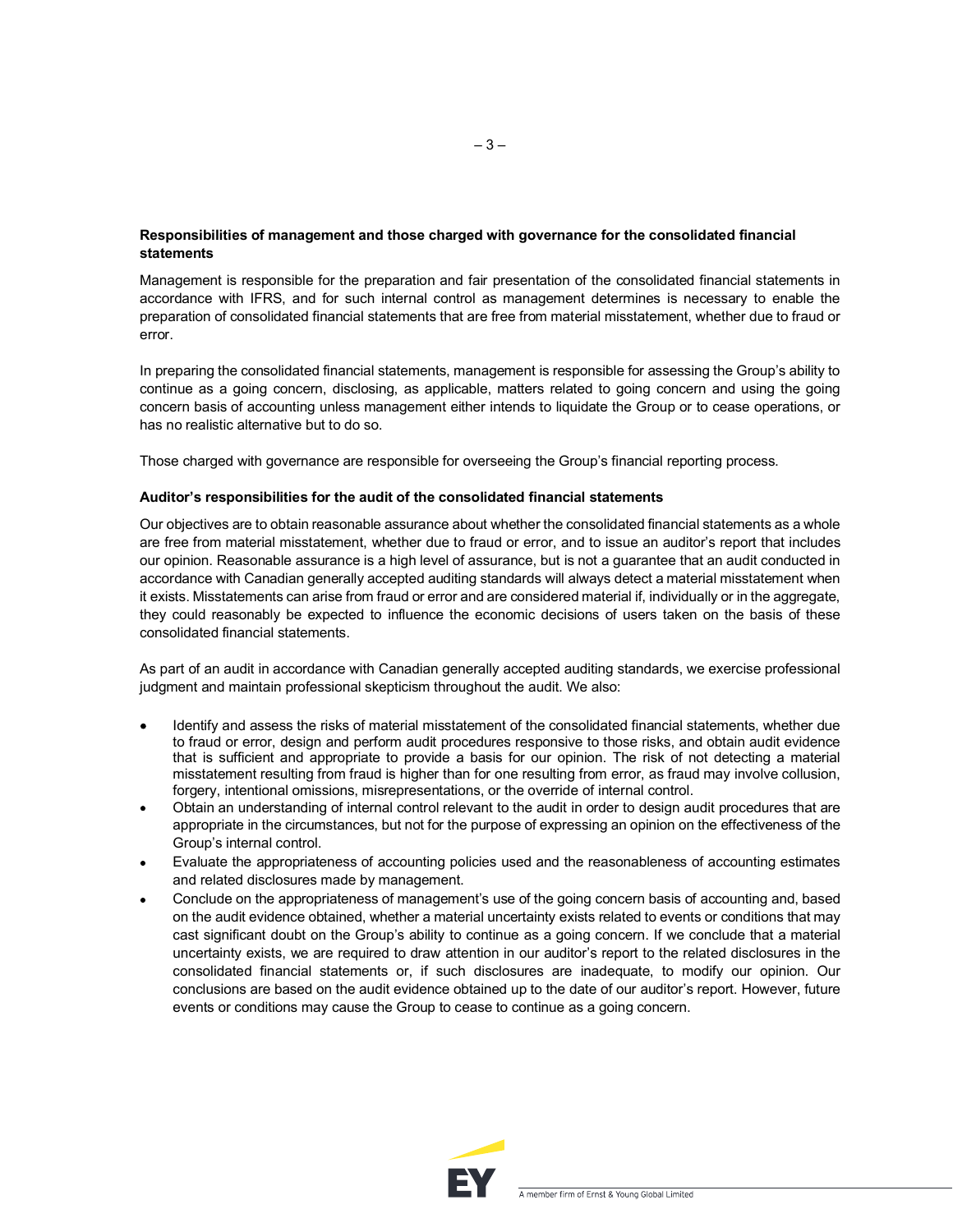- 4  $\bullet$ Evaluate the overall presentation, structure and content of the consolidated financial statements, including the disclosures, and whether the consolidated financial statements represent the underlying transactions and events in a manner that achieves fair presentation.
- Obtain sufficient appropriate audit evidence regarding the financial information of the entities or business activities within the Group to express an opinion on the consolidated financial statements. We are responsible for the direction, supervision and performance of the group audit. We remain solely responsible for our audit opinion.

We communicate with those charged with governance regarding, among other matters, the planned scope and timing of the audit and significant audit findings, including any significant deficiencies in internal control that we identify during our audit.

We also provide those charged with governance with a statement that we have complied with relevant ethical requirements regarding independence, and to communicate with them all relationships and other matters that may reasonably be thought to bear on our independence, and where applicable, related safeguards.

From the matters communicated with those charged with governance, we determine those matters that were of most significance in the audit of the consolidated financial statements of the current period and are therefore the key audit matters. We describe these matters in our auditor's report unless law or regulation precludes public disclosure about the matter or when, in extremely rare circumstances, we determine that a matter should not be communicated in our report because the adverse consequences of doing so would reasonably be expected to outweigh the public interest benefits of such communication.

The engagement partner on the audit resulting in this independent auditor's report is Dean Braunsteiner.

Toronto, Canada March 24, 2022

Ernst + Young LLP

**Chartered Professional Accountants Licensed Public Accountants** 

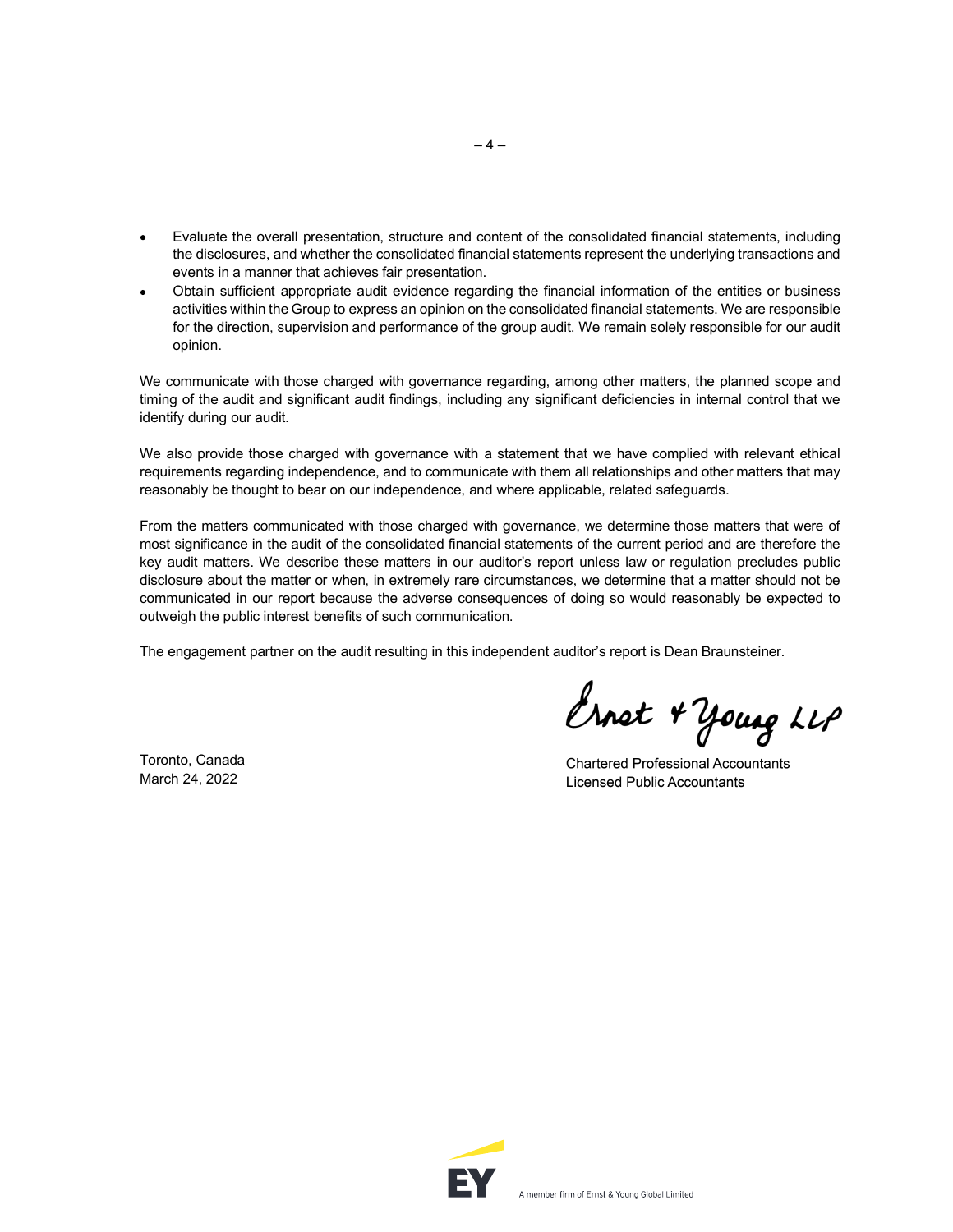# *MANAGEMENT'S RESPONSIBILITY FOR FINANCIAL INFORMATION*

The accompanying consolidated financial statements and all other financial information included in this report are the responsibility of management. The consolidated financial statements have been prepared in accordance with International Financial Reporting Standards ("IFRS") as issued by the International Accounting Standards Board. Financial statements include certain amounts based on estimates and judgments. When alternative methods exist, management has chosen those it deems most appropriate in the circumstances to ensure that the consolidated financial statements are presented fairly, in all material respects.

Management maintains appropriate systems of internal control, to give reasonable assurance that its assets are safeguarded, and the financial records are properly maintained.

The Board of Directors is responsible for ensuring that management fulfills its responsibilities for financial reporting and internal control. The Audit Committee, which is comprised of three Directors, all of whom are non-management and independent, meets with management to review the consolidated financial statements to satisfy itself that management is properly discharging its responsibilities to the Directors, who approve the consolidated financial statements.

Management recognizes its responsibility for conducting the Company's affairs in compliance with established financial reporting standards, and applicable laws and regulations, and for maintaining proper standards of conduct for its activities.

(signed) "John McConnell" (signed) "Marty Rendall" Director, President and CEO CFO March 24, 2022 March 24, 2022

*See accompanying notes to the consolidated financial statements.*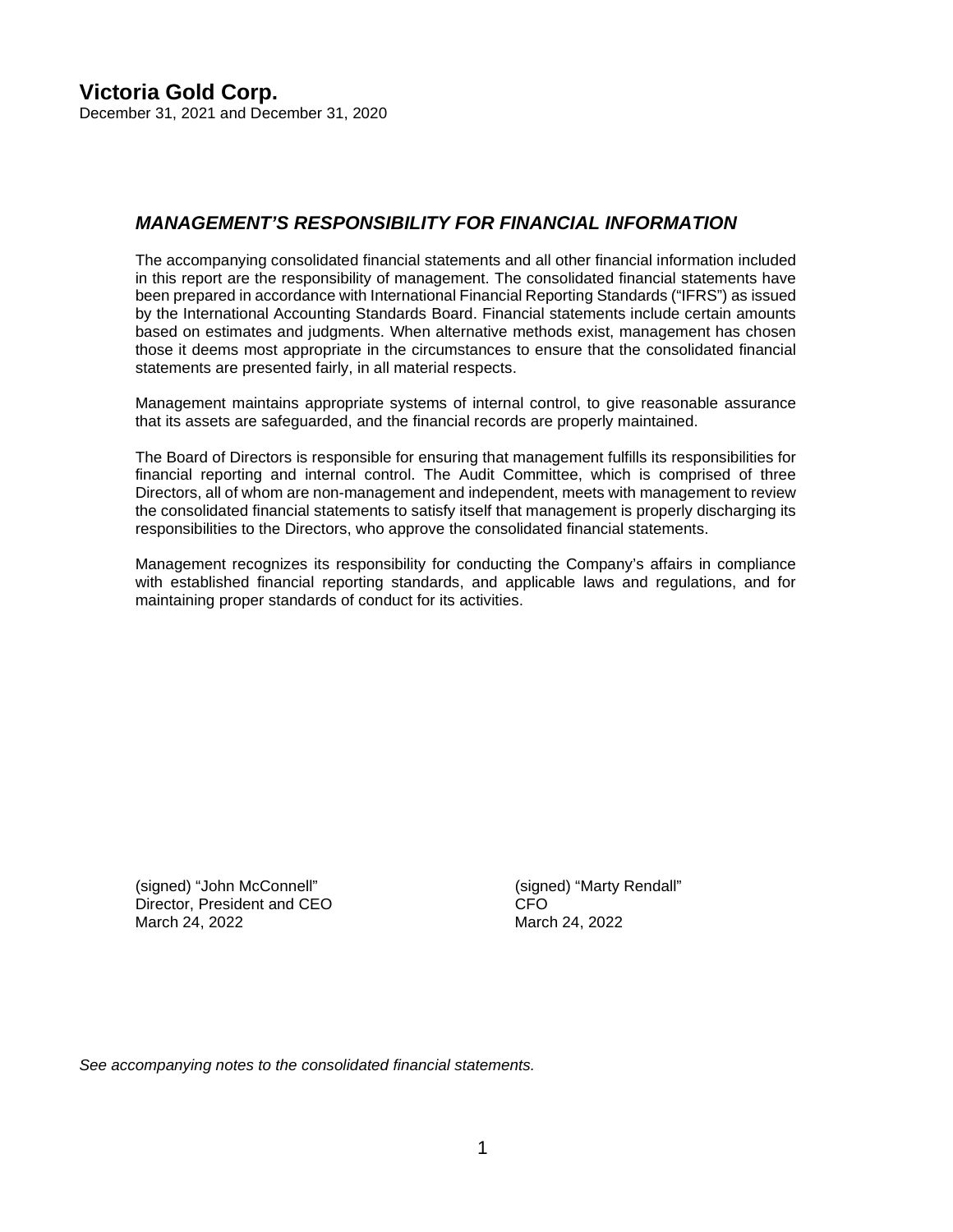# **Victoria Gold Corp. Consolidated Statements of Financial Position**

| (Expressed in Canadian Dollars)                                           |                  |                |    | December 31, | December 31, |                 |  |  |
|---------------------------------------------------------------------------|------------------|----------------|----|--------------|--------------|-----------------|--|--|
|                                                                           |                  | <b>Notes</b>   |    | 2021         |              | 2020            |  |  |
| <b>Assets</b>                                                             |                  |                |    |              |              |                 |  |  |
| <b>Current assets</b>                                                     |                  |                |    |              |              |                 |  |  |
| Cash and cash equivalents                                                 |                  |                | \$ | 31,250,867   | \$           | 56,136,314      |  |  |
| Marketable securities and warrants                                        |                  |                |    | 10,670,011   |              | 4,373,319       |  |  |
| GST and other receivables                                                 |                  | 5              |    | 956,104      |              | 3,150,503       |  |  |
| Inventory                                                                 |                  | 6              |    | 137,752,028  |              | 86,697,598      |  |  |
| Current portion of derivative instruments                                 |                  | 12             |    | 70,345       |              |                 |  |  |
| Prepaid expenses                                                          |                  |                |    | 6,737,332    |              | 2,606,596       |  |  |
|                                                                           |                  |                |    | 187,436,687  |              | 152,964,330     |  |  |
| <b>Non-current assets</b>                                                 |                  |                |    |              |              |                 |  |  |
| Restricted cash                                                           |                  | $\overline{7}$ |    | 519,761      |              | 3, 153, 196     |  |  |
| Deferred taxes                                                            |                  | 26             |    | 27,676,840   |              |                 |  |  |
| Exploration and evaluation assets                                         |                  | 7              |    | 49,353,477   |              | 41,026,042      |  |  |
| Property, plant and equipment                                             |                  | 8              |    | 626,400,098  |              | 579,617,049     |  |  |
|                                                                           |                  |                |    |              |              |                 |  |  |
| <b>Total assets</b>                                                       |                  |                | S. | 891,386,863  | - \$         | 776,760,617     |  |  |
| <b>Liabilities and Shareholders' Equity</b>                               |                  |                |    |              |              |                 |  |  |
| <b>Current liabilities</b>                                                |                  |                |    |              |              |                 |  |  |
| Accounts payable and accrued liabilities                                  |                  | 9              | S  | 60,487,577   | \$           | 52,057,162      |  |  |
| Income and mining taxes payable                                           |                  | 26             |    | 8,056,570    |              |                 |  |  |
| Current portion of lease liability                                        |                  | 10             |    | 382,130      |              | 751,785         |  |  |
| Current portion of derivative instruments                                 |                  | 12             |    |              |              | 19,736,634      |  |  |
| Current portion of long-term debt                                         |                  | 11             |    | 55,702,552   |              | 55,048,331      |  |  |
|                                                                           |                  |                |    | 124,628,829  |              | 127,593,912     |  |  |
| <b>Non-current liabilities</b>                                            |                  |                |    |              |              |                 |  |  |
| Deferred taxes                                                            |                  | 26             |    | 62,507,626   |              | 9,350,000       |  |  |
| Lease liability                                                           |                  | 10             |    | 1,005,818    |              | 1,381,613       |  |  |
| Derivative instruments                                                    |                  | 12             |    | 18,873,989   |              | 28,494,371      |  |  |
| Long-term debt                                                            |                  | 11             |    | 151,250,785  |              | 209,660,142     |  |  |
| Asset retirement obligations ("ARO")                                      |                  | 13             |    | 39,988,179   |              | 28,213,316      |  |  |
| <b>Total liabilities</b>                                                  |                  |                |    | 398,255,226  |              | 404,693,354     |  |  |
| <b>Shareholders' Equity</b>                                               |                  |                |    |              |              |                 |  |  |
| Share capital                                                             |                  | 15             |    | 401,217,210  |              | 395,740,554     |  |  |
| Contributed surplus                                                       |                  |                |    | 24,471,505   |              | 22,873,438      |  |  |
| Accumulated other comprehensive loss                                      |                  |                |    | (1,996,992)  |              | (2,017,697)     |  |  |
| Retained earnings (deficit)                                               |                  |                |    | 59,753,479   |              | (50, 961, 993)  |  |  |
| <b>Equity attributable to Victoria Gold shareholders</b>                  |                  |                |    | 483,445,202  |              | 365,634,302     |  |  |
|                                                                           |                  |                |    |              |              |                 |  |  |
| Non-controlling interest                                                  |                  | $\overline{7}$ |    | 9,686,435    |              | 6,432,961       |  |  |
| <b>Total equity</b>                                                       |                  |                |    | 493,131,637  |              | 372,067,263     |  |  |
| Total liabilities and shareholders' equity                                |                  |                |    | 891,386,863  | S.           | 776,760,617     |  |  |
| See accompanying notes to the consolidated financial statements.          |                  |                |    |              |              |                 |  |  |
| Authorized for issue by the Board of<br>Directors on March 24th, 2022 and |                  |                |    |              |              |                 |  |  |
| signed on its behalf.                                                     | "T. Sean Harvey" | Director       |    | "Chris Hill" |              | <b>Director</b> |  |  |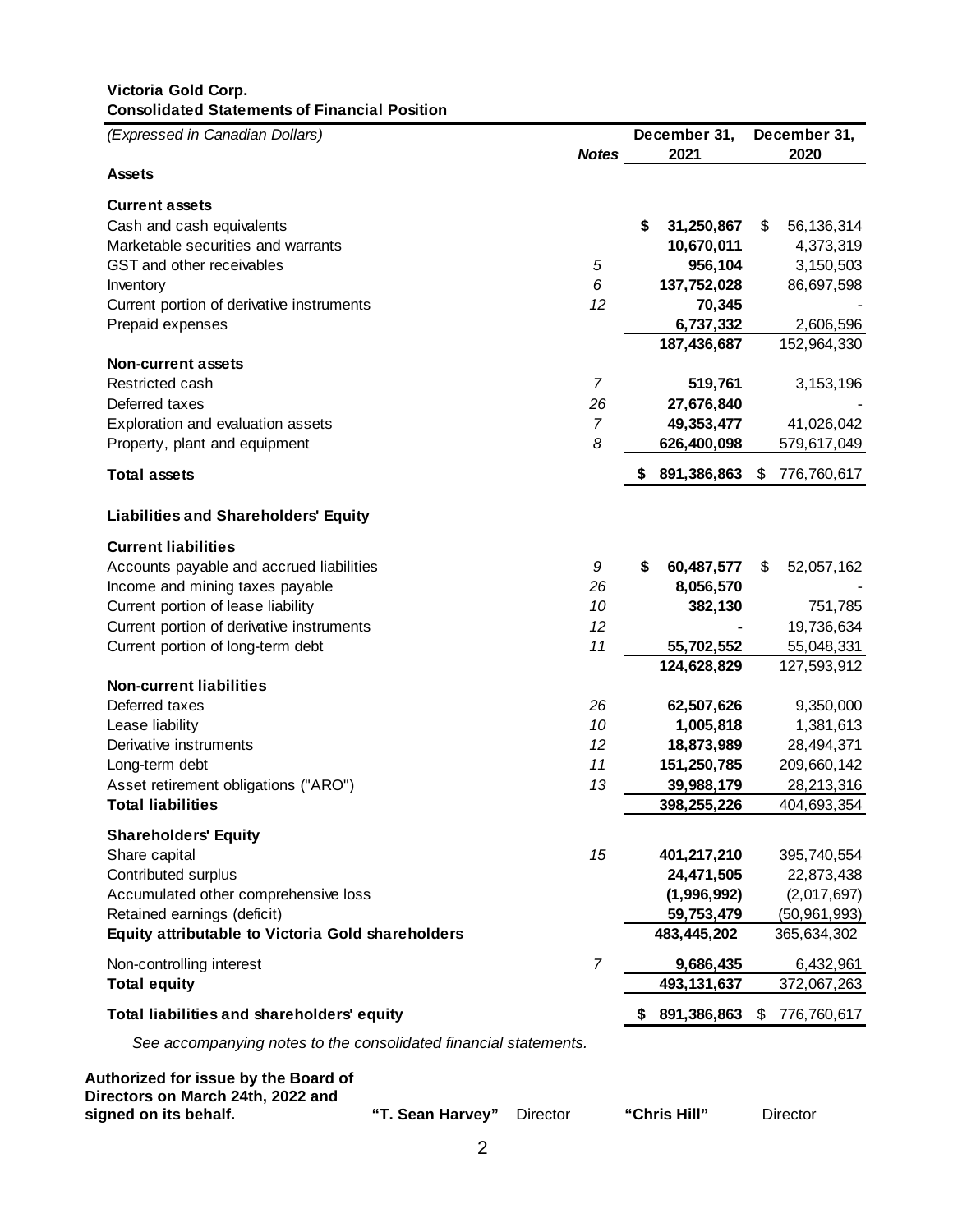### **Victoria Gold Corp. Consolidated Statements of Income and Comprehensive Income**

| (Expressed in Canadian Dollars)                                    |              | For the years ended |                |    |                |  |  |
|--------------------------------------------------------------------|--------------|---------------------|----------------|----|----------------|--|--|
|                                                                    |              |                     | December 31,   |    | December 31,   |  |  |
|                                                                    | <b>Notes</b> |                     | 2021           |    | 2020           |  |  |
| Revenue                                                            |              |                     | 356,453,633    | \$ | 178,747,827    |  |  |
| Cost of goods sold                                                 | 18           |                     | 145,529,073    |    | 75,304,328     |  |  |
| Depreciation and depletion                                         |              |                     | 59,951,213     |    | 27,128,291     |  |  |
| <b>Gross profit</b>                                                |              |                     | 150,973,347    |    | 76,315,208     |  |  |
|                                                                    |              |                     |                |    |                |  |  |
| Corporate general and administration                               | 19           |                     | 8,398,622      |    | 9,389,637      |  |  |
| <b>Operating earnings</b>                                          |              |                     | 142,574,725    |    | 66,925,571     |  |  |
| Finance income                                                     |              |                     | 44,847         |    | 216,445        |  |  |
| Finance costs                                                      | 20           |                     | (13, 479, 399) |    | (13, 379, 451) |  |  |
| Unrealized gain (loss) on marketable securities                    |              |                     | 2,282,842      |    | 2,643,935      |  |  |
| Unrealized and realized gain (loss) on derivative instruments      | 12           |                     | 12,173,198     |    | (44, 837, 302) |  |  |
| Foreign exchange gain (loss)                                       |              |                     | 232,380        |    | 4,217,047      |  |  |
| Other                                                              | 23           |                     |                |    | 6,721,000      |  |  |
|                                                                    |              |                     | 1,253,868      |    | (44, 418, 326) |  |  |
|                                                                    |              |                     |                |    |                |  |  |
| Income (loss) before taxes                                         |              |                     | 143,828,593    |    | 22,507,245     |  |  |
| Current income and mining taxes                                    |              |                     | (7,967,779)    |    | (1,634,488)    |  |  |
| Deferred tax (expense) recovery                                    |              |                     | (25, 492, 657) |    | (5,980,848)    |  |  |
| Net income (loss)                                                  |              | S                   | 110,368,157    | \$ | 14,891,909     |  |  |
|                                                                    |              |                     |                |    |                |  |  |
| <b>Other Comprehensive income</b>                                  |              |                     |                |    |                |  |  |
| Items that may be reclassified subsequently to profit or loss      |              |                     |                |    |                |  |  |
| Currency translation adjustment                                    |              |                     | 38,033         |    | 521,840        |  |  |
|                                                                    |              | \$                  | 110,406,190    | \$ |                |  |  |
| Total comprehensive income for the year                            |              |                     |                |    | 15,413,749     |  |  |
|                                                                    |              |                     |                |    |                |  |  |
| Total comprehensive income for the year                            |              | \$                  | 110,368,157    | \$ | 14,891,909     |  |  |
| Net income (loss) attributable to:                                 |              |                     |                |    |                |  |  |
| Shareholders of the Company                                        |              | \$                  | 110,715,472    | \$ | 15,420,523     |  |  |
| Non-controlling interest                                           |              |                     | (347, 315)     |    | (528, 614)     |  |  |
|                                                                    |              | \$                  | 110,368,157    | \$ | 14,891,909     |  |  |
|                                                                    |              |                     |                |    |                |  |  |
| Other comprehensive income (loss) attributable to:                 |              |                     |                |    |                |  |  |
| Shareholders of the Company                                        |              | \$                  | 20,705         | \$ | 499,756        |  |  |
| Non-controlling interest                                           |              |                     | 17,328         |    | 22,084         |  |  |
|                                                                    |              | \$                  | 38,033 \$      |    | 521,840        |  |  |
|                                                                    |              |                     |                |    |                |  |  |
| Net income (loss) and comprehensive income (loss) attributable to: |              |                     |                |    |                |  |  |
| Shareholders of the Company                                        |              | \$                  | 110,736,177    | \$ | 15,920,279     |  |  |
| Non-controlling interest                                           |              |                     | (329, 987)     |    | (506, 530)     |  |  |
|                                                                    |              | \$                  | 110,406,190    | \$ | 15,413,749     |  |  |
|                                                                    |              |                     |                |    |                |  |  |
| Earnings (loss) per share                                          | 14           |                     |                |    |                |  |  |
| Basic                                                              |              | \$                  | 1.77           | \$ | 0.25           |  |  |
| <b>Diluted</b>                                                     |              | \$                  | $1.68$ \$      |    | 0.23           |  |  |
| Weighted average number of shares outstanding                      | 14           |                     |                |    |                |  |  |
| <b>Basic</b>                                                       |              |                     | 62,446,317     |    | 60,480,204     |  |  |
| <b>Diluted</b>                                                     |              |                     | 65,676,814     |    | 64,294,867     |  |  |
|                                                                    |              |                     |                |    |                |  |  |

*See accompanying notes to the consolidated financial statements.*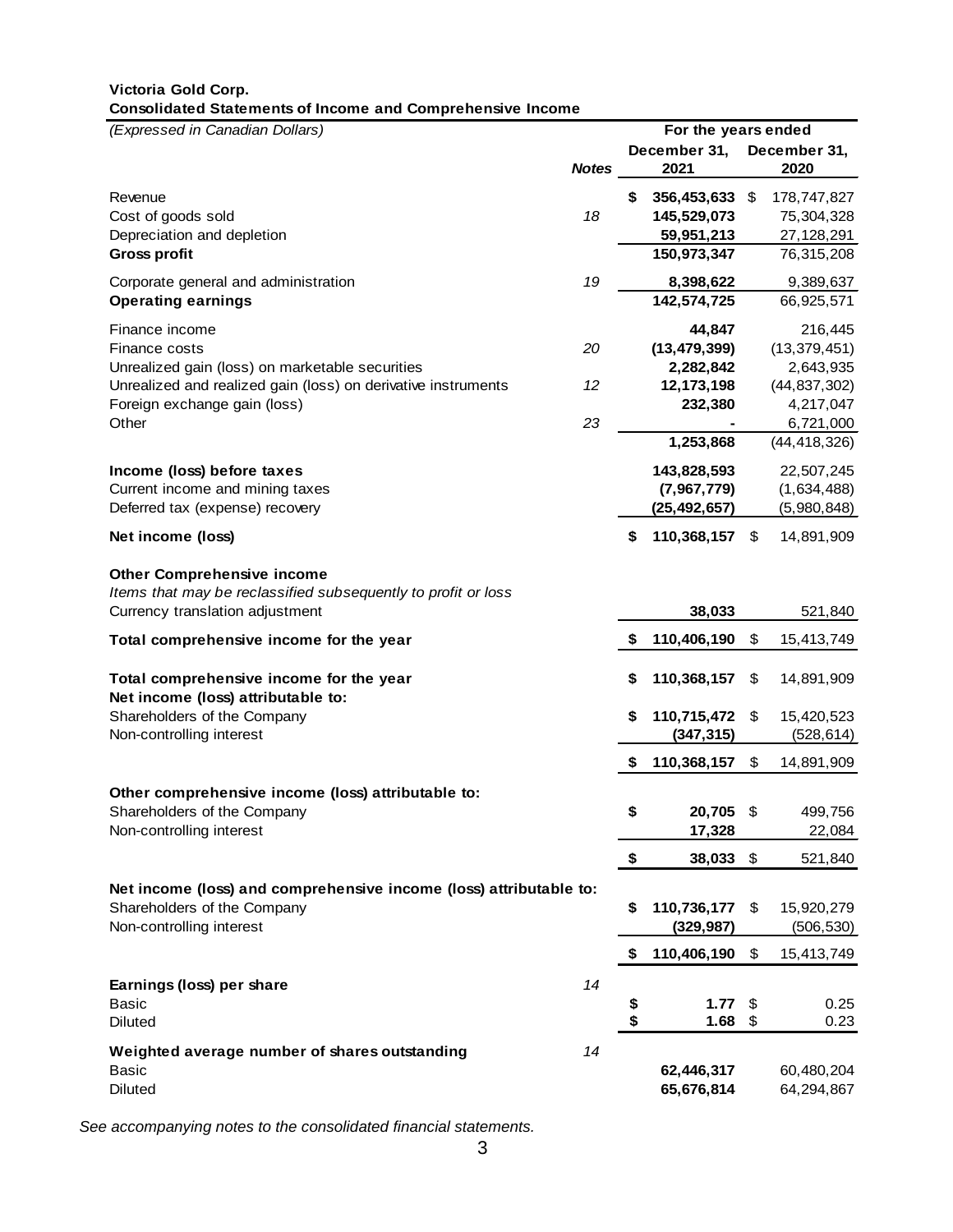#### **Victoria Gold Corp. Consolidated Statements of Changes in Shareholders' Equity**

| (Expressed in Canadian Dollars)                                               | Accumulated  |               |                               | Non-             |                   |  |                                    |                          |               |
|-------------------------------------------------------------------------------|--------------|---------------|-------------------------------|------------------|-------------------|--|------------------------------------|--------------------------|---------------|
|                                                                               |              | Share capital |                               | Contributed      | other<br>Retained |  |                                    | controlling              | Total         |
|                                                                               |              | Number of     |                               | surplus          | comprehensive     |  | earnings                           | interest                 | equity        |
|                                                                               | <b>Notes</b> | shares        | Amount                        |                  | loss              |  | (deficit)                          |                          |               |
| Balance at December 31, 2019                                                  |              | 57,278,629    | \$359,000,352                 | $$24,529,288$ \$ |                   |  | $(2,517,453)$ \$ $(66,382,516)$ \$ |                          | \$314,629,671 |
| <b>Transactions with owners:</b>                                              |              |               |                               |                  |                   |  |                                    |                          |               |
| Proceeds from share issue                                                     |              | 3,809,072     | 30,005,369                    |                  |                   |  |                                    |                          | 30,005,369    |
| Proceeds from stock options exercised                                         |              | 1,029,339     | 5,886,253                     |                  |                   |  |                                    |                          | 5,886,253     |
| Fair values allocated upon exercise:                                          |              |               |                               |                  |                   |  |                                    |                          |               |
| Stock options                                                                 |              |               | 2,823,036                     | (2,823,036)      |                   |  |                                    |                          |               |
| Share issuance costs                                                          |              |               | (1,605,304)                   |                  |                   |  |                                    |                          | (1,605,304)   |
| Share-based payments, expensed                                                |              |               |                               | 1,152,175        |                   |  |                                    |                          | 1,152,175     |
| Share-based payments, capitalized                                             |              |               |                               | 15,011           |                   |  |                                    |                          | 15,011        |
| Premium on flow-through shares                                                |              |               | (369, 152)                    |                  |                   |  |                                    | $\overline{\phantom{a}}$ | (369, 152)    |
| Total transactions with owners:                                               |              | 4,838,411     | 36,740,202                    | (1,655,850)      |                   |  |                                    |                          | 35,084,352    |
| Non-controlling interest                                                      |              |               |                               |                  |                   |  |                                    | 6,939,491                | 6,939,491     |
| Net loss for the year                                                         |              |               |                               |                  |                   |  | 15,420,523                         | (528, 614)               | 14,891,909    |
| Other comprehensive income/(loss):                                            |              |               |                               |                  |                   |  |                                    |                          |               |
| Currency translation adjustment                                               |              |               |                               |                  | 499,756           |  |                                    | 22,084                   | 521,840       |
| Balance at December 31, 2020                                                  | 15           | 62.117.040    | \$395,740,554                 | $$22,873,438$ \; |                   |  | $(2,017,697)$ \$ $(50,961,993)$ \$ | 6,432,961                | \$372,067,263 |
| Balance at December 31, 2020                                                  |              | 62,117,040    | \$395,740,554                 | $$22,873,438$ \; |                   |  | $(2,017,697)$ \$ $(50,961,993)$ \$ | 6,432,961                | \$372,067,263 |
| <b>Transactions with owners:</b>                                              |              |               |                               |                  |                   |  |                                    |                          |               |
| Proceeds from stock options exercised<br>Fair values allocated upon exercise: |              | 584,167       | 4,409,803                     |                  |                   |  |                                    |                          | 4,409,803     |
| Stock options                                                                 |              |               | 1,066,853                     | (1,066,853)      |                   |  |                                    |                          |               |
| Share-based payments, expensed                                                |              |               |                               | 2,664,920        |                   |  |                                    |                          | 2,664,920     |
| Total transactions with owners:                                               |              | 584,167       | 5,476,656                     | 1,598,067        |                   |  |                                    |                          | 7,074,723     |
| Non-controlling interest                                                      |              |               |                               |                  |                   |  |                                    | 3,583,461                | 3,583,461     |
| Net income (loss) for the year                                                |              |               |                               |                  |                   |  | 110,715,472                        | (347, 315)               | 110,368,157   |
| Other comprehensive income/(loss):                                            |              |               |                               |                  |                   |  |                                    |                          |               |
| Currency translation adjustment                                               |              |               |                               |                  | 20,705            |  |                                    | 17,328                   | 38,033        |
| Balance at December 31, 2021                                                  | 15           | 62,701,207    | \$401,217,210 \$24,471,505 \$ |                  | $(1,996,992)$ \$  |  | 59,753,479                         | \$<br>9,686,435          | \$493,131,637 |
|                                                                               |              |               |                               |                  |                   |  |                                    |                          |               |

*See accompanying notes to the consolidated financial statements.*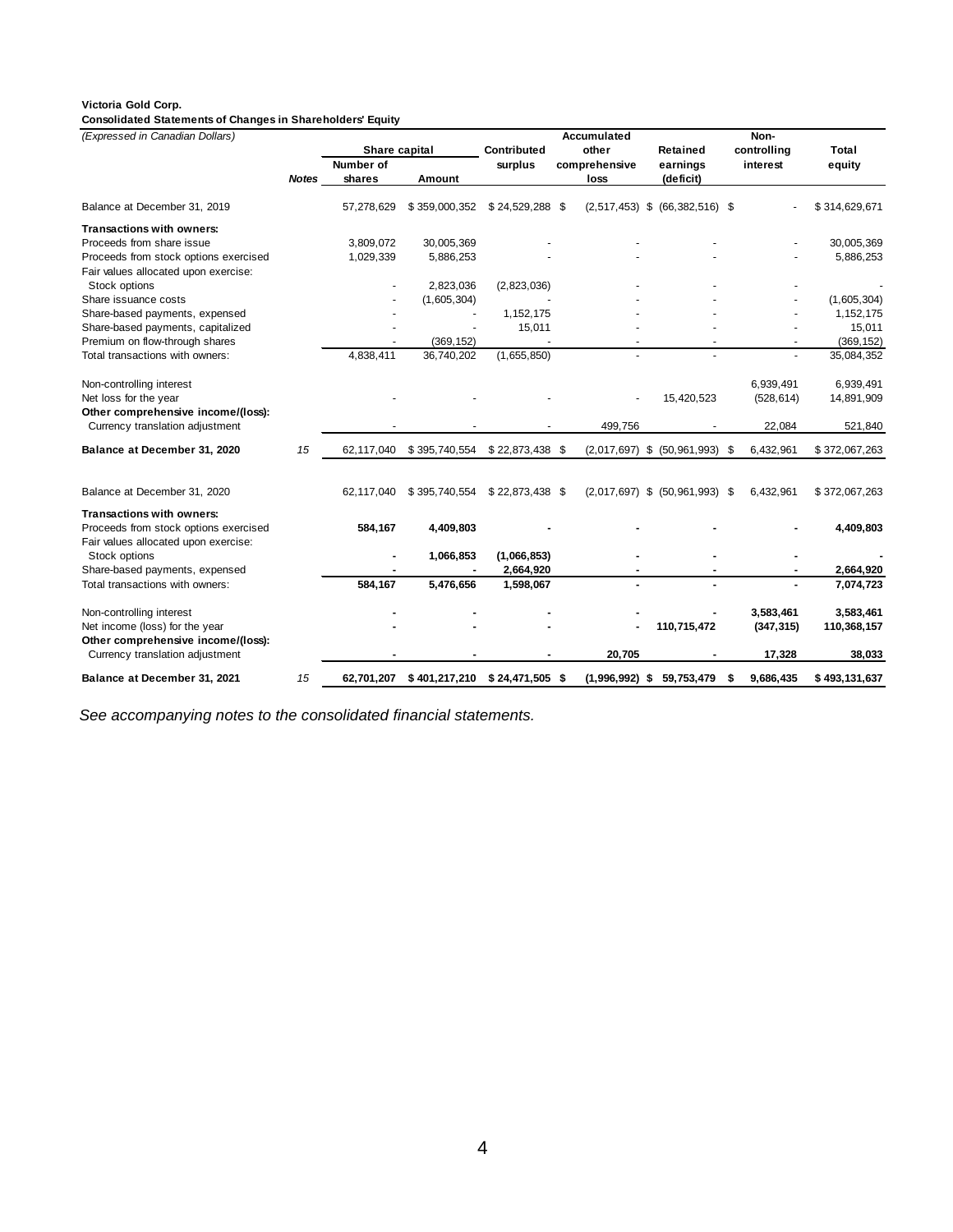### **Victoria Gold Corp. Consolidated Statements of Cash Flows**

| (Expressed in Canadian Dollars)                                  |              | For the years ended |                  |
|------------------------------------------------------------------|--------------|---------------------|------------------|
|                                                                  |              | December 31,        | December 31,     |
|                                                                  | <b>Notes</b> | 2021                | 2020             |
| <b>Operating activities</b>                                      |              |                     |                  |
| Net income for the year                                          |              | 110,368,157<br>\$   | 14,891,909<br>S  |
| <b>Adjustments for:</b>                                          |              |                     |                  |
| Depreciation and depletion                                       |              | 59,951,213          | 27,128,291       |
| Share-based payments                                             | 16           | 2,664,920           | 2,633,281        |
| Income and mining taxes                                          |              | 33,549,227          | 6,916,582        |
| Other                                                            | 23           |                     | (6,721,000)      |
| Finance costs                                                    |              | 13,471,986          | 13,352,589       |
| Unrealized (gain) loss on marketable securities                  |              | (2, 282, 842)       | (2,643,935)      |
| Unrealized (gain) loss on derivative instruments                 | 12           | (29, 427, 361)      | 22,238,714       |
| Amortization                                                     |              | 107,227             | 117,384          |
| Unrealized foreign exchange (gain) loss, net                     |              | (1, 153, 751)       | (2,644,864)      |
|                                                                  |              | 187,248,776         | 75,268,951       |
| <b>Working capital adjustments:</b>                              |              |                     |                  |
| (Increase) decrease in GST and other receivables                 |              | 2,193,538           | 2,122,811        |
| (Increase) decrease in inventory                                 |              | (51, 054, 430)      | (4, 230, 651)    |
| (Increase) decrease in marketable securities                     |              | (4,013,850)         | (858, 482)       |
| (Increase) decrease in prepaid expenses and deposits             |              | (4,025,490)         | (1,458,730)      |
| Increase (decrease) in accounts payables and accrued liabilities |              | 1,749,418           | 41,254,262       |
|                                                                  |              | (55, 150, 814)      | 36,829,210       |
| Net cash flows from operating activities                         |              | 132,097,962         | 112,098,161      |
| <b>Investing activities</b>                                      |              |                     |                  |
| Exploration and evaluation assets                                | 7            | (8,913,764)         | (5,682,619)      |
| Related party loan                                               |              |                     | 1,350,950        |
| Restricted cash                                                  |              | 2,740,654           | 8,446,958        |
| Purchase of property, plant and equipment                        |              | (89, 845, 775)      | (74, 653, 690)   |
| Cash received from prior year sale                               |              |                     | 6,721,000        |
| Net cash flows used in investing activities                      |              | (96,018,885)        | (63, 817, 401)   |
| <b>Financing activities</b>                                      |              |                     |                  |
| Shares issued for cash, net of issuance cost                     | 15           | 5,062,521           | 31,540,613       |
| Exercise of options                                              |              | 4,409,803           | 5,886,253        |
| Interest paid                                                    |              | (9, 275, 041)       | (12,015,295)     |
| Credit Facility, net of deferred finance fees                    | 11           | 3,148,470           | 6,831,561        |
| Principal repayment of long-term debt                            | 11           | (63, 533, 574)      | (39, 808, 740)   |
| Principal repayment of lease liability                           |              | (751, 837)          | (731, 905)       |
| Net cash flows used in financing activities                      |              | (60, 939, 658)      | (8, 297, 513)    |
| Foreign exchange gain (loss) on cash balances                    |              | (24, 866)           | (729,062)        |
| Net increase (decrease) in cash and cash equivalents             |              | (24, 885, 447)      | 39,254,185       |
| Cash and cash equivalents, beginning of the year                 |              | 56,136,314          | 16,882,129       |
| Cash and cash equivalents, end of the year                       |              | 31,250,867          | 56,136,314<br>\$ |

*See accompanying notes to the consolidated financial statements. Supplementary Cash Flow information is provided in Note 22.*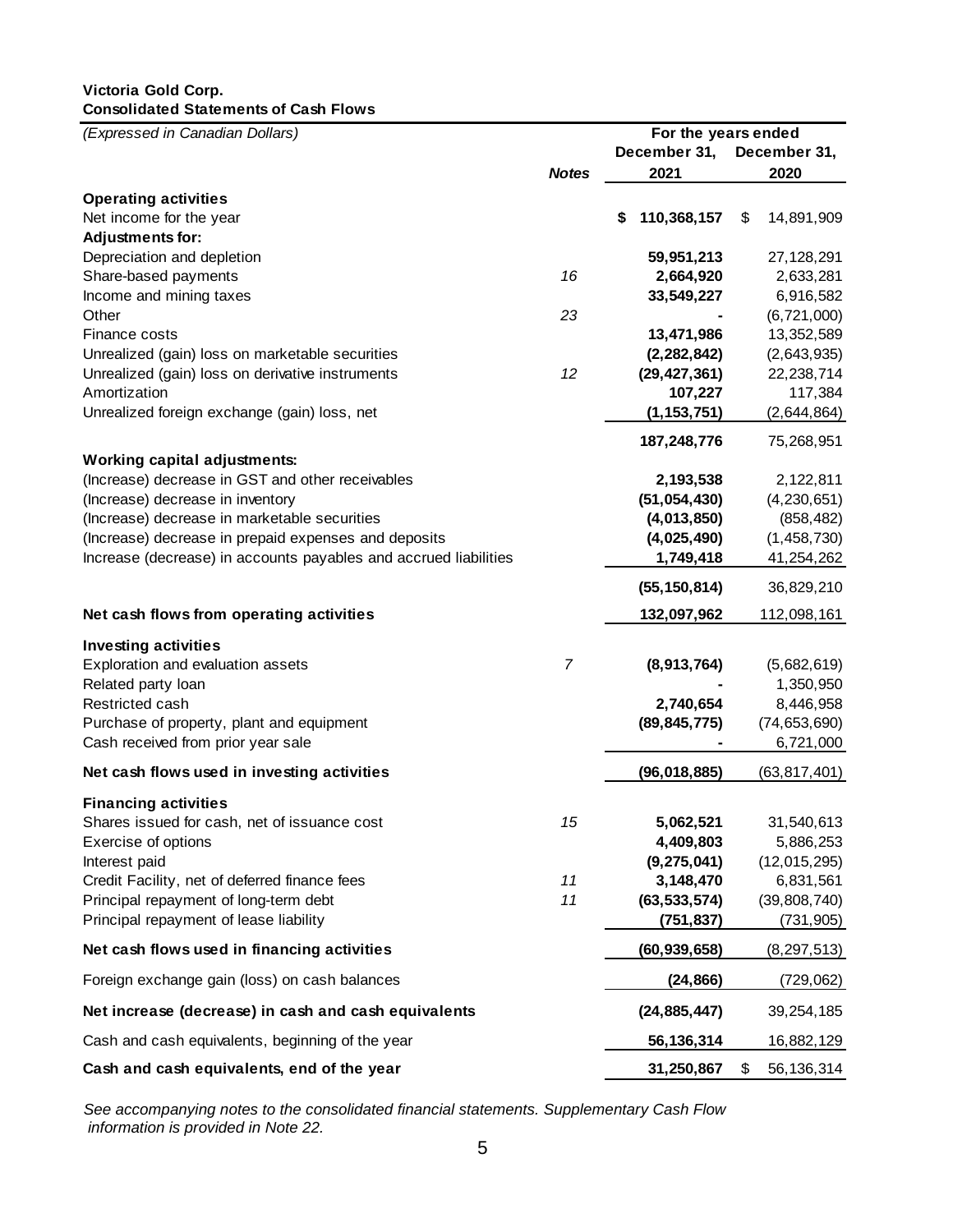### **1. NATURE OF OPERATIONS**

Victoria Gold Corp. ("Victoria" or "Company"), a British Columbia company, was incorporated in accordance with the *Business Corporations Act* (British Columbia) on September 21, 1981. The Company's common shares are listed on the Toronto Stock Exchange (TSX).

The Company is engaged in the operation, exploration and acquisition of mineral properties. The Company completed construction of the Eagle Gold Mine in mid 2019 and poured its first gold in September 2019. On July 1, 2020 the Company achieved commercial production at the Eagle Gold Mine. The Company's registered office is located at 80 Richmond St. West, Suite 204, Toronto, Ontario, M5H 2A4, Canada.

### **2. BASIS OF PRESENTATION**

These consolidated financial statements include the accounts of Victoria, its wholly-owned subsidiary, Victoria Gold (Yukon) Corp. and its 54% interest in Lahontan Gold Corp. ("Lahontan").

During the year ended December 31, 2020, the Company dissolved its subsidiary Victoria Resources (U.S.) Inc., (a Nevada corporation).

During the year ended December 31, 2020, the Company sold its Gateway Gold Corp., (a British Columbia corporation) and Gateway Gold (USA) Corp., (a Nevada corporation) subsidiaries (together referred to as "Gateway") as per the transaction details within Note 7.

These consolidated financial statements were approved by the Board of Directors for issue on March 24, 2022.

### **3. SUMMARY OF SIGNIFICANT ACCOUNTING POLICIES**

### **(a) Basis of preparation**

The consolidated financial statements of the Company are prepared in accordance with IFRS, are presented in Canadian dollars and include the operating results of the Company's subsidiaries. The preparation of the consolidated financial statements in conformity with IFRS requires the use of certain critical accounting estimates. It also requires management to exercise its judgment in the process of applying the Company's accounting policies. The areas involving a higher degree of judgment or complexity or areas where assumptions and estimates are significant to the consolidated financial statements are disclosed in *Note 4*.

### **(b) Basis of measurement**

The consolidated financial statements are prepared on the historical cost basis except for the revaluation of certain financial instruments to fair value.

# **(c) Consolidation**

Subsidiaries are all entities over which the Company has control. The Company controls an entity when the Company is exposed to, or has rights to, variable returns from its involvement with the entity and has the ability to affect those returns through its power over the entity.

Subsidiaries are fully consolidated from the date on which control is acquired by the Company and are deconsolidated from the date that control ceases. The financial statements of the subsidiaries are prepared for the same reporting period as the parent company using consistent accounting policies. All intercompany balances, revenues and expenses and earnings and losses resulting from intercompany transactions are eliminated on consolidation.

Non-controlling interests in the net assets of consolidated subsidiaries are a separate component of the Company's equity. Non-controlling interests consist of the non-controlling interests on the date of the original business combination plus the non-controlling interests' share of changes in equity since the date of acquisition.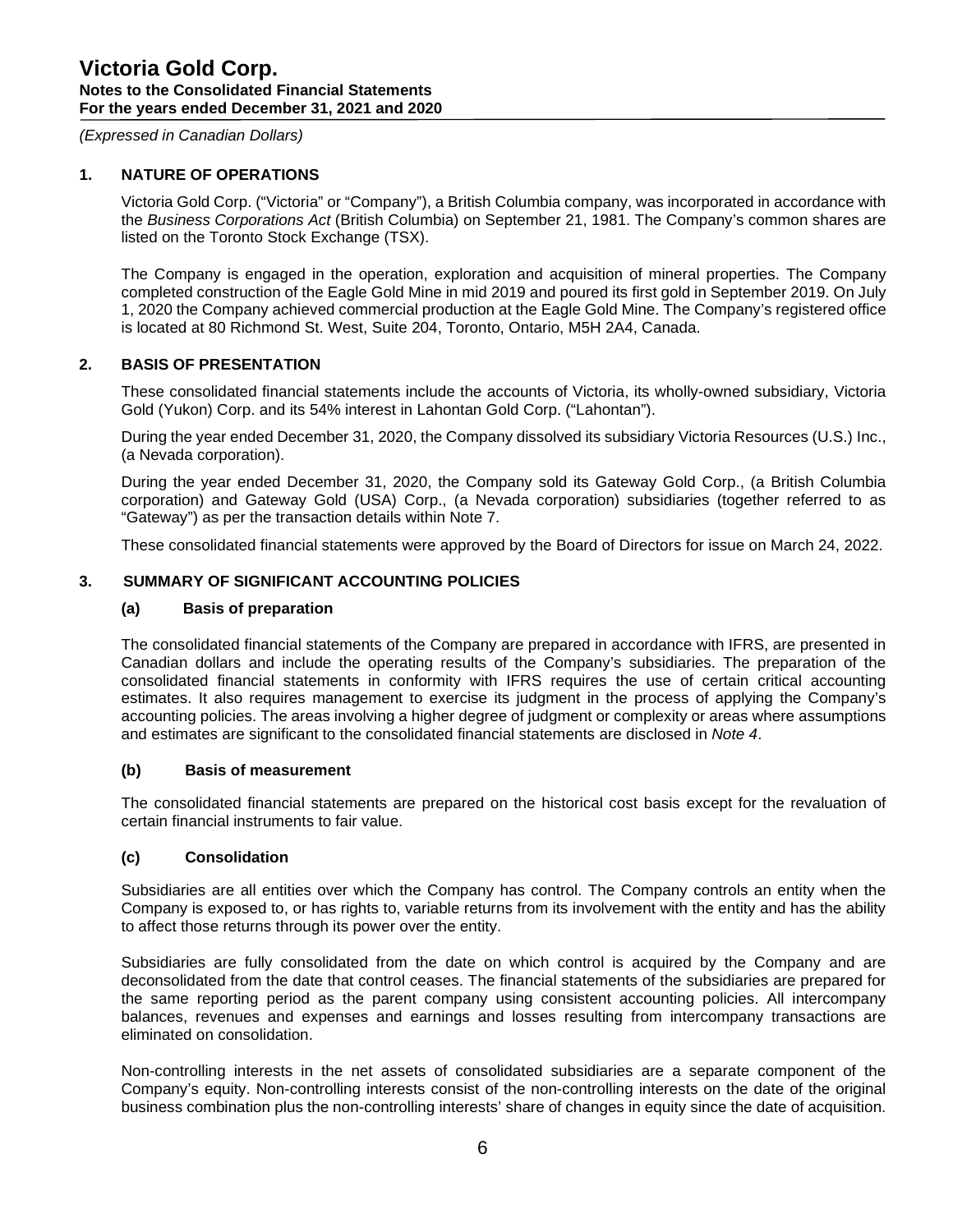### **(d) Share-based payments**

The share option plan allows Company employees and consultants to acquire shares of the Company. The fair value of options granted is recognized as an employee or consultant expense with a corresponding increase in equity. An individual is classified as an employee when the individual is an employee for legal or tax purposes (direct employee) or provides services similar to those performed by a direct employee. The fair value is measured at grant date and each tranche is recognized on a graded basis over the period during which the options vest. The fair value of the options granted is measured using the Black-Scholes option pricing model taking into account the terms and conditions upon which the options were granted. At each financial position reporting date, the amount recognized as an expense or capitalized is adjusted to reflect the actual number of share options that are expected to vest.

### **(e) Current and deferred income taxes**

The tax expense for the period comprises current and deferred income tax. Tax is recognized through earnings, except to the extent that it relates to items recognized in other comprehensive income or directly in equity. In this case, the tax is also recognized in other comprehensive income or directly in equity, respectively.

The current income tax charge is calculated on the basis of the tax laws enacted or substantively enacted at the statement of financial position date in the countries where the Company and its subsidiaries operate and generate taxable income. Management periodically evaluates positions taken in tax returns with respect to situations in which applicable tax regulation is subject to interpretation. It establishes provisions where appropriate on the basis of amounts expected to be paid to the tax authorities.

Deferred income tax is recognized, using the liability method, on temporary differences arising between the tax bases of assets and liabilities and their carrying amounts in the consolidated financial statements. Deferred income tax is determined using tax rates (and laws) that have been enacted or substantially enacted by the balance sheet date and are expected to apply when the related deferred income tax asset is realized or the deferred income tax liability is settled.

Deferred income tax assets are recognized only to the extent that it is probable that future taxable profit will be available against which the temporary differences can be utilized.

Deferred income tax is provided on temporary differences arising on investments in subsidiaries and associates, except for deferred income tax liability where the timing of the reversal of the temporary difference is controlled by the group and it is probable that the temporary difference will not reverse in the foreseeable future.

Deferred income tax assets and liabilities are offset when there is a legally enforceable right to offset current tax assets against current tax liabilities and when the deferred income tax assets and liabilities relate to income taxes levied by the same taxation authority on either the same taxable entity or different taxable entities where there is an intention to settle the balances on a net basis.

### **(f) Property, plant and equipment**

Property, plant and equipment ("PPE") are carried at cost, less accumulated depreciation and accumulated impairment losses. The cost of an item of PPE consists of the purchase price, any costs directly attributable to bringing the asset to the location and condition necessary for its intended use and an initial estimate of the costs of dismantling and removing the item and restoring the site on which it is located. An item of PPE is derecognized upon disposal or when no future economic benefits are expected to arise from the continued use of the asset. Any gain or loss arising on disposal of the asset, determined as the difference between the net disposal proceeds and the carrying amount of the asset, is recognized in profit or loss in the consolidated statements of income and comprehensive income. Where an item of PPE comprises major components with different useful lives, the components are accounted for as separate items of PPE. Expenditures incurred to replace a component of an item of PPE that is accounted for separately, including major inspection and overhaul expenditures are capitalized.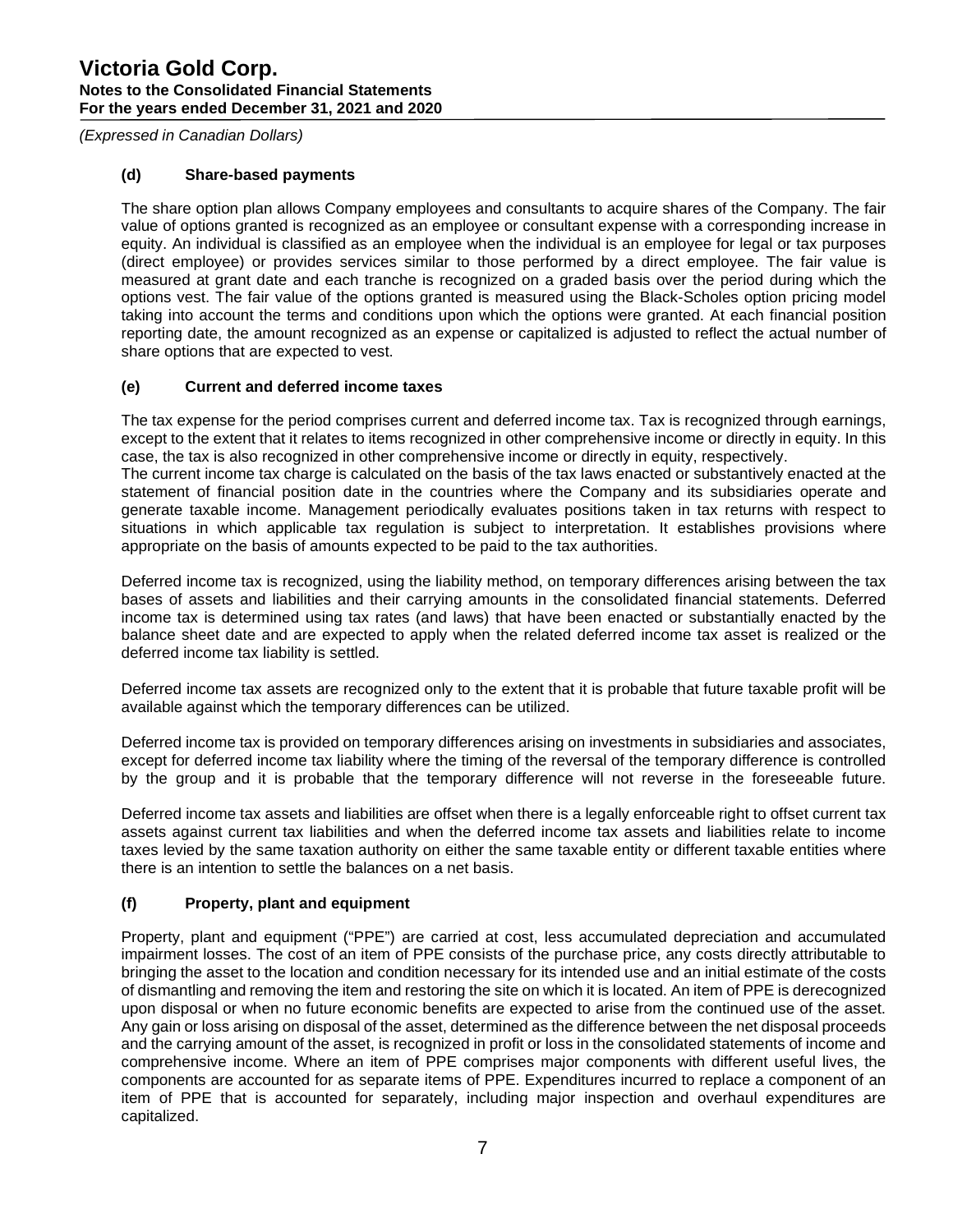*(Expressed in Canadian Dollars)*

The Company provides for amortization of its PPE at the following annual rates:

| Field and Automotive equipment | - straight line over the useful life (ranging 5 to 12 years) |
|--------------------------------|--------------------------------------------------------------|
| Buildings and structures       | - straight line over the useful life (ranging 3 to 12 years) |
| Leasehold improvements         | - straight line over the term of the lease (5 years)         |
| Other assets                   | - straight line over the useful life (ranging 3 to 4 years)  |

Assets under construction are capitalized as a separate component of property, plant and equipment. On completion, the cost of construction is transferred to the appropriate category. Assets under construction are not amortized. Amortization commences on the date when the assets are available for use.

Upon commencement of production, mineral property costs are depleted on a unit-of-production basis over the estimated life of the asset to which they relate. The useful life of the mineral property (excluding capitalized stripping costs) is determined with reference to its proven and probable reserves. Capitalized stripping costs are depleted using the unit-of-production method over the estimated proven and probable reserves to which they relate.

### **Borrowing costs**

Interest and financing costs on debt or other liabilities that are directly attributed to the acquisition, construction and development of a qualifying asset are capitalized to the asset. All other borrowing costs are expensed as incurred.

### **(g) Exploration and evaluation assets**

Exploration and evaluation assets include the costs of acquiring licenses, costs associated with exploration and evaluation activity, and the fair value (at acquisition date) of exploration and evaluation assets acquired. Exploration and evaluation expenditures are capitalized as incurred. Costs incurred before the Company has obtained the legal rights to explore an area are expensed in the income for the year.

Capitalized costs, including certain operating expenses, are only allocated to the extent that these costs can be related directly to operational activities in the relevant area of interest where it is considered likely to be recoverable by future exploitation or sale or where the activities have not reached a stage which permits a reasonable assessment of the existence of reserves.

Exploration and evaluation assets are assessed for impairment if (i) sufficient data exists to determine technical feasibility and commercial viability, and (ii) facts and circumstances suggest that the carrying amount exceeds the recoverable amount. Exploration and evaluation assets are reviewed for impairment at each cash-generating unit ("CGU") level. The Company defines CGU on a property by property basis.

Once the technical feasibility and commercial viability of the extraction of mineral resources in an area of interest are demonstrable, exploration and evaluation assets attributable to that area of interest are first tested for impairment and then reclassified to mining properties within PPE.

Recoverability of the carrying amount of the exploration and evaluation assets is dependent on successful development and commercial production, or alternatively, sale of the respective areas of interest.

### **(h) Flow-through shares**

Under Canadian income tax legislation, the Company is permitted to issue flow-through shares whereby the Company agrees to incur qualifying expenditures and renounce the related income tax deductions to the investors. The Company has adopted a policy to (i) allocate the proceeds between the offering of the shares and the sale of tax benefits when the shares are offered and (ii) recognize an income tax provision upon filing of appropriate renunciation forms with the Canadian taxation authorities for qualifying expenditures previously incurred.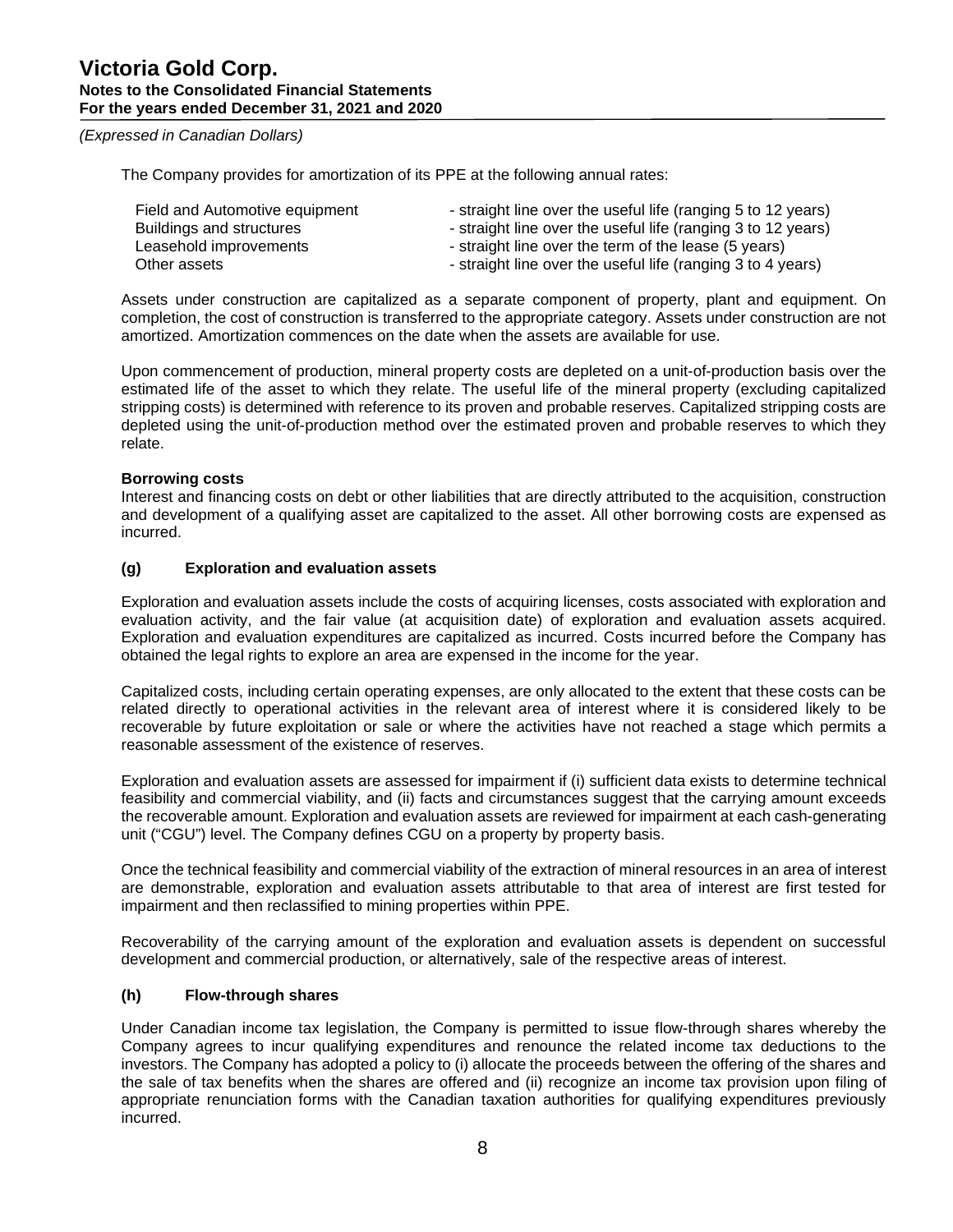### *(Expressed in Canadian Dollars)*

The allocation of the proceeds is made based on the difference between the quoted price of the shares and the amount the investor pays for the flow-through shares. A liability is recognized for the premium paid by the investors. The liability is reduced and the reduction of premium liability is recorded in other income upon filing of appropriate renunciation forms with the Canadian taxation authorities for qualifying expenditures previously incurred.

### **(i) Impairment of non-financial assets**

At each financial position reporting date, the carrying amounts of the Company's non-financial assets are reviewed to determine whether there is any indication that those assets are impaired. If any such indication exists, the recoverable amount of the asset is estimated in order to determine the extent of the impairment, if any. The recoverable amount is the higher of fair value less costs of disposal and value in use. Fair value is determined as the amount that would be obtained from the sale of the asset in an arm's length transaction between knowledgeable and willing parties. In assessing value in use, the estimated future cash flows are discounted to their present value using a pre-tax discount rate that reflects current market assessments of the time value of money and the risks specific to the asset. If the recoverable amount of an asset is estimated to be less than its carrying amount, the carrying amount of the asset is reduced to its recoverable amount and the impairment loss is recognized in the profit or loss for the period. For the purposes of impairment testing, assets are grouped at the lowest levels for which they are separately identifiable cash flows. An asset that does not generate largely independent cash inflows, the recoverable amount is determined for the CGU to which the asset belongs.

Where an impairment loss subsequently reverses, the carrying amount of the asset (or CGU) is increased to the revised estimate of its recoverable amount, but so that the increased carrying amount does not exceed the carrying amount that would have been determined had no impairment loss been recognized for the asset (or CGU) in prior years. A reversal of an impairment loss is recognized immediately through operating income.

### **(j) Foreign currencies**

### **Functional and presentation currency**

All amounts in these consolidated financial statements are presented in Canadian Dollars unless otherwise stated.

The functional currency of the Company is the Canadian Dollar and the functional currency of the significant operating subsidiaries is either the Canadian Dollar or the US Dollar. The functional currency for the Company and its' subsidiaries is determined as the currency of the primary economic environment in which they operate.

### **Foreign currency translation**

Transactions in currencies other than the functional currency are translated to the functional currency at the rate of exchange prevailing at the date of the transaction. Monetary assets and liabilities denominated in foreign currencies are retranslated at the functional currency rate of exchange prevailing at the statement of financial position date. Exchange gains and losses on settlement of transactions, and the translation of monetary assets and liabilities other than in functional currency are recorded in income.

### **Translation from functional to presentational currency**

The results and financial position of all of the Company's subsidiaries that have a functional currency different from the presentational currency are translated into the presentational currency as follows:

- Assets and liabilities are translated at the closing rate at the date of that statement of financial position.
- Income and expenses for each statement of comprehensive income are translated at average exchange rates (unless this average is not a reasonable approximation of the cumulative effect of the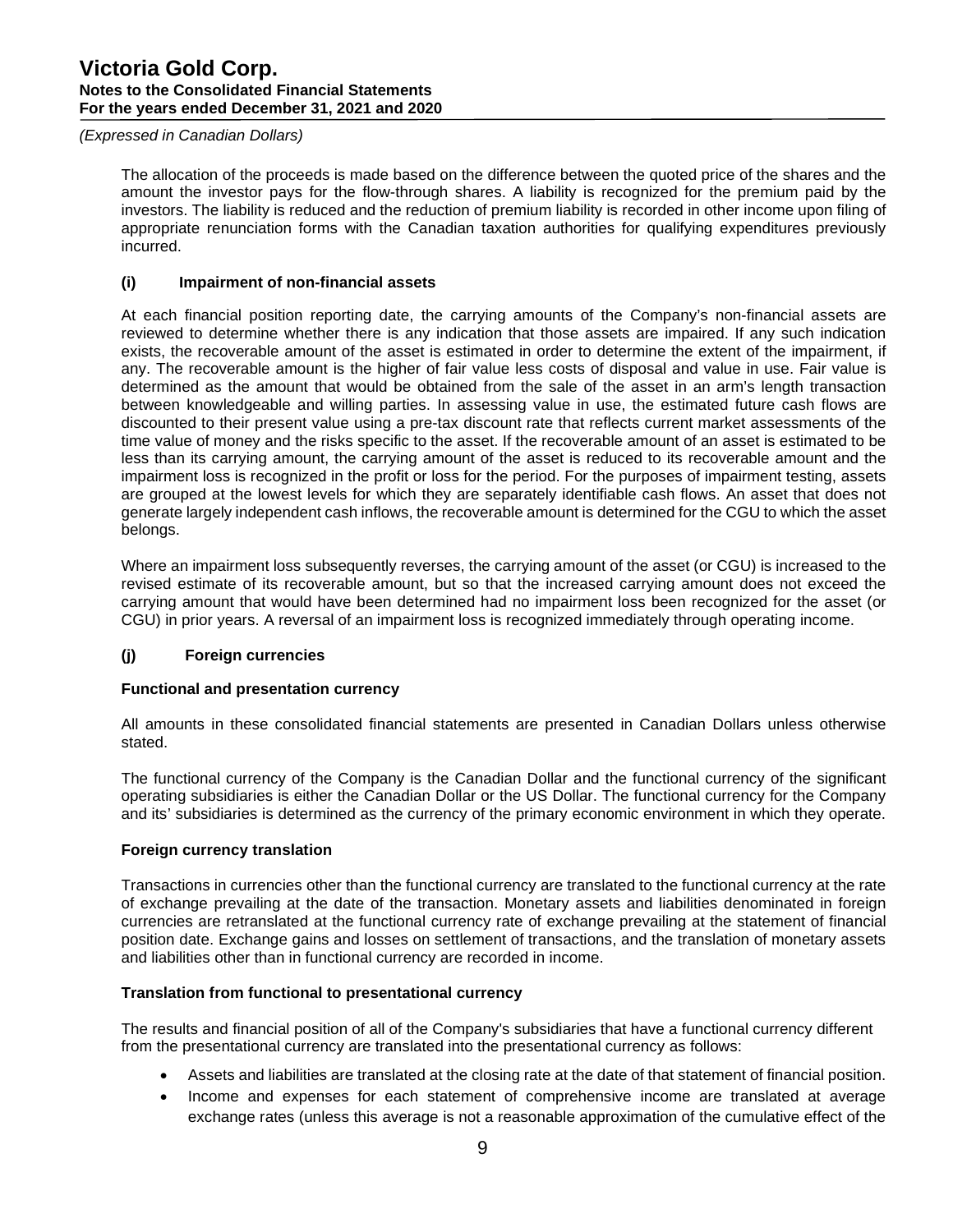rates prevailing on the transaction dates, in which case income and expenses are translated at the dates of the transactions).

• All resulting exchange differences are recognized in other comprehensive income and as a separate component of equity.

### **(k) Cash and cash equivalents**

Cash and cash equivalents consist of cash deposits in banks, certificates of deposit and short-term investments with remaining maturities of three months or less at the time of acquisition.

### **(l) Restricted cash**

Restricted cash includes reclamation bonds held by the Government of Yukon and the Nevada Bureau of Land Management in the United States. The cash will be returned to the Company upon successful completion of reclamation at the Company's properties Yukon, Canada and in Nevada, USA.

### **(m) Asset retirement obligations**

A legal or constructive obligation to incur restoration, rehabilitation and environmental costs arises when environmental disturbance is caused by the exploration, development or ongoing production of a mineral property interest. Such costs arising for the decommissioning of plant and other site preparation work, discounted to their net present value, are provided for and capitalized at the start of each project to the carrying value of the asset, as soon as the obligation to incur such costs arises. Risk-free discount rates using pre-tax rates that reflect the time value of money are used to calculate the net present value. The Company records a provision for environmental rehabilitation in the consolidated financial statements when it is incurred and capitalizes this amount as an increase in the carrying amount of the related asset. These costs are charged against profit or loss over the economic life of the related asset, through amortization using either the unit-of-production or the straight line method. The related liability is adjusted for each period for the unwinding of the discount rate and for changes to the current market-based discount rate, amount or timing of the underlying cash flows needed to settle the obligation. Costs for restoration are created on an ongoing basis as the site is disturbed during production are provided for at their net present values and accretion is charged against profits as extraction progresses.

### **(n) Earnings per share**

Basic earnings per common share is calculated by dividing the earnings attributed to shareholders for the period by the weighted average number of common shares outstanding in the period. Diluted earnings per share is calculated by dividing the earnings attributed to shareholders for the period by the weighted average number of common shares outstanding adjusted to include the effects of dilutive common share equivalents such as stock options and warrants.

### **(o) Right-of-use asset and Lease liabilities**

The Company recognizes a right-of-use asset and a lease liability at the commencement date of the lease (i.e., the date the underlying asset is available for use) with respect to all lease agreements in which it is the lessee, except for short-term leases and leases of low-value assets. For short-term leases and leases of low-value assets, the Company recognizes the lease payments as an expense on a straight-line basis over the lease term, except where another systematic basis is more representative of the time pattern in which economic benefits from the leased asset are consumed.

The lease liability is initially measured as the present value of future lease payments discounted using the interest rate implicit in the lease or, if that rate cannot be readily determined, each operation's applicable incremental borrowing rate. The incremental borrowing rate is the rate which the operation would have to pay to borrow, over a similar term and with a similar security, the funds necessary to obtain an asset of similar value to the right-ofuse asset in a similar economic environment.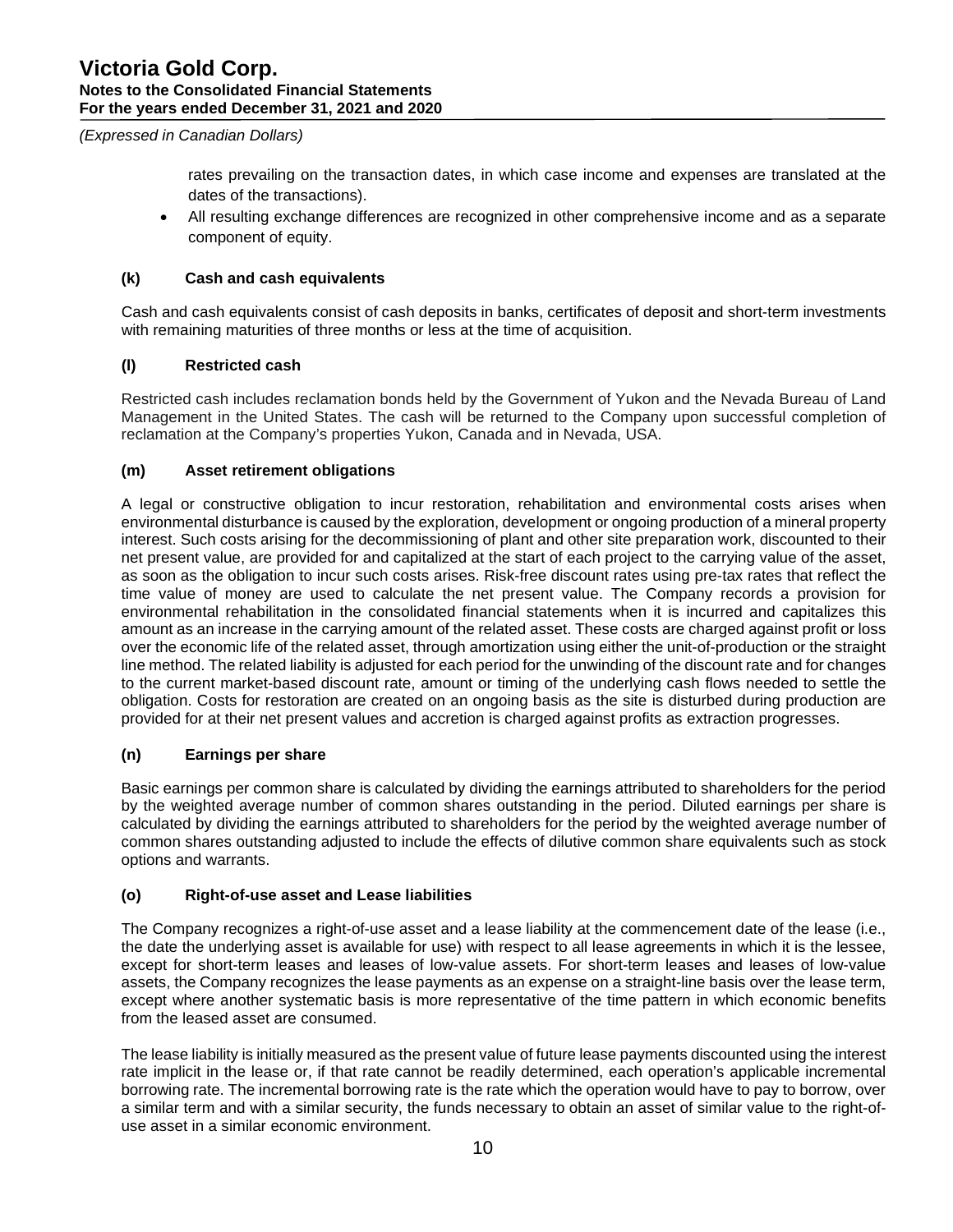#### *(Expressed in Canadian Dollars)*

Lease payments included in the measurement of the lease liability comprise the following: fixed payments, including in-substance fixed payments, less any lease incentives receivable, variable lease payments that depend on an index or a rate, initially measured using the index or rate as at the commencement date, amounts expected to be payable by the Company under residual value guarantees, the exercise price of a purchase option if the Company is reasonably certain to exercise that option, and payments of penalties for terminating the lease, if the Company expects to exercise an option to terminate the lease.

The lease liability is subsequently measured by increasing the carrying amount to reflect interest on the lease liability, reducing the carrying amount to reflect lease payments made, and remeasuring the carrying amount to reflect any reassessment or lease modifications.

The lease liability is remeasured when there is a change in future lease payments arising from a change in an index or rate, if there is a change in the Company's estimate of the amount expected to be payable under a residual value guarantee, or if the Company changes its assessment of whether it will exercise a purchase, extension or termination option.

The right-of-use asset is initially measured at cost, which comprises the following: the amount of the initial measurement of the lease liability, any lease payments made at or before the commencement date, less any lease incentives received, any initial direct costs incurred by the Company, and an estimate of costs to be incurred by the Company in dismantling and removing the underlying asset, restoring the site on which it is located or restoring the underlying asset to the condition required by the terms and conditions of the lease, unless those costs are incurred to produce inventories.

The right-of-use asset is subsequently measured at cost, less any accumulated depreciation and any accumulated impairment losses, and adjusted for any remeasurement of the lease liability. It is depreciated in accordance with the Company's accounting policy for PPE, from the commencement date to the earlier of the end of its useful life or the end of the lease term.

Each lease payment is allocated between the lease liability and finance cost. The finance cost is charged to net earnings over the lease period so as to produce a constant periodic rate of interest on the remaining balance of the liability for each period.

On the consolidated statements of financial position, the Company presents right-of-use assets in the PPE line item and lease liabilities in the lease liability line item.

### **(p) Segment reporting**

A segment is a component of the Company that is distinguishable by economic activity (operating segments), and/or by its geographical location (geographical segments), which is subject to risks and rewards that are different from those of other segments. The Company reports separately four operating segments, corporate segment, mineral production and exploration and evaluation in two geographical segments, Canada and the United States.

Operating segments are reported in a manner consistent with the internal reporting provided to the chief operating decision-maker which consists of review of total assets and net income. The chief operating decisionmaker, who is responsible for allocating resources and assessing performance of the operating segments, has been identified as the executive committee that makes strategic decisions.

### **(q) Financial Instruments**

Financial assets and liabilities are recognized when the Company becomes a party to the contractual provisions of the instrument. Financial assets are derecognized when the rights to receive cash flows from the assets have expired or have been transferred and the Company has transferred substantially all risks and rewards of ownership. Financial liabilities are derecognized when the obligation specified in the contract is discharged,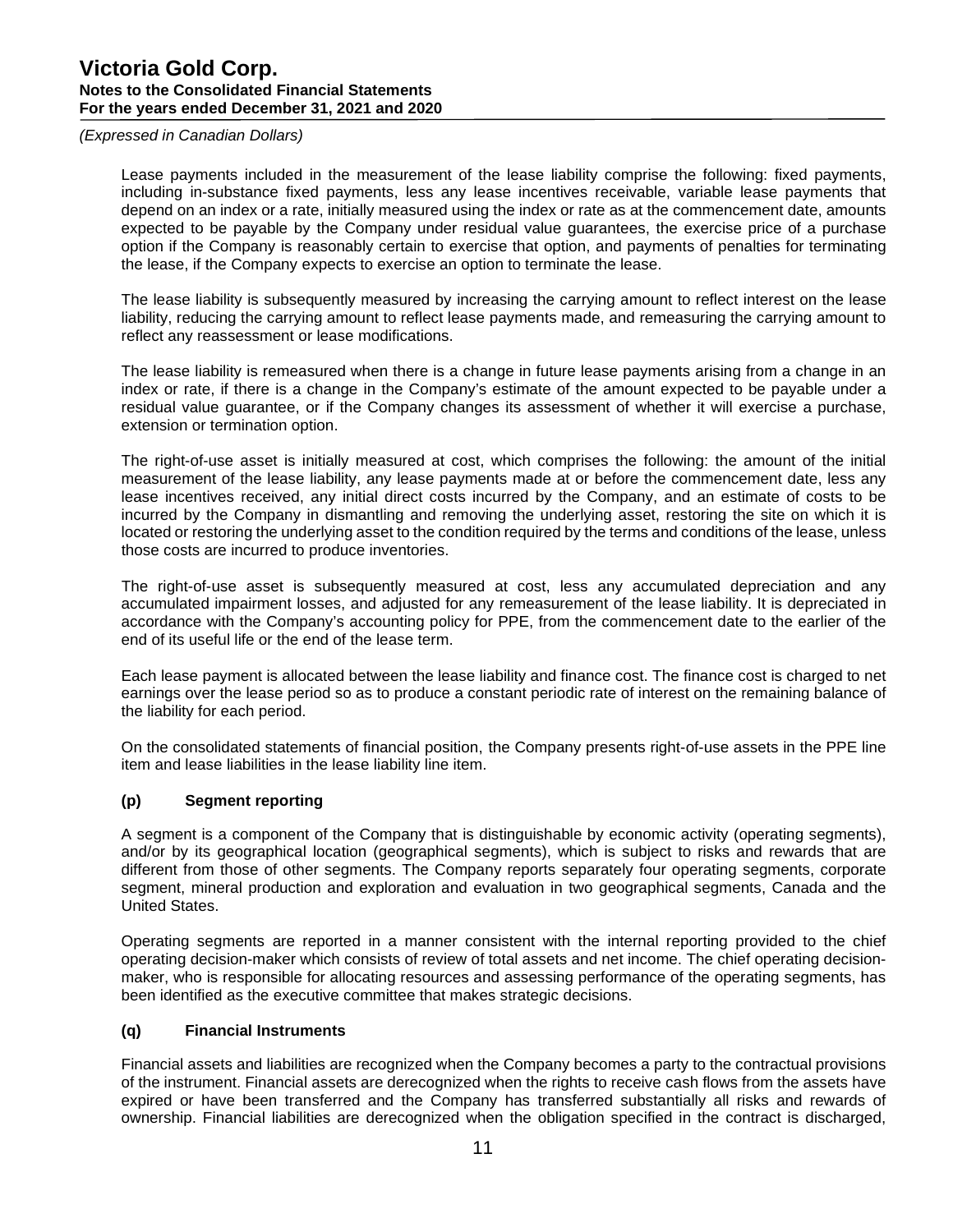cancelled or expires.

The Company classifies its financial instruments in the following categories:

### **Financial assets at fair value through profit or loss ("FVTPL")**

Financial assets measured at FVTPL are assets which do not qualify as financial assets at amortized cost or at fair value through other comprehensive income. Changes in fair values of FVTPL assets are recorded in the consolidated statements of income and comprehensive income in the period in which they arise.

The Company currently has marketable securities classified as FVTPL.

#### **Financial assets at amortized cost**

Financial assets classified as amortized cost are held for collection of contractual cash flows where those cash flows represent solely payments of principal and interest. The Company's financial assets, which are not provisionally priced, are comprised of cash, due from related parties, other receivables and interest receivable with fixed or determined cash flows related solely to principal and interest amounts. Financial assets at amortized cost are initially recognized at the amount expected to be received, net of any transaction costs incurred. Subsequently, financial assets are measured at amortized cost using the effective interest method. The Company recognizes a loss allowance for expected credit losses on a financial asset that is measured at amortized cost when applicable.

#### **Financial liabilities at amortized cost**

Financial liabilities are measured at amortized cost using the effective interest method, unless they are required to be measured at FVTPL, or the Corporation has opted to measure them at FVTPL. Accounts payable and accrued liabilities and credit facilities are recognized initially at fair value, net of any transaction costs incurred, and subsequently at amortized cost, using the effective interest method. Transaction costs incurred on the establishment of the debt facilities are recognized as deferred finance charge and transferred as a reduction to debt in proportion to the drawdown of the debt facility. Deferred finance charges classified as a reduction to debt are amortized over the life of the debt facility using the effective interest rate method. When it is determined that it is probable that some or all of the debt facility will not be drawn-down, the related transaction costs are amortized over the remaining debt facility period

### **Financial liabilities at FVTPL**

Financial liabilities at FVTPL are liabilities which include embedded derivatives and cannot be classified as amortized cost. Financial liabilities at FVTPL are initially recognized at fair value with any changes to fair value recognized in the consolidated statements of income and comprehensive income in the period in which they arise.

### **(r) Derivatives**

The Company uses derivative financial instruments to manage exposure to fluctuations in gold prices and may use derivatives to manage exposure to interest rates, foreign currency exchange rates and input costs.

The Company initially recognizes all derivative financial instruments at fair value and on the date a derivative contract is entered into and are subsequently remeasured to their fair value at the end of each reporting period. Derivatives are classified as current or non-current based on contractual maturity.

### **(s) Inventory**

Inventory classifications include "stockpiled ore," "in-process inventory," "finished goods inventory" and "materials and supplies." The stated value of all production inventories include direct production costs and attributable overhead and depreciation incurred to bring the materials to their current point in the processing cycle. General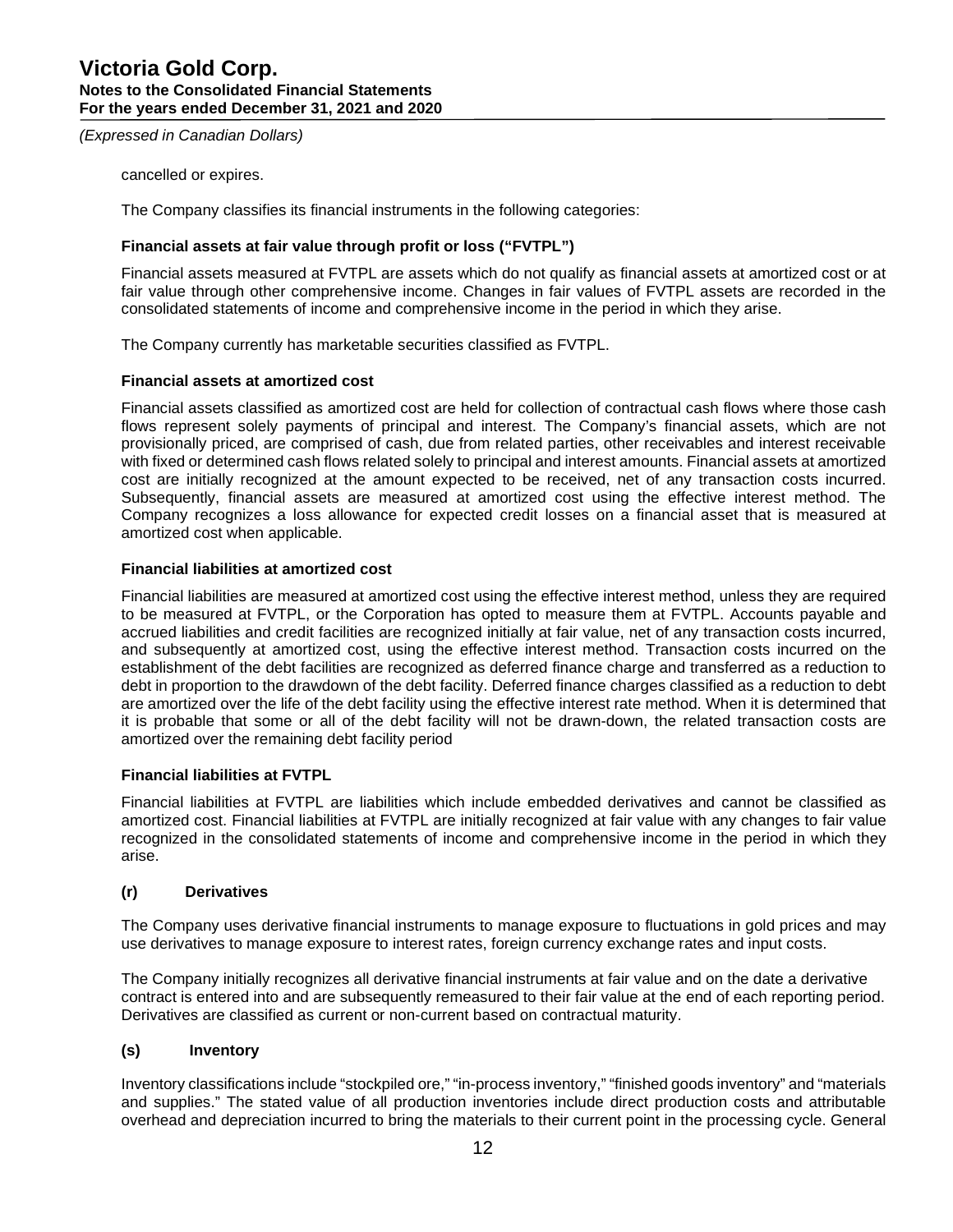and administrative costs for corporate offices are not included in any inventories.

Stockpiled ore represents unprocessed ore that has been extracted from the mine and is stored for future processing. Stockpiled ore and recoverable gold ounces therein is measured by estimating the number of ore tonnes (via truck counts or by physical surveys) added to, or removed from the stockpile, the number of contained gold ounces (based on assay data) and estimated gold recovery percentage. Stockpiled ore value is based on the costs incurred (including depreciation and depletion) in bringing the ore to the stockpile. Costs are added to the stockpiled ore based on current mining costs per tonne and are removed at the average cost per tonne of ore in the stockpile.

In-process inventory represents material that is currently being treated in the processing plant to extract the contained gold and to transform it into a saleable product. The amount of gold in the in-process inventory is determined by assay and by measure of the quantities of the various gold-bearing materials in the recovery process. The in-process inventory is valued at the average of the beginning inventory and the cost of material fed into the processing stream plus in-process conversion costs including applicable mine-site overheads, depreciation and depletion related to the processing facilities.

Finished goods inventory is saleable gold in the form of doré bars that have been poured and have been or are ready to be, shipped to the refiner. Included in the costs are the direct costs of the mining and processing operations as well as direct mine-site overheads, depreciation and depletion.

Materials and supplies inventories consist primarily of equipment parts and other consumables required in the mining and ore processing activities.

All inventories are valued at the lower of average cost or net realizable value.

### **(t) Revenue recognition**

Revenue is generated from the sale of refined gold and silver. The Company produces doré bars which contain both gold and silver. These products are further processed to produce refined metals for sale. Revenue from refined sales are recognized net of treatment and refining charges. The Company's performance obligations relate primarily to the delivery of mine production in refined form to its customers.

Revenue is recognized when control is transferred to the customer. Control is achieved when a product is delivered to the customer, the customer has full discretion over the product and there is no unfulfilled obligation that could affect the customer's acceptance of the product. Control over the refined gold or silver is transferred to the customer and revenue is recognized upon delivery to the customer.

Sales of refined gold are recorded on the date of delivery to the customer's bullion account with payment typically received on the same day. Sales of silver are recorded on the date of sale.

Prior to achieving commercial production, income from precious metal sales were included in mineral properties.

### **(u) Mineral properties**

Development costs recorded at the Eagle Gold Mine are capitalized to mineral property within property, plant and equipment. Mineral property assets, including property acquisition, mine-site development, commissioning that will only be processed at the end of the mine life and certain waste stripping that provide a future benefit, are recorded at cost.

Mineral properties are depleted over the life of the proven and probable reserves to which they relate, using a units-of-production method. At the open pit mine, the costs of removing overburden in order to expose ore during its initial development period are capitalized.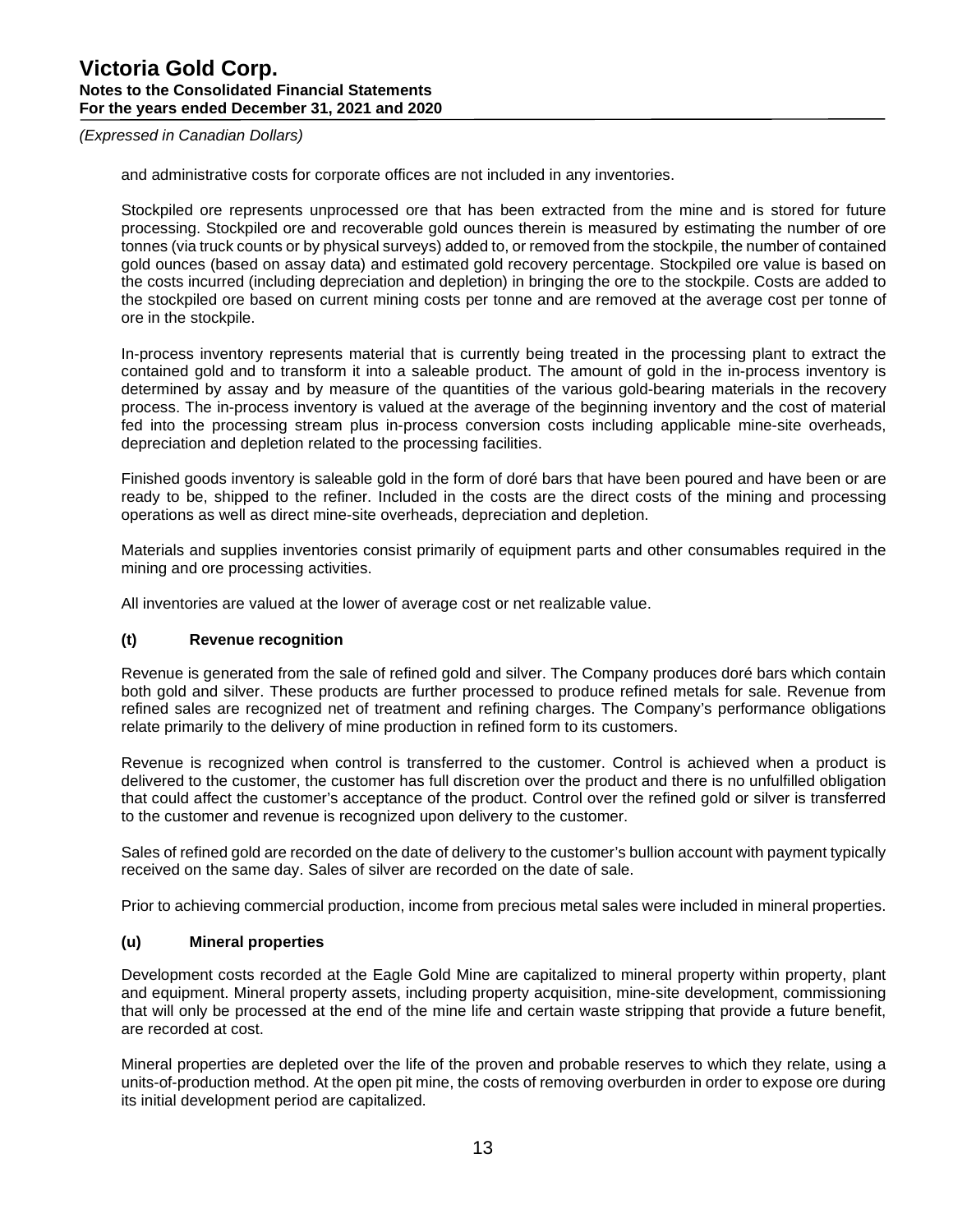### *(Expressed in Canadian Dollars)*

Mineral properties include stripping costs. Stripping costs are the costs incurred to remove mine waste materials to gain access to mineral ore deposits during production. Stripping costs incurred during the development of a mine are capitalized to mineral properties. Stripping costs incurred subsequent to commencement of commercial production are variable production costs that are included in the cost of inventory produced during the period in which they are incurred, unless the stripping activity can be shown to give rise to future benefits from the mineral property, in which case the stripping cost are deferred and included in mineral properties. Future benefits arise when stripping activity increases the future output of the mine by providing access to an extension of an ore body or to a new ore body. Deferred stripping costs are depreciated based on the units-of-production method using the related proven and probable mineral reserves as the depreciation base.

### **(v) Accounting Pronouncements**

### *New accounting standards, amendments and interpretations not yet adopted*

In October 2020, the IASB published amendments to IAS 1 - Presentation of Financial Statements - Classification of debt with covenants as current or non-current. Under existing IAS 1 requirements, companies classify a liability as current when they do not have an unconditional right to defer settlement of the liability for at least twelve months after the end of the reporting period. As part of its amendments, the IASB has removed the requirement for a right to be unconditional and instead, now requires that a right to defer settlement must have substance and exist at the end of the reporting period. A company classifies a liability as non-current if it has a right to defer settlement for at least 12-months after the reporting period. This new requirement may change how companies classify their debt. The amendments clarify how a company classifies a liability that includes a counterparty conversion option, which could be recognised as either equity or a liability separately from the liability component under IAS 32. Generally, if a liability has any conversion options that involve a transfer of the company's own equity instruments, these would affect its classification as current or non-current. The IASB has now clarified that when classifying liabilities as current or non-current, a company can ignore only those conversion options that are recognised as equity. Therefore, companies may need to reassess the classification of liabilities that can be settled by the transfer of the company's own equity instruments. The effective date is for annual periods beginning on or after January 1, 2023, with early adoption permissible. The Company is currently assessing the effect of the amendments on its consolidated financial statements and the possibility of early adoption.

In May 2021, the IASB published amendments to IAS 12 - Income Taxes. The amendments will require companies to recognize deferred tax on particular transactions that, on initial recognition, give rise to equal amounts of taxable and deductible temporary differences. The proposed amendments will typically apply to transactions such as leases for the lessee and decommissioning and restoration obligations related to assets in operation. The effective date is for annual periods beginning on or after January 1, 2023, with early adoption permissible. The Company is currently assessing the effect of the amendments on its consolidated financial statements and the possibility of early adoption.

There are no other IFRS standards or interpretations that are not yet effective that would be expected to have a material impact on the consolidated financial statements of the Company.

### **4. SIGNIFICANT ACCOUNTING JUDGMENTS AND ESTIMATES**

The preparation of these consolidated financial statements requires management to make estimates and assumptions that affect the reported amounts of assets and liabilities at the date of the consolidated financial statements and reported amounts of expenses during the reporting period. Actual outcomes could differ from these estimates. The consolidated financial statements include estimates which, by their nature, are uncertain. The impacts of such estimates are pervasive throughout the consolidated financial statements and may require accounting adjustments based on future occurrences. Revisions to accounting estimates are recognized in the period in which the estimate is revised and the revision affects both current and future periods.

Significant assumptions about the future and other sources of estimation uncertainty that management has made at the balance sheet date, that could result in a material adjustment to the carrying amounts of assets and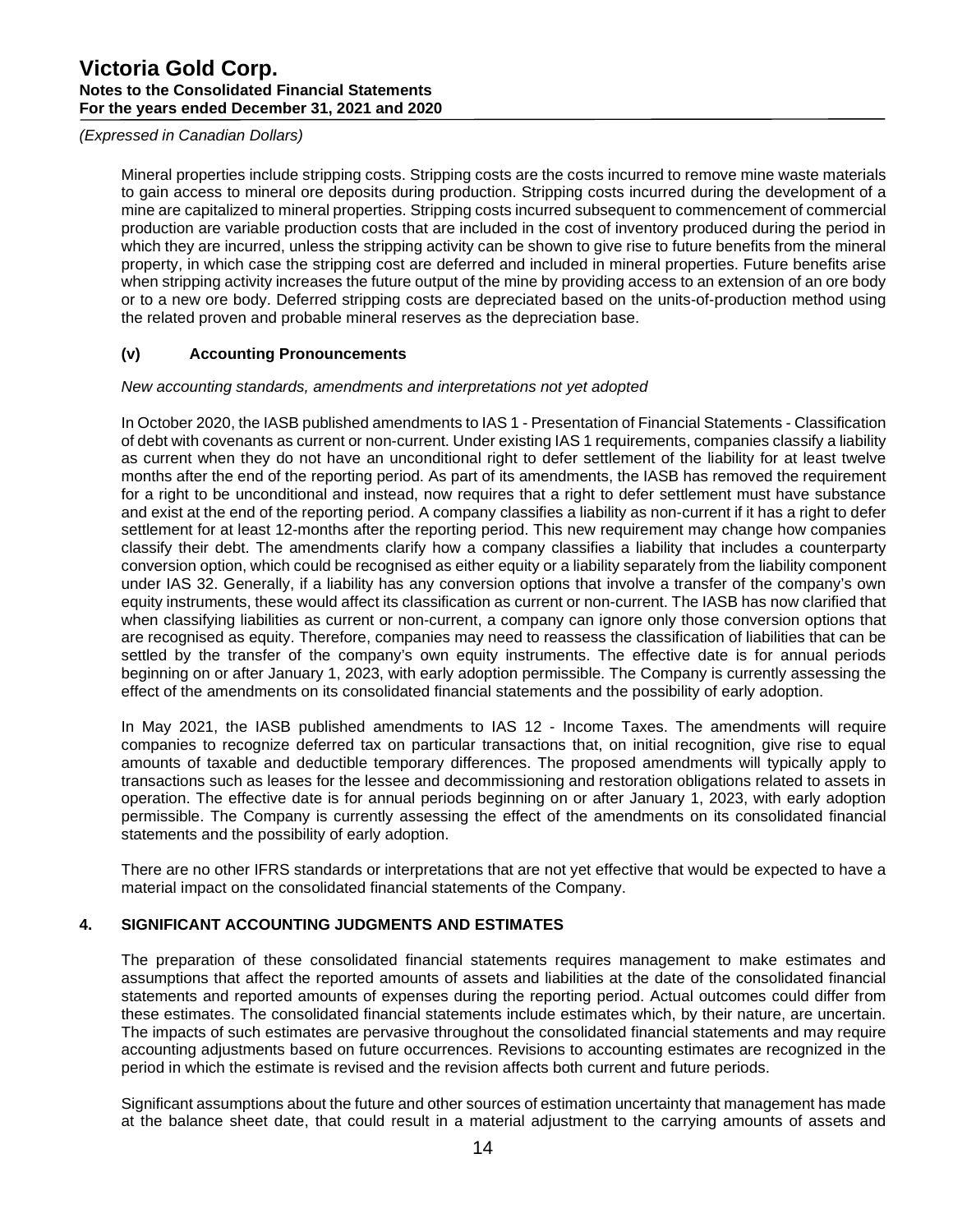#### *(Expressed in Canadian Dollars)*

liabilities, in the event that actual results differ from assumptions made, relate to, but are not limited to, the following:

### *COVID-19*

The Company continues to manage and respond to the COVID-19 pandemic within the framework of its Pandemic Response Plan, along with recommendations of health authorities and local and national requirements. The Company has implemented preventative measures to ensure the safety of its workforce, local communities and other key stakeholders.

### *Asset Retirement Obligation ("ARO")*

The determination of provisions for environmental rehabilitation and reclamation obligations arising from the Company's evaluation and exploration activities requires the use of estimates and management judgment. Future reclamation costs in relation to changes in estimates are accrued based on management's best estimate at the end of each period of the discounted cash costs expected to be incurred. Accounting for reclamation obligations requires management to make estimates of the future costs the Company will incur to complete the reclamation work required to comply with existing laws and regulations. These estimates are dependent upon labor and materials costs, known environmental impacts, the effectiveness of rehabilitation measures, inflation rates, and pre-tax interest rates that reflect a current market assessment of time value for money and the risk specific to the obligation. The Company also estimates the timing of the outlays, which is subject to change depending on continued exploitation and newly discovered mineral resources.

Actual reclamation costs incurred may differ from those amounts estimated by management. Moreover, future changes to environmental laws and regulations could increase the extent of reclamation work required to be performed by the Company, therefore increasing future costs.

#### *Inventory valuation*

All inventory is valued at the lower of average cost or net realizable value. Management is required to make various estimates and assumptions to determine the value of stockpiled ore, in-process inventory and finished goods inventory. The estimates and assumptions included surveyed quantities of stockpiled ore, in-process volumes, contained metal content, recoverable metal content, costs to recover saleable metal and metal prices. Changes in these estimates can result in changes to the carrying amounts of inventories and mine operating costs in future periods.

#### *Mineral reserves and resources*

Determining mineral reserves and resources is a complex process involving numerous variables and is based on a professional evaluation using accepted international standards for the assessment of mineral reserves. Estimation is a subjective process, and the accuracy of such estimates is a function of the quantity and quality of available data, the assumptions made and judgement used in engineering and geological interpretation. Mineral reserve estimation may vary as a result of changes in the price of gold and silver, production costs, and with additional knowledge of the ore deposits and mining conditions.

Differences between management's assumptions including economic assumptions such as metal prices and market conditions could have a material effect in the future on the Company's results and financial position, particularly a change in the rate of depreciation and depletion of the related mining asset.

#### *Income taxes and recovery of deferred tax assets*

The Company is periodically required to estimate the tax basis of assets and liabilities. Where applicable tax laws and regulations are either unclear or subject to varying interpretations, it is possible that changes in these estimates could occur that materially affect the amounts of deferred income tax assets and liabilities recorded in the consolidated financial statements. Changes in deferred tax assets and liabilities generally have a direct impact on income in the period that the changes occur.

Each period, the Company evaluates the likelihood of whether some portion or all of each deferred tax asset will not be realized. This evaluation is based on future expected levels of taxable income, the pattern and timing of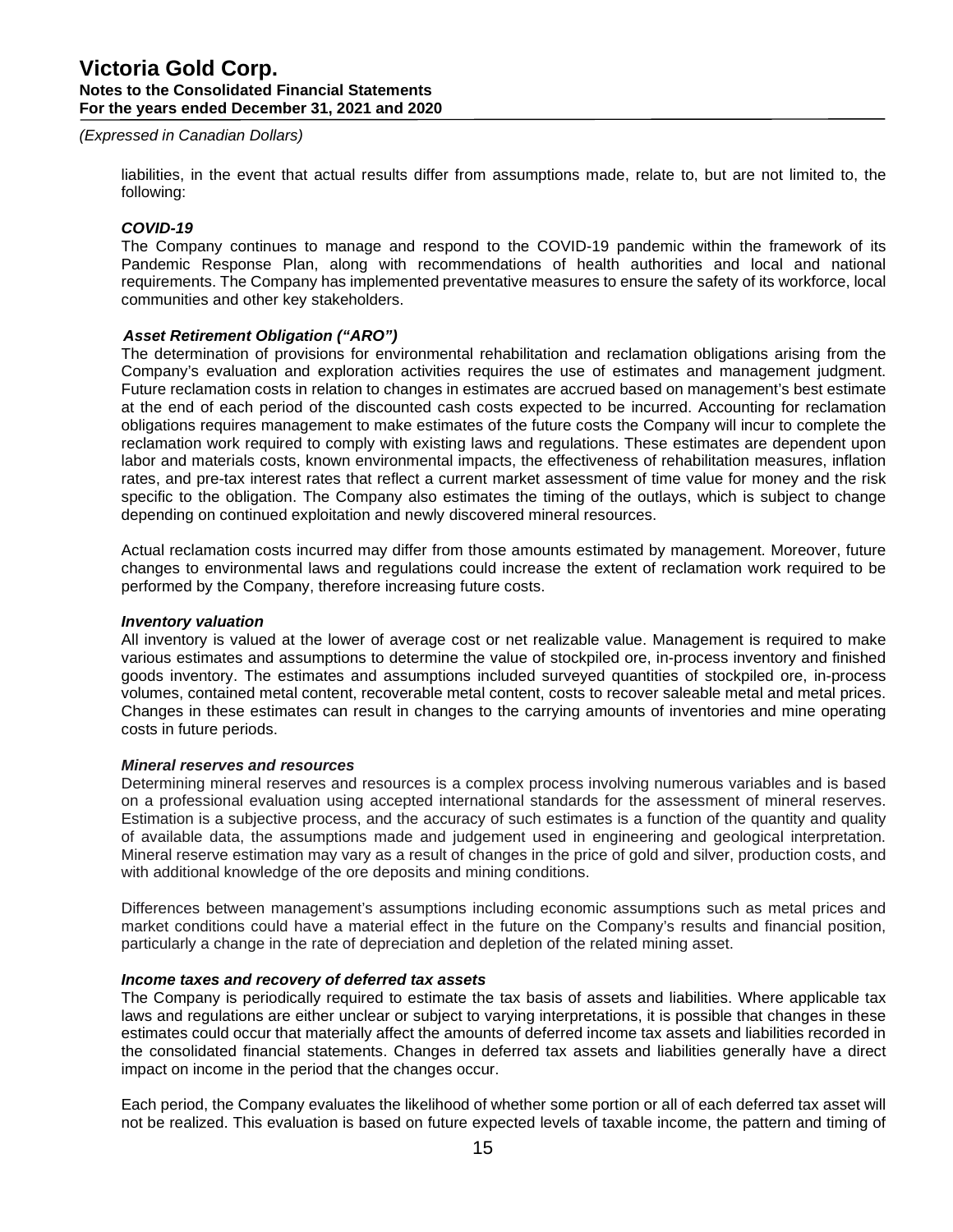reversals of taxable temporary timing differences that give rise to deferred tax liabilities, and tax planning initiatives. Levels of future taxable income are affected by, among other things, market prices, production costs, quantities of proven and probable reserves, and interest rates.

### **5. GST AND OTHER RECEIVABLES**

GST and other receivables includes the following components:

|                             | December 31,<br>2021 |              | December 31,<br>2020 |           |  |
|-----------------------------|----------------------|--------------|----------------------|-----------|--|
| <b>GST</b> receivable       | \$                   | $312,677$ \$ |                      | 3,123,021 |  |
| Trade and other receivables |                      | 643,427      |                      | 27,482    |  |
| Total                       | S                    | 956,104      | S                    | 3,150,503 |  |
|                             |                      |              |                      |           |  |

### **6. INVENTORY**

Inventory includes the following components:

|                          | 2021           |    | 2020       |  |  |  |
|--------------------------|----------------|----|------------|--|--|--|
|                          |                |    |            |  |  |  |
| Stockpiled ore           | 1,735,813<br>S | S  | 1,543,486  |  |  |  |
| In-process inventory     | 115,430,127    |    | 68,987,297 |  |  |  |
| Finished goods inventory | 2,769,614      |    | 7,211,775  |  |  |  |
| Total mineral inventory  | 119,935,554    |    | 77,742,558 |  |  |  |
| Materials and supplies   | 17,816,474     |    | 8,955,040  |  |  |  |
| Total                    | 137,752,028    | \$ | 86,697,598 |  |  |  |

**December 31, December 31,**

As at December 31, 2021, \$27.1 million (December 31, 2020 – \$16.8 million) of non-cash costs such as depreciation, depletion and site share-based compensation were included in inventory.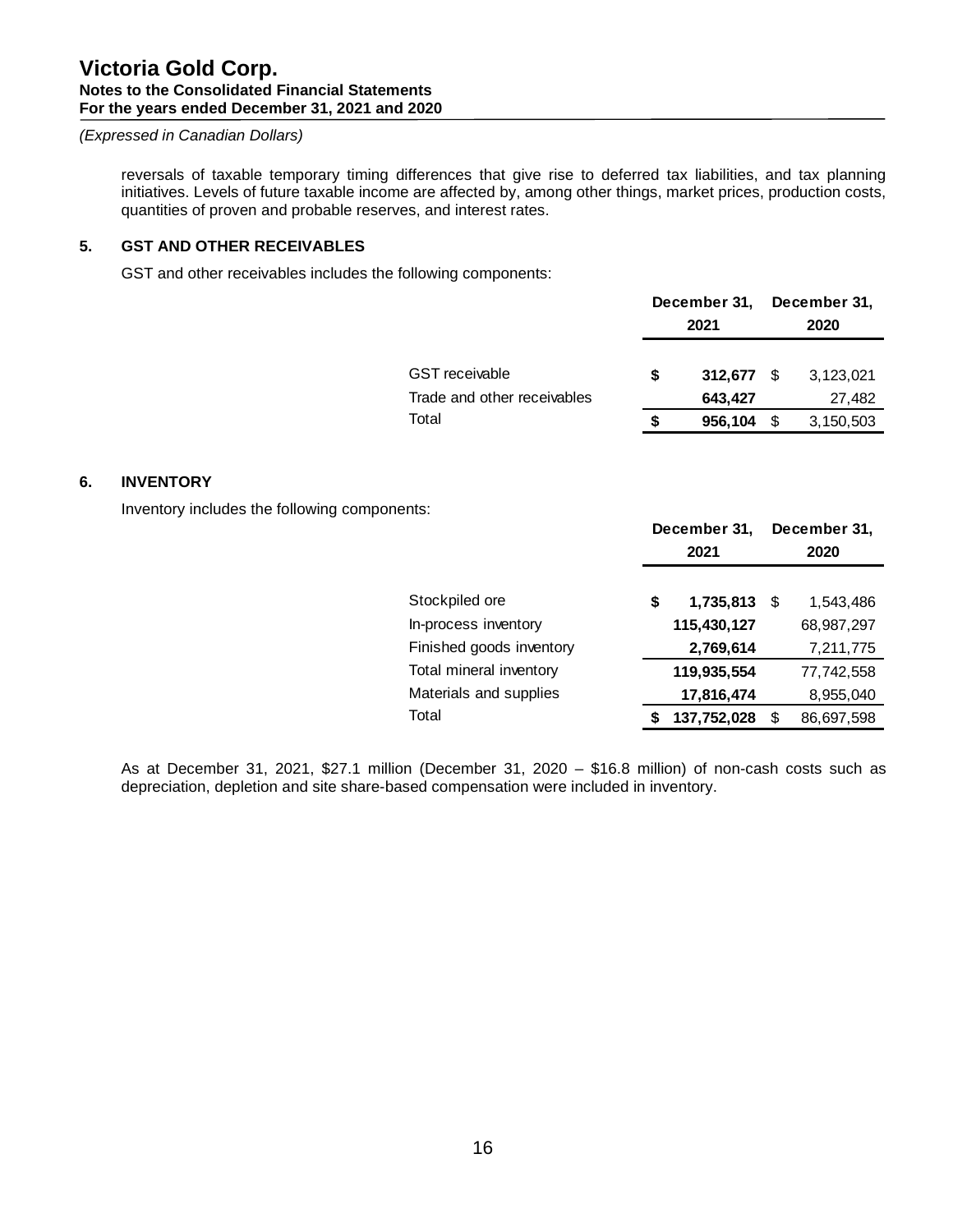*(Expressed in Canadian Dollars)*

### **7. EXPLORATION AND EVALUATION ASSETS**

|                                               | <b>Other property</b><br>interest |   | <b>Dublin Gulch</b> | <b>Other</b>    |       |               |
|-----------------------------------------------|-----------------------------------|---|---------------------|-----------------|-------|---------------|
|                                               | (Nevada)                          |   | (Yukon)             | properties **   | Total |               |
| Balance December 31, 2020                     | \$<br>10,419,030                  | S | 29,040,083          | \$<br>1,566,929 | S     | 41,026,042    |
| Sale of property interest                     |                                   |   |                     | (131,250)       |       | (131,250)     |
| Salaries and benefits                         | 725,708                           |   | 837,088             |                 |       | 1,562,796     |
| Land claims and royalties                     | 676,158                           |   | 115,800             | 64,845          |       | 856,803       |
| Drilling and indirects                        | 859,128                           |   | 4,136,413           | 4,500           |       | 5,000,041     |
| Other exploration                             | 538,132                           |   | 1,614,012           | 78,148          |       | 2,230,292     |
| Exploration and evaluation costs for the year | 2,799,126                         |   | 6,703,313           | 147,493         |       | 9,649,932     |
| Currency translation                          | (1, 191, 247)                     |   |                     |                 |       | (1, 191, 247) |
| <b>Balance December 31 2021</b>               | \$<br>12,026,909                  | S | 35,743,396          | \$<br>1,583,172 | \$.   | 49,353,477    |

\*\* Other properties include interests in Donjek, Aurex, CanAlask and Clear Creek in Yukon Territory.

During the year ended December 31, 2020, the Company entered into a transaction with a third-party company, Lahontan under which the Company agreed to sell its 100% interest in the Santa Fe property. As consideration, Victoria received shares in Lahontan which provide it with a controlling ownership position of a 54% interest in Lahontan. The main asset of Lahontan is the Santa Fe property.

As of December 31, 2021, restricted cash consists of \$0.1 million for Dublin Gulch (December 31, 2020 - \$2.8 million) and \$0.4 million relating to interest in other properties, primarily Santa Fe (December 31, 2020 - \$0.3 million).

|                                               |                                                      |                          |    | Other property |    |            |    |               |    |             |
|-----------------------------------------------|------------------------------------------------------|--------------------------|----|----------------|----|------------|----|---------------|----|-------------|
|                                               | <b>Dublin Gulch</b><br>Santa Fe<br>interest<br>Other |                          |    |                |    |            |    |               |    |             |
|                                               |                                                      | (Nevada)                 |    | (Nevada)       |    | (Yukon)    |    | properties ** |    | Total       |
| Balance December 31, 2019                     | S.                                                   | 6,585,828                | \$ |                | S  | 24,642,125 | S  | 1,681,929     | S  | 32,909,882  |
|                                               |                                                      |                          |    |                |    |            |    |               |    |             |
| Sale of property interest                     |                                                      | (7,028,892)              |    |                |    |            |    | (172,500)     |    | (7,201,392) |
| Salaries and benefits                         |                                                      | 75,026                   |    |                |    | 828,518    |    |               |    | 903,544     |
| Amortization                                  |                                                      |                          |    |                |    |            |    |               |    |             |
| Consulting and administration                 |                                                      | 107,115                  |    |                |    |            |    |               |    | 107,115     |
| Land claims and royalties                     |                                                      | 68,681                   |    |                |    | 15,000     |    | 57,500        |    | 141,181     |
| Environmental and permitting                  |                                                      | 15,264                   |    |                |    |            |    |               |    | 15,264      |
| Government and community relations            |                                                      |                          |    |                |    | 22,800     |    |               |    | 22,800      |
| Drilling and indirects                        |                                                      |                          |    |                |    | 1,339,306  |    |               |    | 1,339,306   |
| Other exploration                             |                                                      |                          |    |                |    | 2,192,334  |    |               |    | 2,192,334   |
| Exploration and evaluation costs for the year |                                                      | 266,086                  |    |                |    | 4,397,958  |    | 57,500        |    | 4,721,544   |
| Interest in other properties                  |                                                      |                          |    | 10,419,030     |    |            |    |               |    | 10,419,030  |
| Currency translation                          |                                                      | 176,978                  |    |                |    |            |    |               |    | 176,978     |
| Balance December 31, 2020                     | \$                                                   | $\overline{\phantom{a}}$ | \$ | 10,419,030     | \$ | 29,040,083 | \$ | 1,566,929     | \$ | 41,026,042  |

\*\* Other properties include interests in Donjek, Aurex, CanAlask, Dace and Clear Creek in Yukon Territory.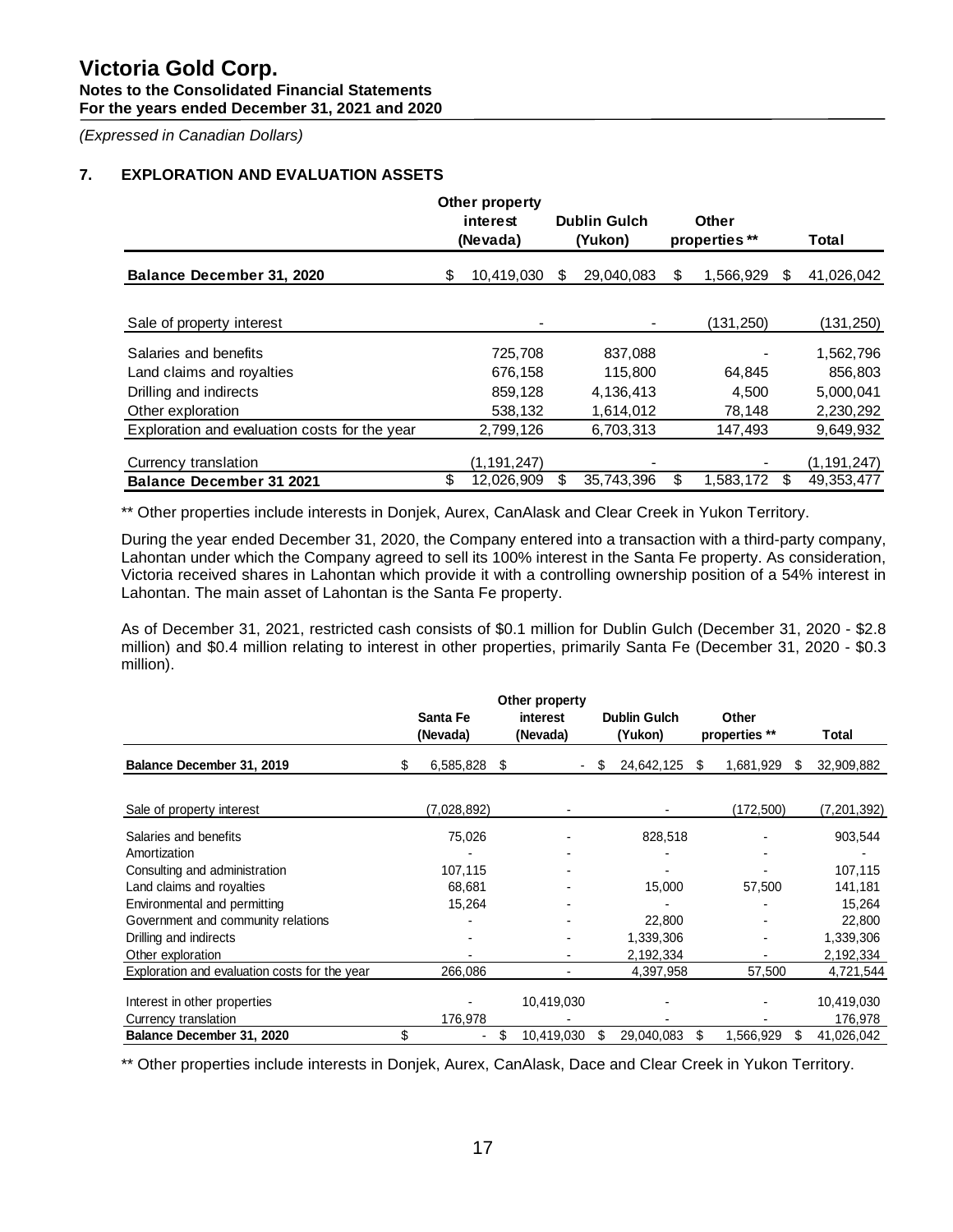*(Expressed in Canadian Dollars)*

### **8. PROPERTY, PLANT AND EQUIPMENT**

|                                       | Other<br>assets        | Right-of-use<br>assets | Leasehold<br>improvements | <b>Buildings &amp;</b><br><b>structures</b> | Equipment        | Mineral<br><b>Properties</b> | <b>Total</b>             |
|---------------------------------------|------------------------|------------------------|---------------------------|---------------------------------------------|------------------|------------------------------|--------------------------|
| Cost                                  |                        |                        |                           |                                             |                  |                              |                          |
| December 31, 2019                     | \$1,215,683            | \$1,896,769            | \$<br>589,149             | \$236,265,379                               | \$128,346,964    | \$266,465,217                | \$634,779,161            |
| Reallocation of inventory             |                        |                        |                           |                                             |                  |                              |                          |
| costs                                 |                        |                        |                           |                                             |                  | (82, 466, 947)               | (82, 466, 947)           |
| Net Capitalized Gold                  |                        |                        |                           |                                             |                  |                              |                          |
| Sales                                 |                        |                        |                           |                                             |                  | (70, 225, 189)               | (70, 225, 189)           |
| Additions                             | 204.075                | 1,457,331              |                           | 10,726,567                                  | 15, 142, 873     | 134,218,577                  | 161,749,423              |
| <b>Disposals</b><br>December 31, 2020 | (52, 384)<br>1,367,374 | 3,354,100              | 589,149                   | 246,991,946                                 | 143,489,837      | 247,991,658                  | (52, 384)<br>643,784,064 |
| Additions                             |                        | 9,068                  |                           | 7,696,533                                   | 27,726,571       | 72, 153, 176                 | 107,585,348              |
| <b>Disposals</b>                      |                        | (23, 285)              |                           |                                             |                  |                              | (23, 285)                |
| December 31, 2021                     | \$1,367,374            | \$3,339,883            | \$<br>589,149             | \$254,688,479                               | \$171,216,408    | \$320,144,834                | \$751,346,127            |
| Accumulated<br>amortization           |                        |                        |                           |                                             |                  |                              |                          |
| December 31, 2019                     | \$915,617              | \$<br>518,489          | \$<br>129,194             | \$<br>9,700,619                             | 6,603,982<br>\$  | \$                           | \$17,867,901             |
| Charge                                | 115,623                | 886,275                | 156,269                   | 20,361,329                                  | 17,028,082       | 7,803,920                    | 46,351,498               |
| <b>Disposals</b>                      | (52, 384)              |                        |                           |                                             |                  |                              | (52, 384)                |
| December 31, 2020                     | 978,856                | 1,404,764              | 285,463                   | 30,061,948                                  | 23,632,064       | 7,803,920                    | 64, 167, 015             |
| Charge                                | 104,820                | 851,086                | 156,268                   | 21,065,270                                  | 19,004,127       | 19,620,728                   | 60,802,299               |
| <b>Disposals</b>                      |                        | (23, 285)              |                           |                                             |                  |                              | (23, 285)                |
| December 31, 2021                     | \$1,083,676            | \$2,232,565            | \$<br>441,731             | 51,127,218<br>\$                            | 42,636,191<br>\$ | \$<br>27,424,648             | \$124,946,029            |
| Net book value                        |                        |                        |                           |                                             |                  |                              |                          |
| December 31, 2019                     | \$ 300,066             | \$1,378,280            | \$<br>459,955             | \$226,564,760                               | \$121,742,982    | \$266,465,217                | \$616,911,260            |
| December 31, 2020                     | 388,518                | \$1,949,336            | \$<br>303,686             | \$216,929,998                               | \$119,857,773    | \$240,187,738                | \$579,617,049            |
| December 31, 2021                     | 283,698                | \$1,107,318            | \$<br>147,418             | \$203,561,261                               | \$128,580,217    | \$292,720,186                | \$626,400,098            |

During the year ended December 31, 2021, the Company capitalized \$31.0 million (December 30, 2020 - \$24.8 million) of deferred stripping costs to mineral properties. The depletion expense related to deferred stripping for the year ended December 31, 2021 was \$2.3 million (December 31, 2020 - \$0.2 million). Included in the mineral properties balance at December 31, 2021 is \$44.2 million (December 31, 2020 - \$15.6 million) related to deferred stripping costs.

The carrying value of equipment pledged as security for the related Equipment Financing Facility at December 31, 2021 was \$32.4 million (\$44.6 million – December 31, 2020) (*Note 11*).

Certain of the Company's mining properties are subject to royalty arrangements based on their net smelter returns ("NSR"s). At December 31, 2021, the Company's royalty arrangements based on production were as follows:

#### **Royalty arrangements:**

| Franco-Nevada Corp.        | 1% Cash NSR - Settled via cash payment royalty expense after production |
|----------------------------|-------------------------------------------------------------------------|
| Osisko Gold Royalties Ltd. | 5% Metal NSR – Settled via delivery of metal ounces after production    |

The royalty arrangements listed above have an impact on the Company's financial statement presentation of Revenue and Royalty expense. Revenue herein is based on 95% of the production from the Eagle Mine after the delivery of the 5% metal NSR attributable to Osisko Gold Royalties Ltd. As a result, this 5% NSR is not recorded in Revenue or as a Royalty expense. The 1% cash NSR held by Franco-Nevada Corp. included in Revenue as it does not impact ounces available for sale, and a Royalty expense recorded is associated with the cash payment.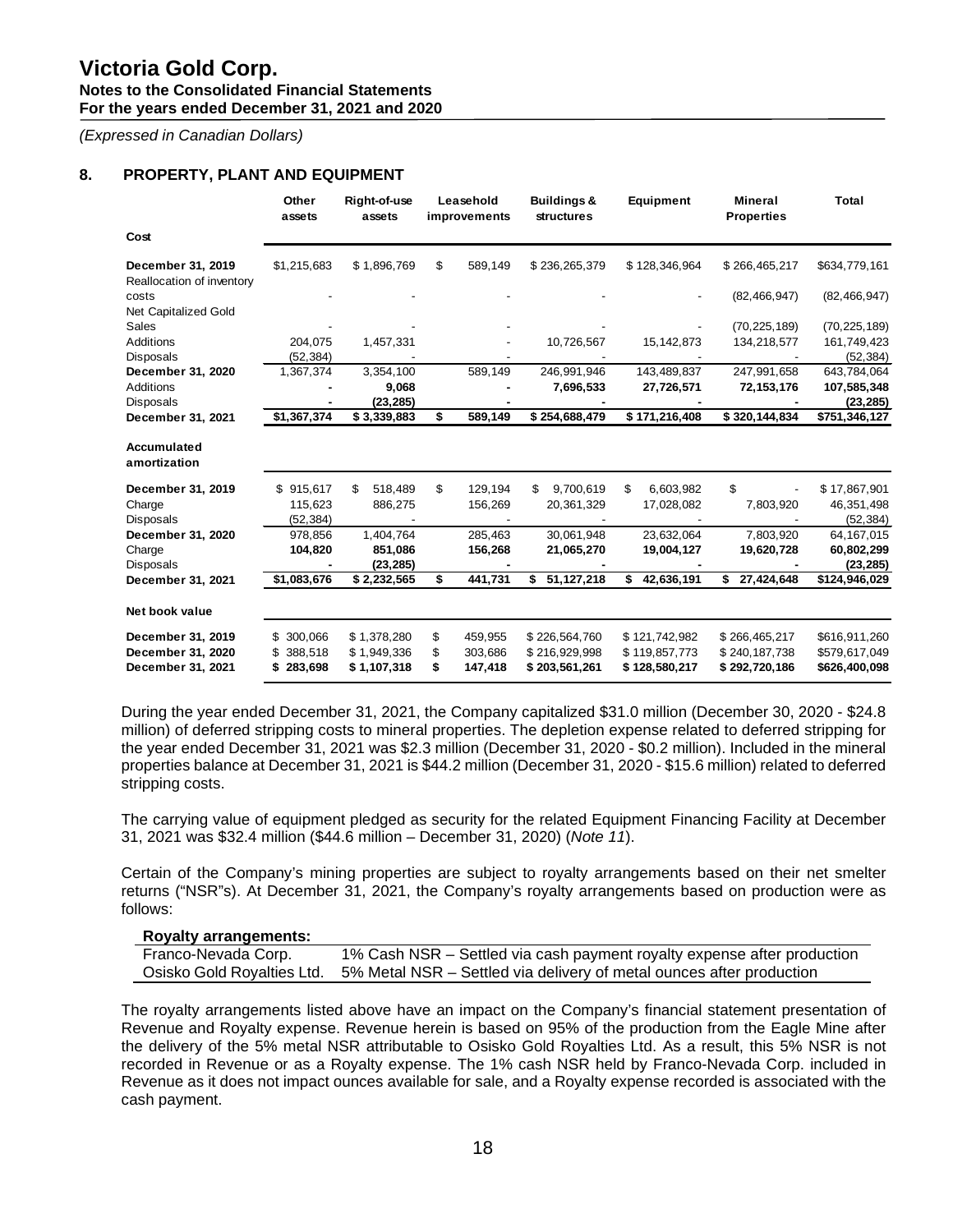*(Expressed in Canadian Dollars)*

### **9. ACCOUNTS PAYABLE AND ACCRUED LIABILITIES**

Accounts payable and accrued liabilities include the following components:

|                             | December 31,<br>2021 |   | December 31,<br>2020 |
|-----------------------------|----------------------|---|----------------------|
| Trade payables              | 24,319,607           | S | 21.049.863           |
| <b>Accrued liabilities</b>  | 31,317,279           |   | 27,485,205           |
| Payroll related liabilities | 4,850,691            |   | 3,522,094            |
| Total                       | 60,487,577           |   | 52,057,162           |

#### **10. LEASE LIABILITY**

|                                        |   | Total      |
|----------------------------------------|---|------------|
| As at December 31, 2020                | S | 2,133,398  |
| Additions                              |   | 9,068      |
| Disposals                              |   | (2,680)    |
| Interest expense                       |   | 150,794    |
| Lease payments                         |   | (902, 632) |
| Lease liabilities at December 31, 2021 | S | 1,387,948  |
| Current lease liability                |   | 382,130    |
| Non-current lease liability            |   | 1,005,818  |

The Company has lease liabilities for contracts related to equipment, vehicles, and office premises in: (1) Vancouver, BC, (2) Toronto, Ontario and (3) Whitehorse, Yukon. Lease terms are negotiated on an individual basis and contain a wide range of different terms and conditions.

|                          | December 31,<br>2021 | December 31,<br>2020 |
|--------------------------|----------------------|----------------------|
| <b>MATURITY ANALYSIS</b> |                      |                      |
| < 1 year                 | \$<br>382,130        | \$<br>751,785        |
| 1 to 3 years             | 215,779              | 359,302              |
| 3 to 5 years             | 790,039              | 1,017,439            |
| > 5 years                | $\blacksquare$       | 4,872                |
| Total                    | 1,387,948            | 2,133,398            |

### **11. DEBT**

On December 18, 2020 the Company announced it had entered into a credit agreement with a syndicate of banks, comprised of Bank of Montreal, CIBC and BNP Paribas, in connection with a secured US\$200 million debt facility (the "Loan Facility"). The Loan Facility is comprised of a US\$100 million term loan (the "Term Facility") and a US\$100 million revolving facility (the "Revolving Credit Facility").

The funding from the Loan Facility was used to repay the previously outstanding project finance facility, which included senior and subordinated debt that was used for the construction of the Eagle Gold Mine. The Revolving Credit Facility is available for general corporate purposes subject to customary terms and conditions.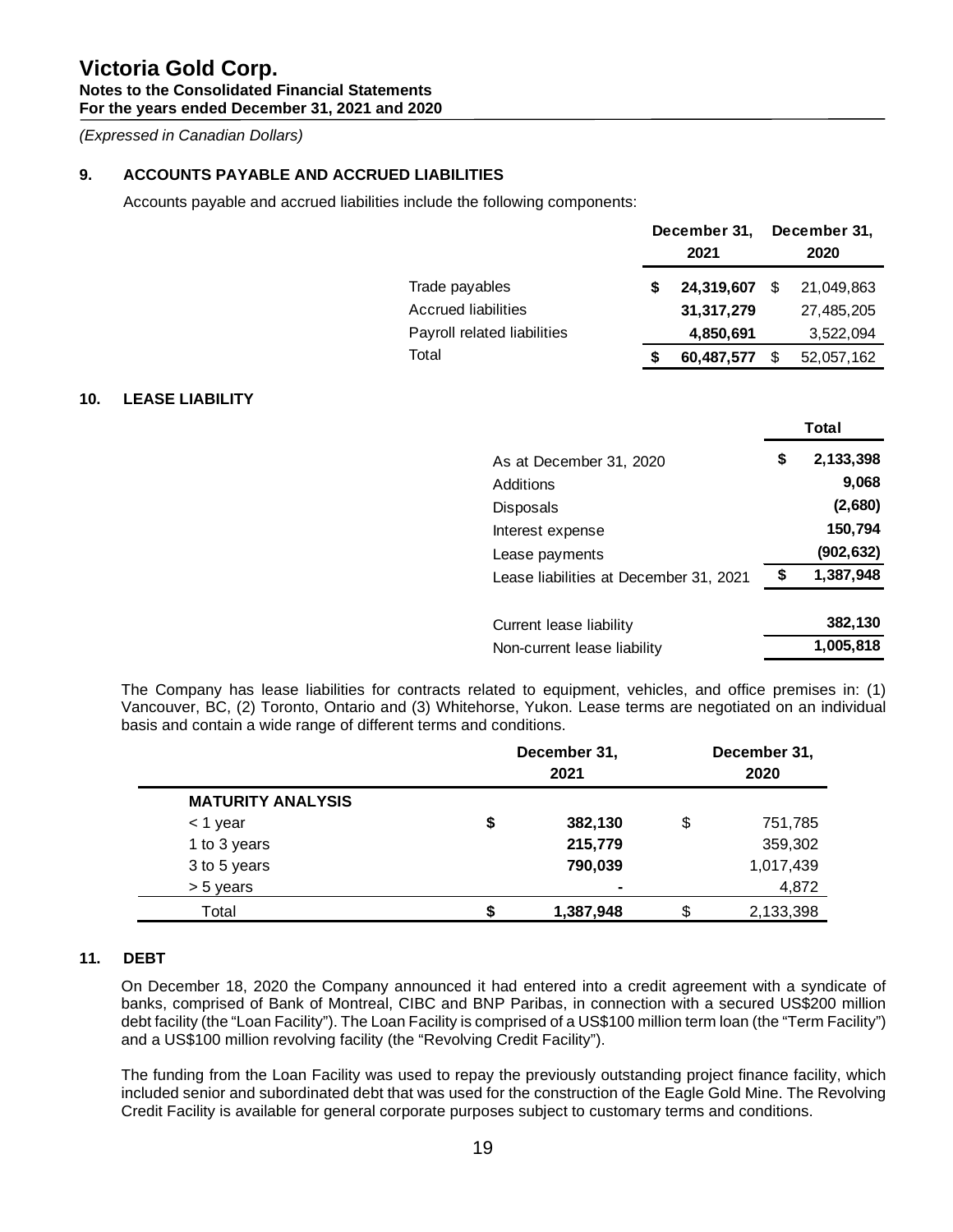### *(Expressed in Canadian Dollars)*

On December 20, 2021 the Company amended the terms of both the revolving and term loan facilities. Under the amended agreement, interest rate would be reduce by 0.50%. Amounts drawn on the facilities are subject to interest at LIBOR plus 2.50% to 3.50% per annum, with the undrawn portion subject to a standby fee of 0.56% to 0.79% per annum. The maturity date of the revolving facility has also been extended to December 2024 from December 2023.

The Loan Facility is available by way of US dollar LIBOR loans, with an interest rate ranging from 2.50% to 3.50% over LIBOR (currently one month LIBOR is approximately 0.15%), based on the Company's leverage ratio and other customary terms and conditions.

The Loan Facility includes certain financial covenants that are calculated and reported each fiscal quarter, which commenced on December 31, 2020. As at December 31, 2021, the Company is in compliance with all covenants.

### **Loan Facilities**

### *Term Facility*

US\$100 million loan facility with the following commercial terms:

- Interest rate of LIBOR plus 2.75%;
- Principal and interest are repayable in 12 equal quarterly installments which began on March 31, 2021.

As at December 31, 2021, principal of US\$66.7 million was outstanding on the Term Facility. Deferred financing charges in the amount of \$2.6 million are being amortized over the term using the effective interest rate method.

#### *Revolving Credit Facility*

US\$100 million loan facility with the following commercial terms:

- Interest rate of LIBOR plus 2.75%;
- Accrued interest is repayable quarterly and began on March 31, 2021;
- Principal and accrued interest are due at maturity, on December 31, 2024, and may be repaid early without penalty.

As at December 31, 2021, principal of US\$67.9 million was outstanding on the Revolving Credit Facility. Deferred financing charges in the amount of \$2.6 million are being amortized using the full amount of the facility, including any undrawn amount, over the full term of the facility using the effective interest rate method.

### *Equipment Finance Facility*

US\$50 million facility with Caterpillar Financial Services Limited ("Cat Financial") with the following commercial terms:

- Available for drawdown against the acquisition cost of Cat mining equipment;
- Interest rates of LIBOR plus 2.50-3.50%;
- 4-6 year, amortizing facility, maturing between November 29, 2022 and July 1, 2025 (the "Term") and;
- Secured by Cat mining equipment.

As at December 31, 2021, principal of US\$31.1 million was outstanding on the Equipment Finance Facility. Deferred financing charges in the amount of \$2.7 million are being amortized over the Term using the effective interest rate method.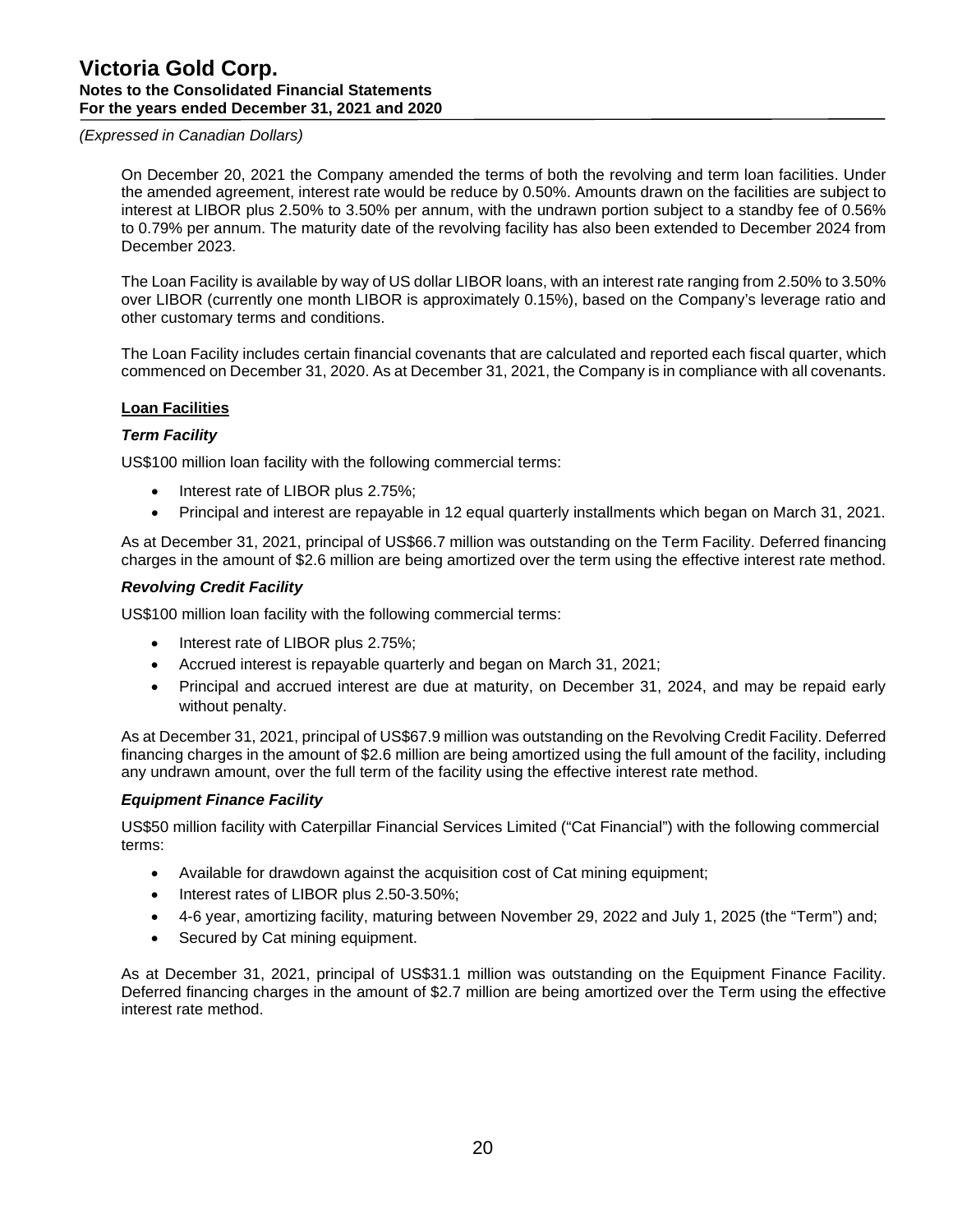*(Expressed in Canadian Dollars)*

|                                                                               |    | December 31,<br>2021        | December 31,<br>2020 |                             |  |
|-------------------------------------------------------------------------------|----|-----------------------------|----------------------|-----------------------------|--|
| Equipment Finance Facility, principal<br>Equipment Finance Facility, interest | S  | 38,883,671<br>339,794       | S                    | 47,477,488<br>638,859       |  |
| Equipment Finance Facility, ending balance                                    | \$ | 39,223,465                  | \$                   | 48,116,347                  |  |
| Term Debt Facility, principal<br>Term Debt Facility, interest                 | \$ | 83,100,854<br>1,419         | \$.                  | 124, 143, 234<br>172,734    |  |
| Term Debt Facility, ending balance                                            | \$ | 83,102,273                  | \$.                  | 124,315,968                 |  |
| Revolver Facility, principal<br>Revolver Facility, interest                   | \$ | 84,625,557<br>2,042         | S                    | 92,146,833<br>129,325       |  |
| Revolver Facility, ending balance                                             | \$ | 84,627,599                  | \$                   | 92,276,158                  |  |
| <b>Total Debt</b><br>Less: Current portion                                    | \$ | 206,953,337<br>(55,702,552) | \$                   | 264,708,473<br>(55,048,331) |  |
| Long-term Debt                                                                |    | 151,250,785                 | S.                   | 209,660,142                 |  |

During the year ended December 31, 2021 the Company incurred interest expense of \$9.3 million (December 31, 2020 - \$9.9 million) and amortized deferred financing charges of \$3.3 million (December 31, 2020 - \$2.9 million) in the consolidated statements of income and comprehensive income.

The Equipment Finance Facility with Cat Financial is secured by leased equipment with a carrying value of \$32.4 million as of December 31, 2021 (\$44.6 million – December 31, 2020).

The Company's scheduled debt principal repayments as at December 31, 2021 are summarized in the table, below:

|                                   | 2022           | 2023             | 2024           |     | 2025                         | 2026 and<br>thereafter         | Total         |
|-----------------------------------|----------------|------------------|----------------|-----|------------------------------|--------------------------------|---------------|
| Term Debt Facility                | \$42,260,000   | $$42,260,000$ \$ | $\blacksquare$ | \$  | $\blacksquare$               | \$<br>$\blacksquare$           | \$84,520,000  |
| Revolving Loan Facility           | $\blacksquare$ | $\blacksquare$   | 86,044,705     |     | $\blacksquare$               | $\blacksquare$                 | 86,044,705    |
| <b>Equipment Finance Facility</b> | 15.491.911     | 15,649,027       | 14,469,749     |     | $\qquad \qquad \blacksquare$ | $\overline{\phantom{a}}$       | 45,610,687    |
|                                   | \$57,751,911   | \$57,909,027     | \$100,514,454  | -\$ | $\overline{\phantom{a}}$     | \$<br>$\overline{\phantom{a}}$ | \$216,175,392 |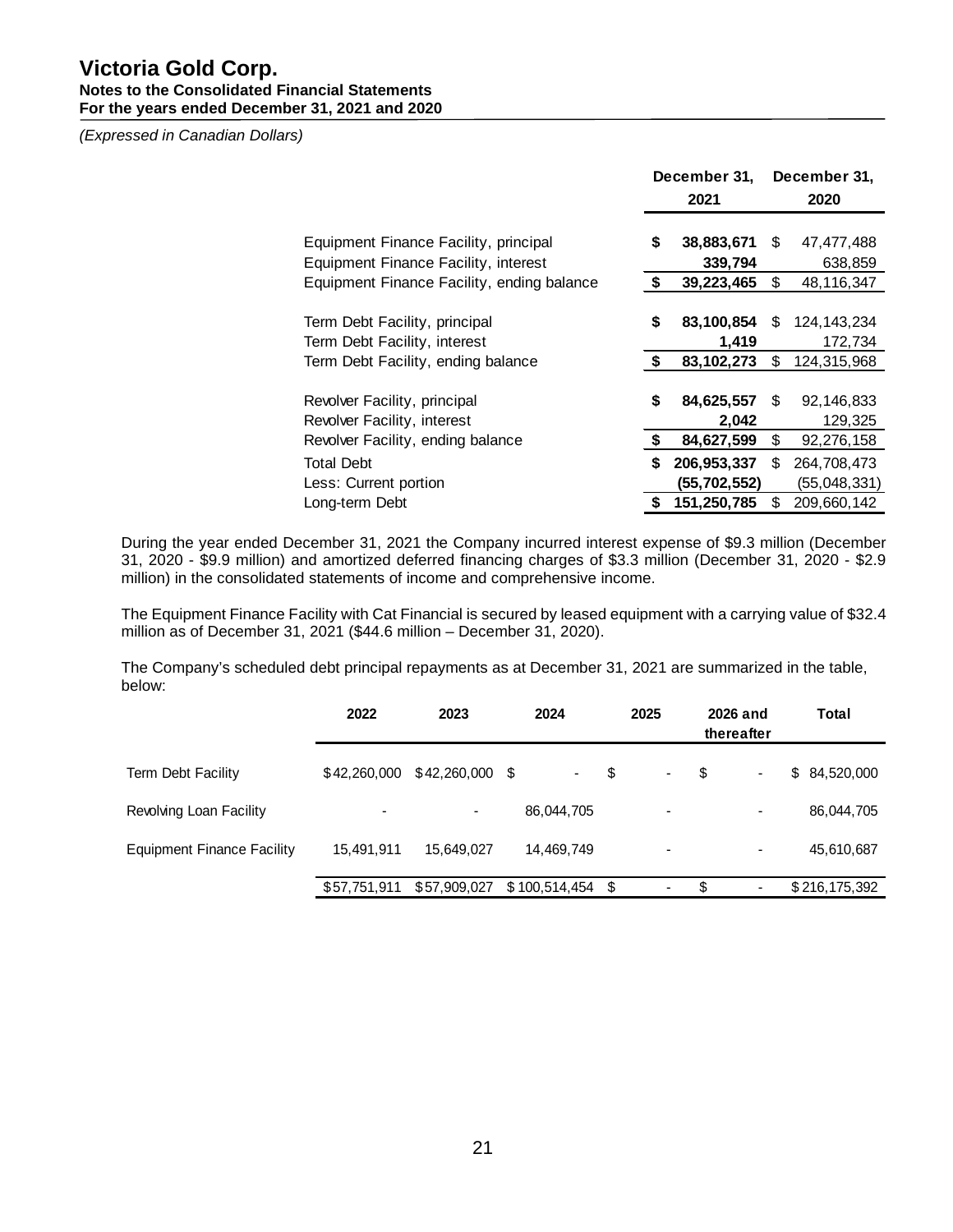*(Expressed in Canadian Dollars)*

# **12. DERIVATIVE FINANCIAL INSTRUMENTS**

| <b>Derivative Instruments</b><br>outstanding | Quantity<br>outstanding | Remaining<br>term         | <b>Exercise</b><br>price | Fair value -<br>asset (liability) <sup>(1)</sup><br>(C\$) |                |  |
|----------------------------------------------|-------------------------|---------------------------|--------------------------|-----------------------------------------------------------|----------------|--|
| <b>Current Insturments</b>                   |                         |                           |                          |                                                           |                |  |
| <b>Gold put options</b>                      |                         |                           |                          |                                                           |                |  |
| Gold put options - purchased                 | 15,000 oz               | January 2022 - March 2022 | US\$1,700                | S                                                         | 70,345         |  |
|                                              |                         |                           |                          | \$                                                        | 70,345         |  |
| Long-term Insturments                        |                         |                           |                          |                                                           |                |  |
| <b>Gold call options</b>                     |                         |                           |                          |                                                           |                |  |
| Gold call options - sold                     | 20,000 oz               | April 13, 2023            | US\$1,485                | \$                                                        | (9,312,821)    |  |
| <b>Warrants</b>                              |                         |                           |                          |                                                           |                |  |
| Warrants                                     | 1,666,667               | April 13, 2023            | C\$9.375                 |                                                           | (9, 561, 168)  |  |
|                                              |                         |                           |                          |                                                           | (18, 873, 989) |  |
| <b>Total Instruments</b>                     |                         |                           |                          | \$                                                        | (18, 803, 644) |  |

1. The Company presents the fair value of its derivative instruments on a net basis on the consolidated statements of financial *position.* 

### *Gold Put Options*

In September 2021, the Company purchased gold put options on 15,000 ounces of gold at a price of US\$1,700 per ounce with monthly expiry dates of January 31 through March 31, 2022. In November 2020, the Company purchased gold put options on 60,000 ounces of gold at a price of US\$1,700 per ounce with monthly expiry dates of January 31 through December 31, 2021. These derivative financial instruments are classified within Level 2 of the fair value hierarchy and classified in the consolidated financial statements based on contractual maturity. These derivative financial instruments are recorded at fair value using external broker-dealer quotations corroborated by option pricing models that utilize a variety of inputs that are a combination of quoted prices and market-corroborated inputs. The Company recognized the mark-to-market adjustment loss of \$2.7 million, based on US\$1,829 per ounce of gold and a foreign exchange rate of 1.2678 US\$ to C\$, in net income of the consolidated statements of income and comprehensive income for the year ended December 31, 2021.

### *Zero Cost Collars*

In May 2018, the Company entered into gold price zero cost collars using option contracts that the Company has elected not to designate as cash flow hedges for hedge accounting under IFRS 9. The purchase of gold put options was financed through selling gold call options at a higher level such that the net premium payable by the Company at the time of entering into the contracts was \$nil. These derivative financial instruments are classified within Level 2 of the fair value hierarchy and classified in the consolidated financial statements based on contractual maturity. These derivative financial instruments are recorded at fair value using external brokerdealer quotations corroborated by option pricing models that utilize a variety of inputs that are a combination of quoted prices and market-corroborated inputs. The Company recognized the mark-to-market adjustment gain of \$12.8 million in net income of the consolidated statements of income and comprehensive income for the year ended December 31, 2021 following the settlement of all remaining zero cost collars that the Company previously had in place.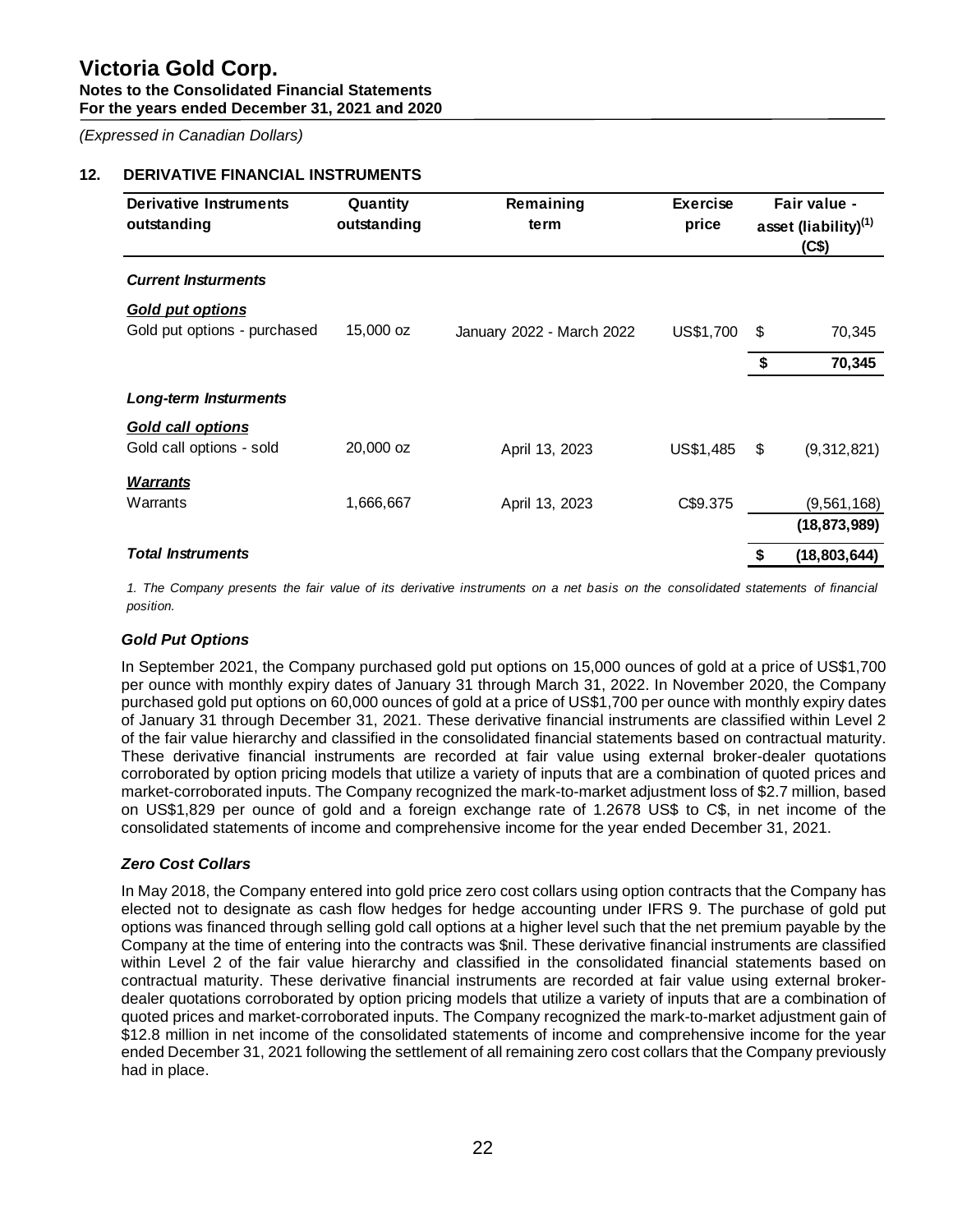### *Gold Call Options*

On April 13, 2018, the Company sold a gold call option on 20,000 ounces of gold at a price of US\$1,485 per ounce, with an expiry date of April 13, 2023. These derivative financial instruments are classified within Level 2 of the fair value hierarchy and classified in the consolidated financial statements based on contractual maturity. These derivative financial instruments are recorded at fair value using external broker-dealer quotations corroborated by option pricing models that utilize a variety of inputs that are a combination of quoted prices and market-corroborated inputs. As at December 31, 2021 the gold call option fair value was \$9.3 million, based on US\$1,829 per ounce of gold and a foreign exchange rate of 1.2678 US\$ to C\$. The Company recognized the mark-to-market adjustment gain of \$2.7 million in net income (loss) of the consolidated statements of income and comprehensive income for the year ended December 31, 2021.

### *Warrants*

On April 13, 2018, the Company granted 1,666,667 warrants with a strike price of \$9.375 and a term of five years. These derivative financial instruments are classified within Level 2 of the fair value hierarchy and classified in the consolidated financial statements based on contractual maturity. These derivative financial instruments are recorded at fair value using Black-Scholes option pricing models that utilize a variety of inputs that are a combination of quoted prices and market-corroborated inputs. As at December 31, 2021, the warrant fair value was \$9.6 million based on the December 31, 2021 closing share price of \$14.25. The Company recognized the mark-to-market adjustment loss of \$0.7 million in net income of the consolidated statements of income and comprehensive income for the year ended December 31, 2021.

### **13. ASSET RETIREMENT OBLIGATIONS**

Reclamation and closure costs have been estimated based on the Company's interpretation of current regulatory requirements and measured with the most reliable information available. Management's estimate is determined based on the net present value of estimated future cash expenditures for reclamation and closure activities. Reclamation and closure costs are capitalized into exploration and evaluation assets or mineral properties depending on the nature of the asset related to the obligation and amortized over the life of the related asset. Future changes to those regulations and standards, as well as changes resulting from operations, may result in actual reclamation costs differing from the estimate. Details of the Company's reclamation performance obligations can be found within *Note 7.*

The Company's asset retirement obligations arise from its obligations to undertake site reclamation and remediation in connection with the Dublin Gulch property. The Company prepared the Dublin Gulch reclamation obligation using prescribed third-party contractor rates with a 10% contingency. The estimated costs of reclamation are based on current regulatory requirements and the estimated reclamation costs at the reporting date use the following assumptions:

a) total undiscounted amount of inflation adjusted future reclamation costs at December 31, 2021 was determined to be \$49.7 million for Dublin Gulch (December 31, 2020 - \$32.1 million) and \$0.4 million for its interest in other properties, primarily Santa Fe (December 31, 2020 - \$0.4 million); b) weighted average risk-free interest rate at 1.8% and a long-term inflation rate of 2.0%; and c) expected timing of risk adjusted cash outflows required to settle the obligation will be incurred over the period through 2034 for Dublin Gulch.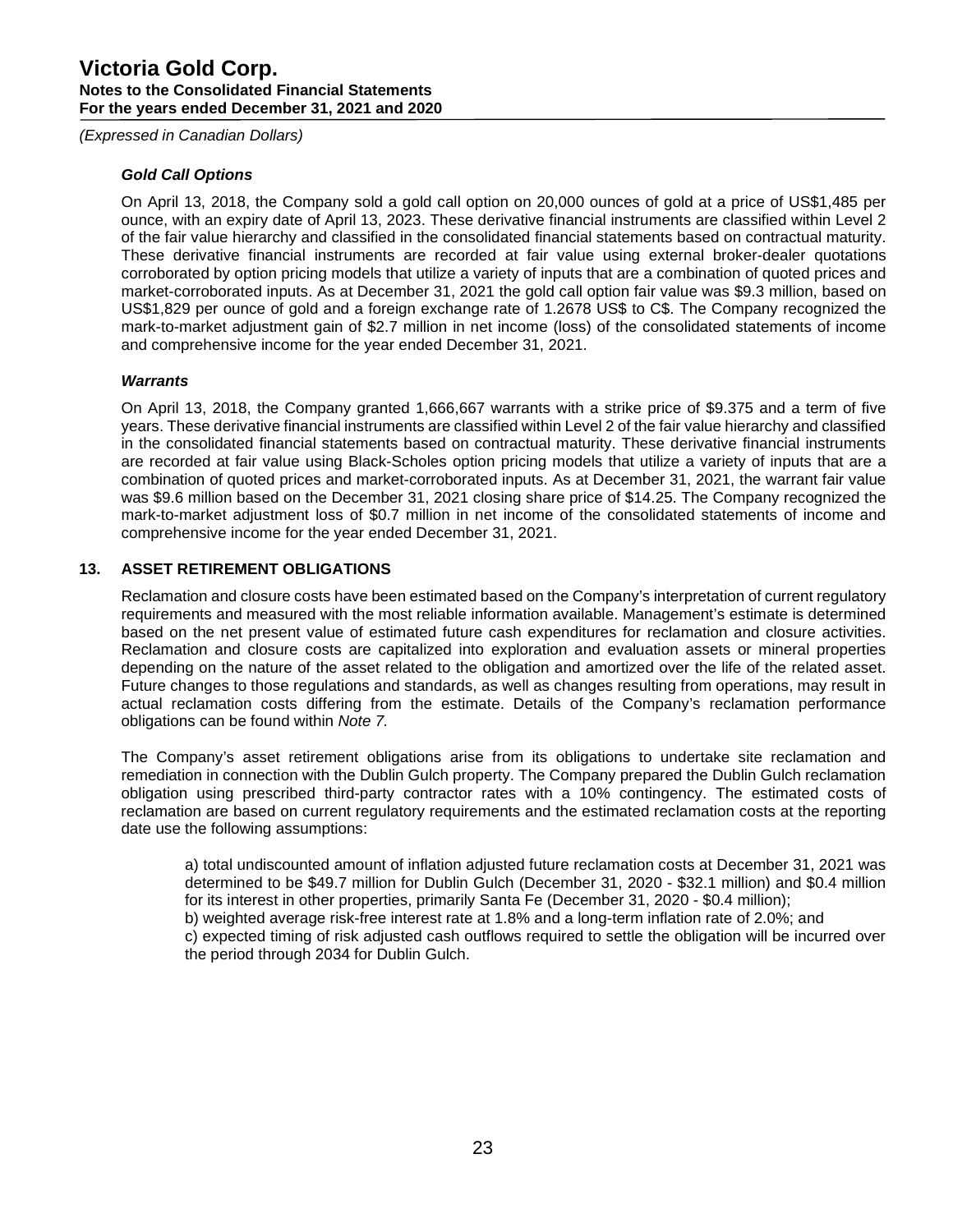### *(Expressed in Canadian Dollars)*

The following is an analysis of the Company's asset retirement obligation:

|                                                                      |   | December 31,<br>2021  |    | December 31,<br>2020  |
|----------------------------------------------------------------------|---|-----------------------|----|-----------------------|
| Balance, beginning of the year<br>Accretion on reclamation provision | S | 27,855,642<br>725,951 | S  | 25,351,318<br>347,064 |
| Currency translation                                                 |   |                       |    | (362,005)             |
| ARO change due to increased footprint                                |   | 11,046,017            |    | 2,519,265             |
|                                                                      | S | 39,627,610            | S  | 27,855,642            |
| Interest in other properties                                         |   | 360,569               |    | 357,674               |
| Balance, end of the year                                             |   | 39,988,179            | S. | 28,213,316            |

### **14. EARNINGS PER SHARE**

### (a) Basic

(b) Diluted

Basic earnings per share is calculated by dividing the net income attributable to common shareholders by the weighted average number of ordinary shares in issue during the period.

|                                                                                                                                                      |   | For the years ended                              |    |                          |
|------------------------------------------------------------------------------------------------------------------------------------------------------|---|--------------------------------------------------|----|--------------------------|
|                                                                                                                                                      |   | December 31, December 31,<br>2021                |    | 2020                     |
| Net income<br>Weighted average number of common shares issued<br>Warrants<br>Stock options<br>Weighted average number of ordinary shares for diluted | S | 110,368,157<br>62,446,317                        | S. | 14,891,909<br>60,480,204 |
| Basic earnings per share                                                                                                                             | S | 1.77                                             | S  | 0.25                     |
|                                                                                                                                                      |   | For the years ended<br>December 31, December 31, |    |                          |
|                                                                                                                                                      |   | 2021                                             |    | 2020                     |
| Net income attributable to common shareholders                                                                                                       | S | 110,368,157                                      | \$ | 14,891,909               |
| Weighted average number of common shares issued<br>Adjustment for:                                                                                   |   | 62,446,317                                       |    | 60,480,204               |
|                                                                                                                                                      |   | 1,666,667                                        |    | 1,666,667                |
|                                                                                                                                                      |   | 1,563,829                                        |    | 2,147,996                |
| earnings per share                                                                                                                                   |   | 65,676,814                                       |    | 64,294,867               |
| Diluted earnings per share                                                                                                                           | 5 | 1.68                                             | S  | 0.23                     |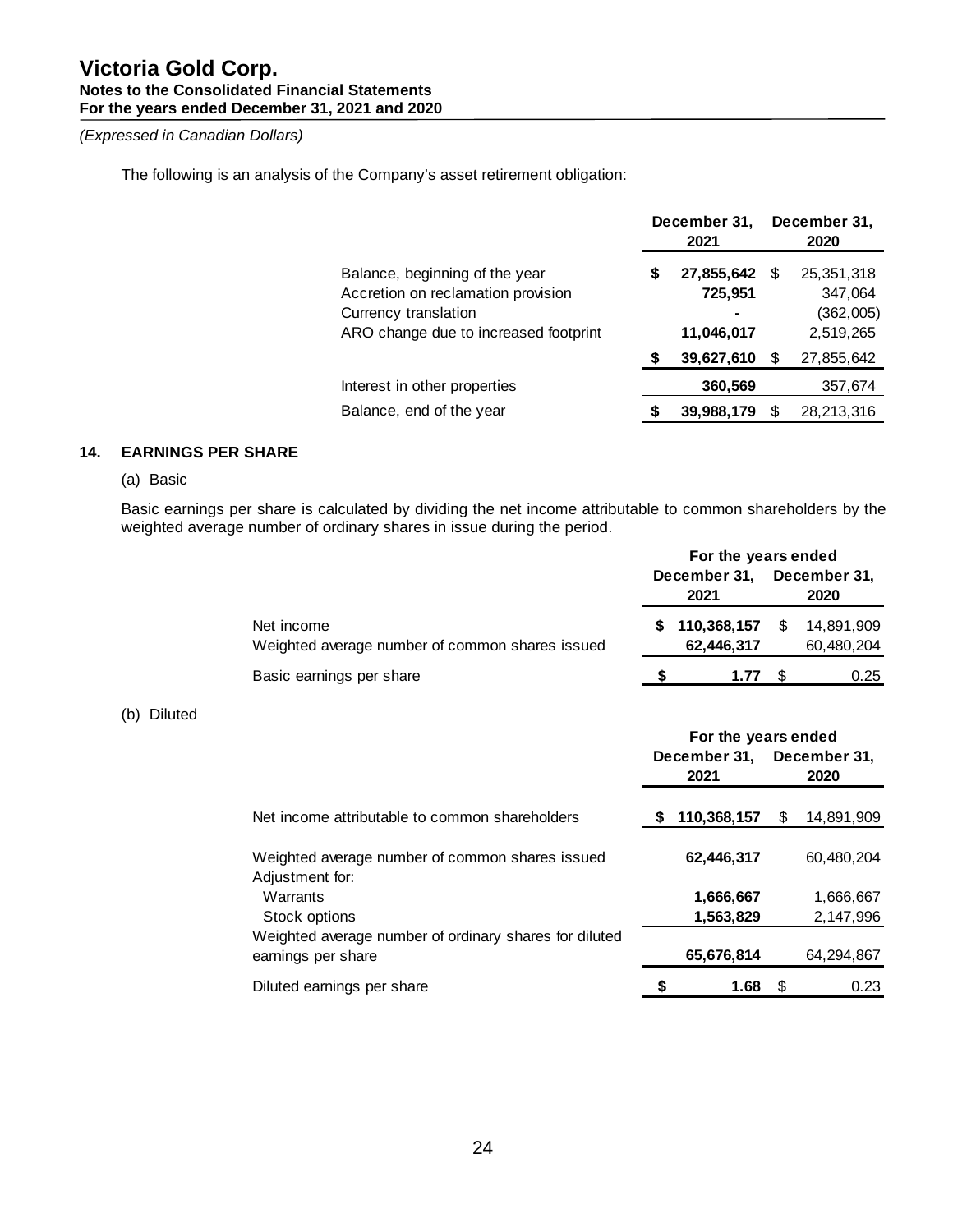### **15. SHARE CAPITAL AND OTHER EQUITY**

#### *Authorized, issued and outstanding common shares*

Common shares, no par value, authorized unlimited number of shares, issued and outstanding were 62,701,207 (December 30, 2020 - 62,117,040) for the year ended December 31, 2021.

On May 8, 2020, the Company closed a financing of 3,007,250 common shares of the Corporation at a price of \$7.65 per share for gross proceeds of \$23,005,463. Broker fees of 5% and other issuance costs were paid in connection with this offering.

On February 27, 2020, the Company closed a flow-through financing of 572,659 common shares of the Corporation that qualifies as "Canadian development expenses ("CDE") flow-through shares" at a price of \$8.73 per share for gross proceeds of \$4,999,313. The Company also closed an over-allotment of 229,163 CDE flowthrough common shares of the Corporation at a price of \$8.73 per share for gross proceeds of \$2,000,593. No finders' fees were paid in connection with this transaction. The shares were subject to a four-month hold period.

#### **16. SHARE-BASED PAYMENTS**

#### *Omnibus Incentive Plan*

The omnibus incentive plan of the Company (the "**Omnibus Plan**") was approved by the shareholders of the Company on August 19, 2020. The Omnibus Plan has been established to attract and retain key talent who are necessary or essential to Victoria's success, reputation and activities and allows Victoria to reward key talent for their performance and greater align their interest with those of Victoria's shareholders. The Omnibus Plan is an "evergreen" plan and the Common Shares available for issuance pursuant to awards granted under the Omnibus Plan may not exceed 10% of the total number of issued and outstanding Common Shares. At December 31, 2021, 4,049,458 (3,991,042 as at December 31, 2020) additional stock options, or other equity based awards were available for grant under the Company's Omnibus Plan.

A summary of the status of the Omnibus Plan as at December 31, 2021 and as at December 31, 2020, and changes during the periods ended on those dates is presented below:

|                                    |                                      | December 31, 2021 |                              | December 31, 2020         |                                      |                              |       |                           |  |
|------------------------------------|--------------------------------------|-------------------|------------------------------|---------------------------|--------------------------------------|------------------------------|-------|---------------------------|--|
|                                    |                                      |                   | Weighted                     |                           | Weighted                             |                              |       |                           |  |
|                                    | <b>Number</b><br>of stock<br>options |                   | average<br>exercise<br>price | Fair<br>Value<br>Assigned | <b>Number</b><br>of stock<br>options | average<br>exercise<br>price |       | Fair<br>Value<br>Assigned |  |
| Outstanding, beginning of the year | 2,147,996 \$                         |                   | 9.43                         | \$6,888,537               | 2,364,334 \$                         |                              | 6.86  | \$6,087,224               |  |
| Granted                            |                                      | - \$              |                              |                           | 847,000 \$                           |                              | 12.10 | 3,786,683                 |  |
| Exercised                          | $(584, 167)$ \$                      |                   | 7.55                         | (1,066,853)               | $(1,029,339)$ \$                     |                              | 5.72  | (2,829,579)               |  |
| Expired                            |                                      | - \$              | ٠                            |                           | $(29,999)$ \$                        |                              | 7.50  | (149, 947)                |  |
| Forfeited                          |                                      | - S               |                              |                           | $(4,000)$ \$                         |                              | 7.50  | (5, 844)                  |  |
| Outstanding, end of the year       | 1,563,829                            | \$                | 10.13                        | \$5,821,684               | 2,147,996 \$                         |                              | 9.43  | \$6,888,537               |  |

As at December 31, 2021, the Company had stock options issued to directors, officers, employees and contractors of the Company outstanding as follows: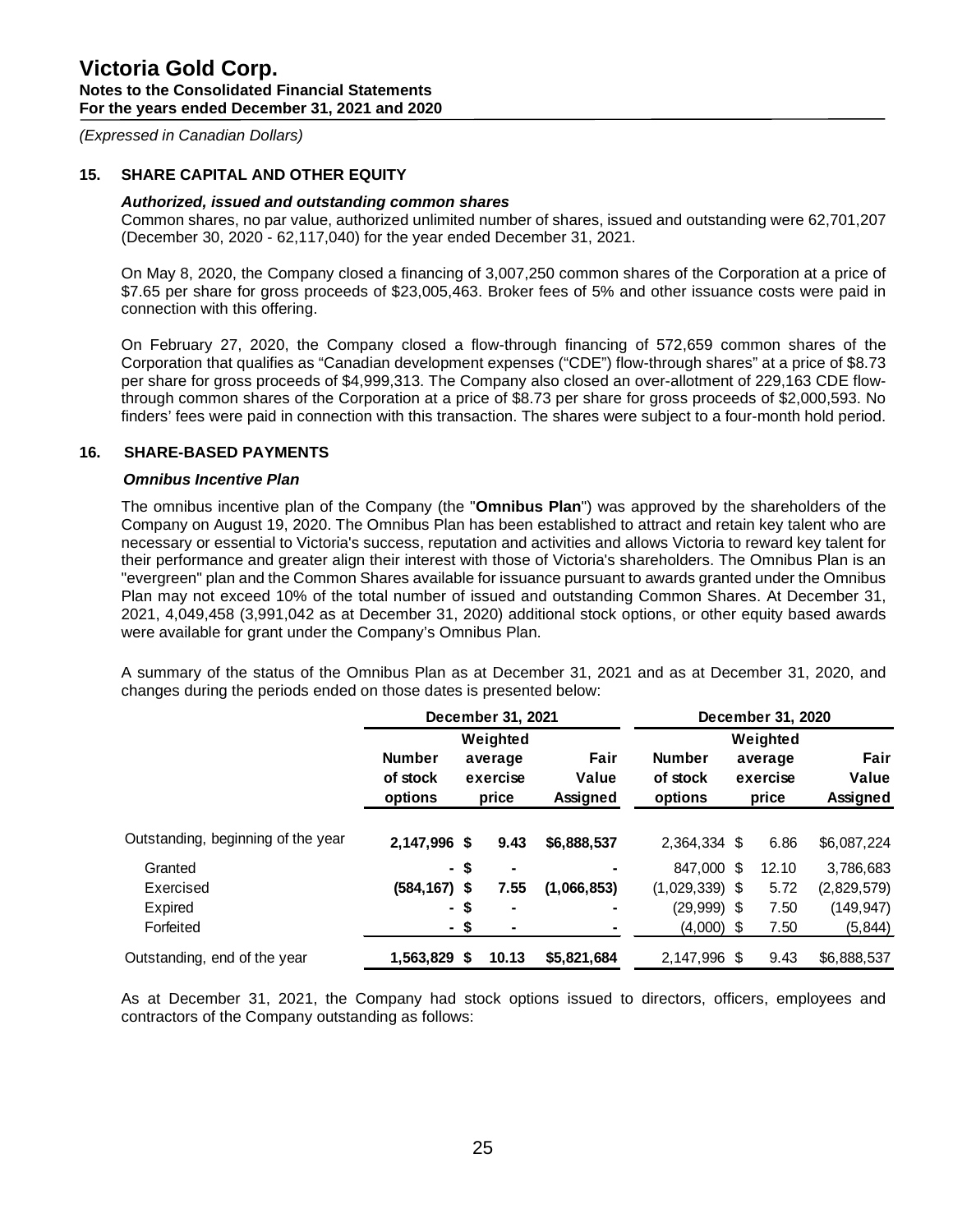*(Expressed in Canadian Dollars)*

| Date of grant     | Number of<br>options<br>outstanding | Number of<br>options<br>exercisable |      | <b>Exercise</b><br>price | <b>Expiry date</b> |
|-------------------|-------------------------------------|-------------------------------------|------|--------------------------|--------------------|
|                   |                                     |                                     |      |                          |                    |
| January 25, 2019  | 309.334                             | 309.334                             | - \$ | 7.50                     | January 25, 2022 * |
| December 9, 2019  | 409,995                             | 409.995                             | -S   | 8.05                     | December 9, 2022   |
| December 14, 2020 | 844,500                             | 844,500                             | S    | 12.10                    | December 14, 2023  |
|                   | 1,563,829                           | 1,563,829                           |      |                          |                    |

\* The expiry of this tranche of options was extended as the Company was on blackout at expiry and up to the date of these statements.

The fair value of each option is accounted for in the consolidated statements of income and comprehensive income or capitalized to exploration and evaluation assets over the vesting period of the options, and the related credit is included in contributed surplus.

On December 14, 2020, the Company granted 847,000 incentive stock options with an exercise price of \$12.10 per option to directors, officers and employees of the Company. The stock options have a term of three years and expire on December 14, 2023. The fair value of these options, totaling \$3,786,683, has been fully recognized (expensed) as at December 31, 2021. The fair value of these options was calculated based on a risk-free annual interest rate of 0.3%, an expected life of 3.0 years, an expected volatility of 55% and a dividend yield rate of nil. This results in an estimated fair value of \$4.47 per option at the grant date using the Black-Scholes option-pricing model.

For purposes of the options granted, the fair value of each option was estimated on the date of grant using the Black-Scholes option pricing model, with the above assumptions and a forfeiture rate of 9.4%.

### *Warrants*

The following table summarizes information regarding changes in the Company's warrants outstanding:

|                                    | December 31, 2021            |                          | December 31, 2020                        |               |                              |     |                                          |               |
|------------------------------------|------------------------------|--------------------------|------------------------------------------|---------------|------------------------------|-----|------------------------------------------|---------------|
|                                    | Number of<br><b>Warrants</b> |                          | Weighted<br>average<br>exercise<br>price | Fair<br>Value | Number of<br><b>Warrants</b> |     | Weighted<br>average<br>exercise<br>price | Fair<br>Value |
| Outstanding, beginning of the year | 1,666,667                    | S                        | 9.375                                    | \$4,359,345   | 1.666.667                    | \$  | 9.375                                    | \$4,359,345   |
| Outstanding, end of the year       | 1,666,667                    | S                        | 9.375                                    | \$4,359,345   | 1,666,667                    | \$. | 9.375                                    | 4,359,345     |
|                                    | Number of<br>Warrants        | <b>Exercise</b><br>price |                                          |               | <b>Expiry date</b>           |     |                                          |               |
| Issued in private placement        | 1,666,667                    | S                        | 9.375                                    |               | April 13, 2023               |     |                                          |               |
|                                    | 1,666,667                    |                          |                                          |               |                              |     |                                          |               |

The fair value of the warrants expiring on April 13, 2023 were estimated as of the date of issuance using the Black-Scholes option pricing model with the following assumptions: a risk-free annual interest rate of 2.1%, an expected life of 5 years, an expected volatility of 76% and a dividend yield rate of nil.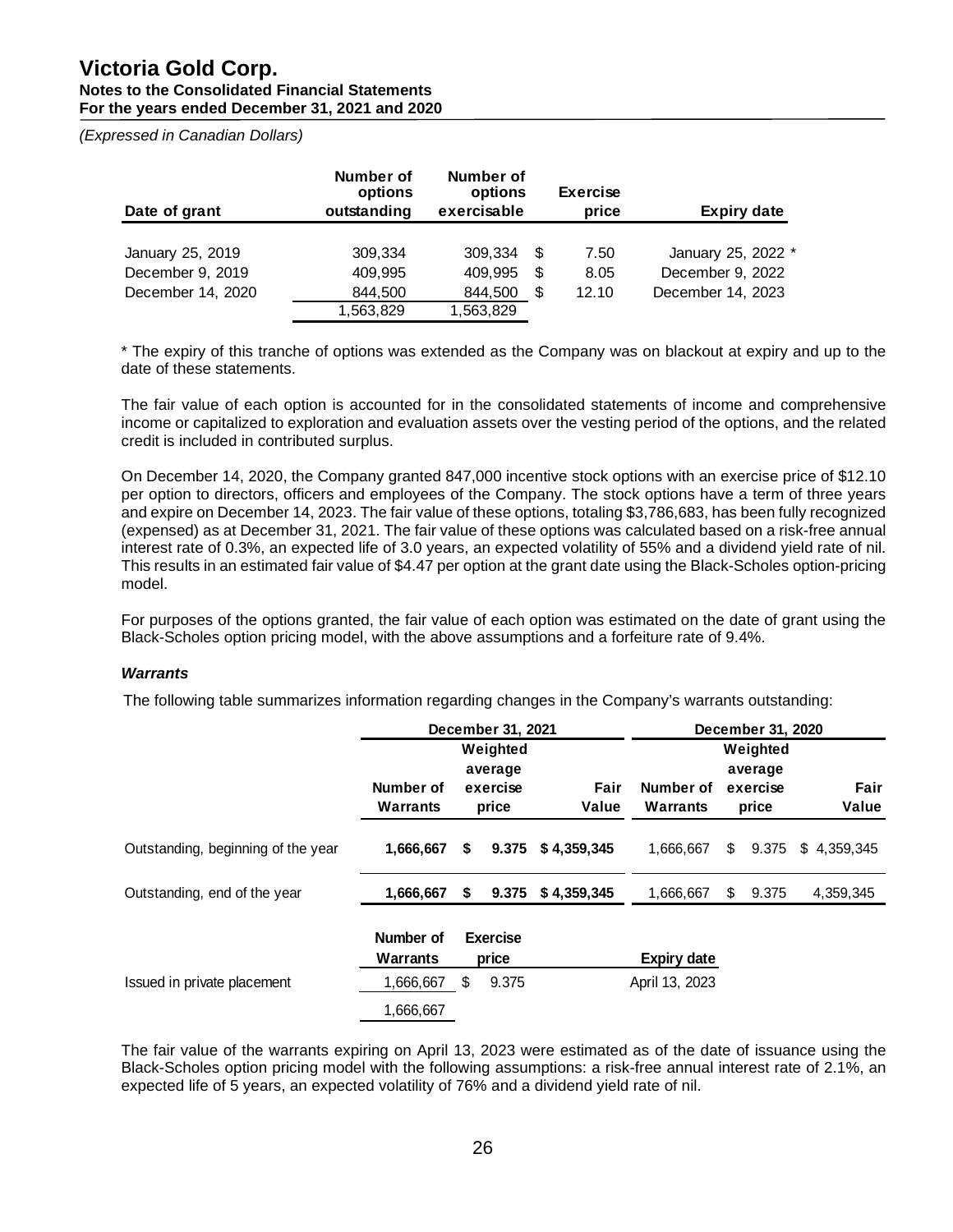*(Expressed in Canadian Dollars)*

These April 13, 2023 warrants are considered financial instruments at fair value through profit or loss. The holder of the warrants may exercise the warrants for the Company's common shares. The warrants have been classified as a financial liability instrument and are recorded at fair value at each reporting period end using a Black-Scholes model. Warrant pricing models require the input of certain assumptions including price volatility and expected life. Changes in these assumptions could affect the reported fair value of the warrants (*Note 12*).

### **17. RELATED PARTIES**

Related parties include key management personnel, Orion Mine Finance, the Board of Directors, close family members and enterprises which are controlled by these individuals as well as certain persons performing similar functions.

The remuneration of directors and key management of the Company for the years ended December 31, 2021 and December 31, 2020 was as follows:

|                                                   | December 31,<br>2021 | December 31,<br>2020 |  |  |
|---------------------------------------------------|----------------------|----------------------|--|--|
| Salaries and other short term employment benefits | \$3,360,782          | \$3,139,640          |  |  |
| Share-based compensation                          | \$2.664.920          | \$1.164.519          |  |  |

### **18. COST OF GOODS SOLD**

Cost of goods sold include the following components:

|                                       | For the years ended |                |      |              |  |  |  |
|---------------------------------------|---------------------|----------------|------|--------------|--|--|--|
|                                       |                     | December 31,   |      | December 31, |  |  |  |
|                                       |                     | 2021           | 2020 |              |  |  |  |
|                                       |                     |                |      |              |  |  |  |
| Operating costs:                      |                     |                |      |              |  |  |  |
| Mining                                | \$                  | 74,832,566     | S    | 31,727,221   |  |  |  |
| Processing                            |                     | 92,185,105     |      | 39,585,226   |  |  |  |
| Site services                         |                     | 20,680,252     |      | 7,790,863    |  |  |  |
| Site general and administration costs |                     | 27,071,015     |      | 12,655,983   |  |  |  |
| Royalty (Note 8)                      |                     | 3,928,977      |      | 1,998,794    |  |  |  |
| Production costs                      |                     | 218,697,915    |      | 93,758,087   |  |  |  |
| Change in inventory                   |                     | (73, 168, 842) |      | (18,453,759) |  |  |  |
| Total                                 |                     | 145,529,073    | S    | 75,304,328   |  |  |  |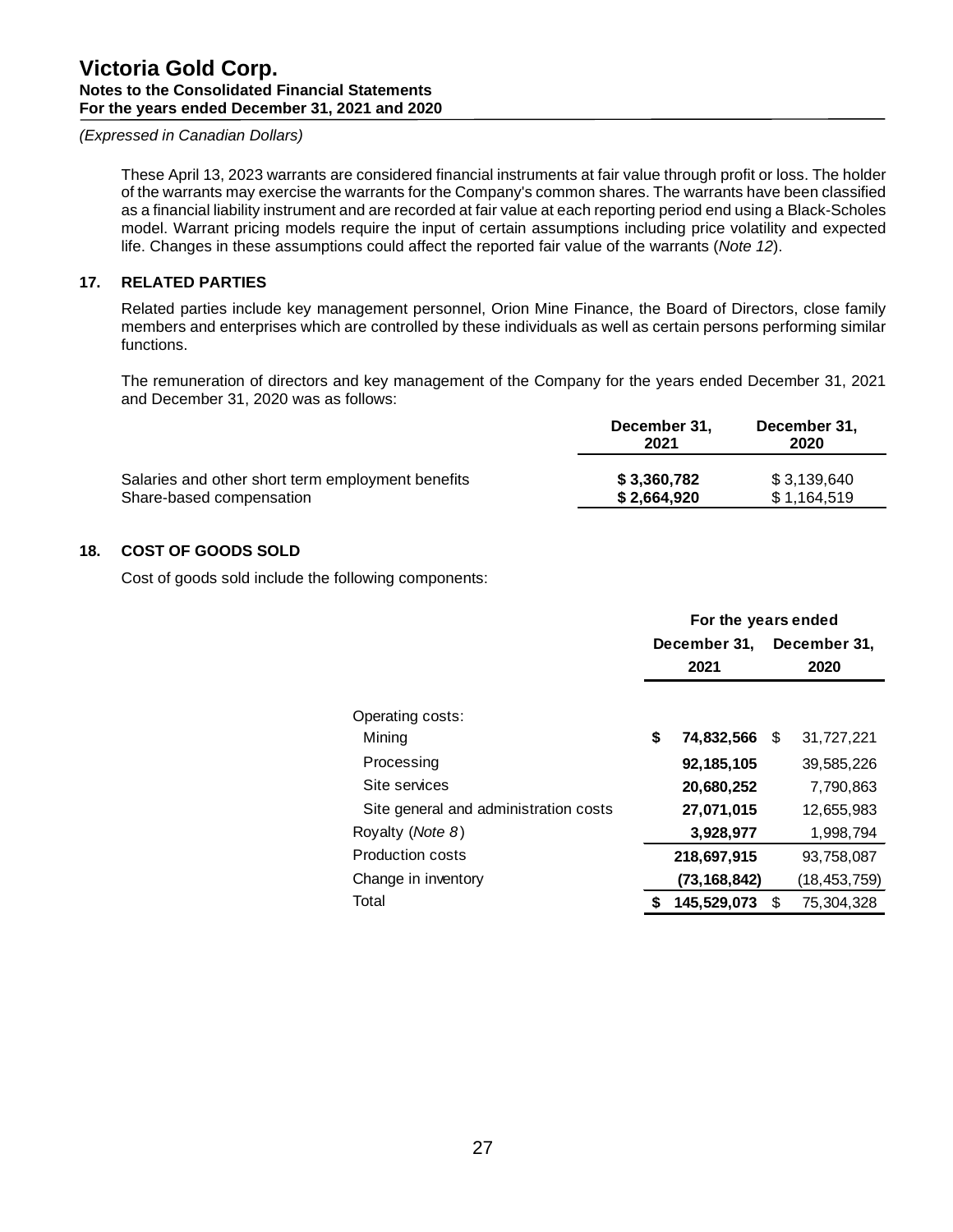### **19. CORPORATE GENERAL AND ADMINISTRATION**

Corporate general and administration costs include the following components:

|                                | For the years ended |   |              |  |  |  |
|--------------------------------|---------------------|---|--------------|--|--|--|
|                                | December 31,        |   | December 31, |  |  |  |
|                                | 2021                |   | 2020         |  |  |  |
|                                |                     |   |              |  |  |  |
| Salaries and benefits          | \$<br>3,483,812     | S | 3,311,185    |  |  |  |
| Office and administrative      | 1,267,255           |   | 1,259,733    |  |  |  |
| Share-based payments (Note 16) | 1,793,393           |   | 2,251,423    |  |  |  |
| Marketing                      | 1,005,100           |   | 860,373      |  |  |  |
| Professional fees              | 741,835             |   | 1.589.539    |  |  |  |
| Amortization                   | 107,227             |   | 117,384      |  |  |  |
| Total                          | \$<br>8,398,622     | S | 9,389,637    |  |  |  |

### **20. FINANCE COSTS**

Finance costs include the following components:

|                                                      | For the years ended |              |    |              |  |  |
|------------------------------------------------------|---------------------|--------------|----|--------------|--|--|
|                                                      |                     | December 31, |    | December 31, |  |  |
|                                                      |                     | 2021         |    | 2020         |  |  |
|                                                      |                     |              |    |              |  |  |
| Interest on debt facilities (Note 11)                | \$                  | 9,330,991    | \$ | 9,872,958    |  |  |
| Amortization of deferred financing charges (Note 11) |                     | 3,259,769    |    | 2,919,341    |  |  |
| Interest and bank charges                            |                     | 11,894       |    | 32,909       |  |  |
| Interest expense on leases (Note 10)                 |                     | 150,794      |    | 207,179      |  |  |
| Accretion on reclamation provision (Note 13)         |                     | 725,951      |    | 347,064      |  |  |
| Total                                                |                     | 13,479,399   |    | 13,379,451   |  |  |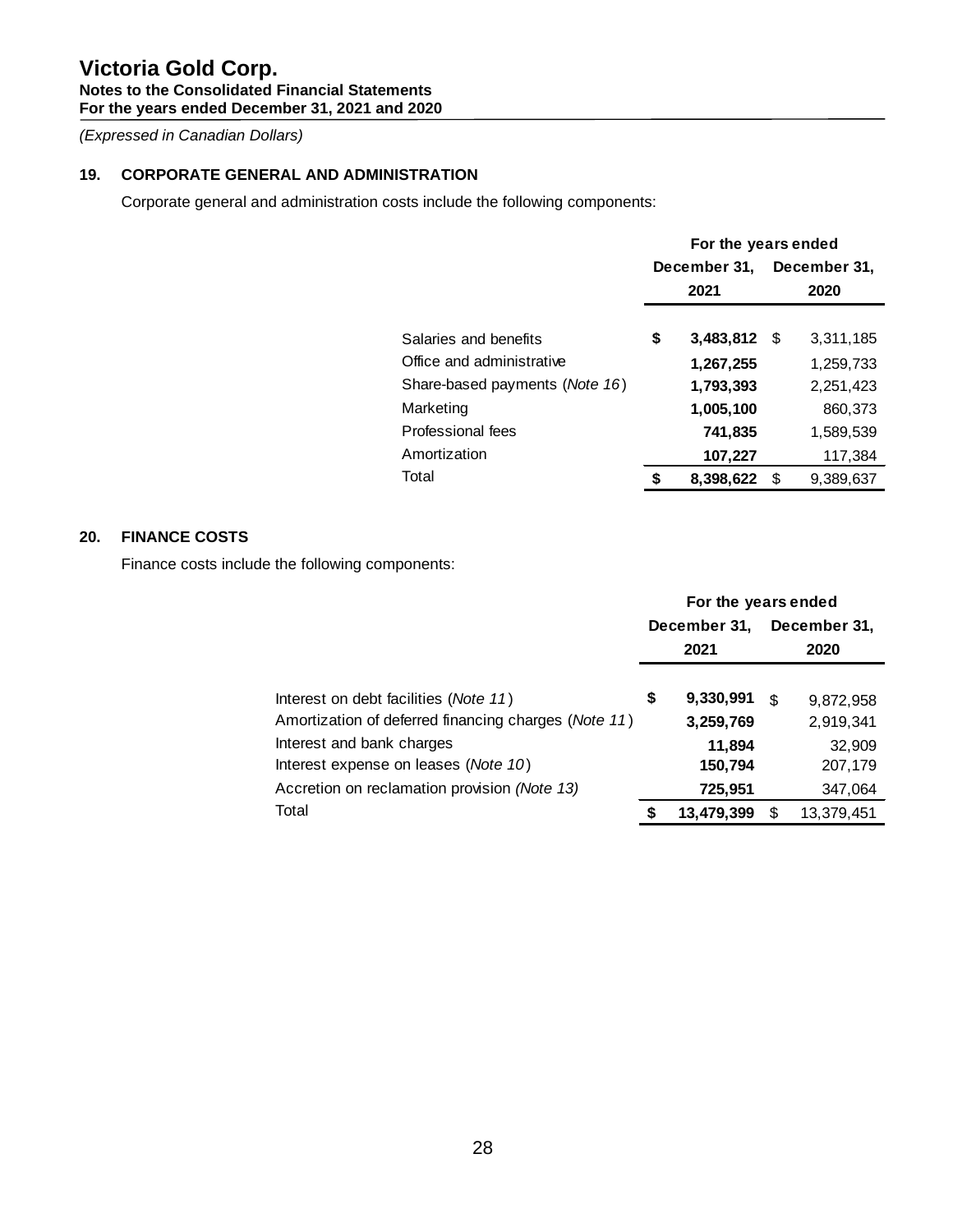*(Expressed in Canadian Dollars)*

### **21. SEGMENTED INFORMATION**

The Company manages its reportable operating segments by operating mines and development projects. A breakdown of mineral properties by geographic expenditures is disclosed in *Note 7.* The results from operations of these reportable operating segments are summarized in the following tables:

|                                      |     |                   |     | <b>Dublin</b> |    |             | Corporate           |                   |
|--------------------------------------|-----|-------------------|-----|---------------|----|-------------|---------------------|-------------------|
|                                      |     | <b>Eagle Mine</b> |     | Gulch         |    | Nevada      | and other           | Total             |
| For the year ended December 31, 2021 |     |                   |     |               |    |             |                     |                   |
| Revenue                              | \$. | 356,453,633       | \$  |               | \$ |             | \$                  | \$<br>356,453,633 |
| Cost of goods sold                   |     | 145,529,073       |     |               |    |             |                     | 145,529,073       |
| Depreciation and depletion           |     | 59,951,213        |     |               |    |             |                     | 59,951,213        |
| Mine operating earnings              |     | 150,973,347       |     |               |    |             |                     | 150,973,347       |
| Corporate general & administration   |     | 1,211,757         |     |               |    | (6,940)     | 7,193,805           | 8,398,622         |
| Operating earnings (loss)            | \$. | 149,761,590       | -\$ |               | \$ | 6,940       | \$<br>(7, 193, 805) | \$<br>142,574,725 |
| Friday, December 31, 2021            |     |                   |     |               |    |             |                     |                   |
| Property, plant and equipment        |     | 626, 255, 145     | \$  |               | \$ |             | \$<br>144,953       | \$<br>626,400,098 |
| Exploration and evaluation assets    |     |                   | \$  | 35,743,396    | \$ | 12,026,909  | 1,583,172           | 49, 353, 477      |
| Total assets                         |     | 776,853,562       |     | 35,743,396    | \$ | 12,026,909  | 66,762,996          | 891,386,863       |
|                                      |     |                   |     | <b>Dublin</b> |    |             | Corporate           |                   |
|                                      |     | Eagle Mine        |     | Gulch         |    | Nevada      | and other           | Total             |
| For the year ended December 31, 2020 |     |                   |     |               |    |             |                     |                   |
| Revenue                              | \$  | 178,747,827       | \$  |               | \$ |             | \$                  | \$<br>178,747,827 |
| Cost of goods sold                   |     | 75,304,328        |     |               |    |             |                     | 75,304,328        |
| Depreciation and depletion           |     | 27,128,291        |     |               |    |             |                     | 27,128,291        |
| Mine operating earnings              |     | 76,315,208        |     |               |    |             |                     | 76,315,208        |
| Corporate general & administration   |     | 1,308,824         |     |               |    | 1,570,717   | 6,510,096           | 9,389,637         |
| Operating earnings (loss)            | \$  | 75,006,384        | \$  |               | \$ | (1,570,717) | \$<br>(6, 510, 096) | \$<br>66,925,571  |
| Thursday, December 31, 2020          |     |                   |     |               |    |             |                     |                   |
| Property, plant and equipment        |     | 579,364,869       | \$  |               | \$ |             | \$<br>252,180       | \$<br>579,617,049 |
| Exploration and evaluation assets    |     |                   |     | 29.040.083    | S  | 10.419.030  | \$<br>1.566.929     | \$<br>41.026.042  |
| Total assets                         |     | 684,949,058       |     | 29,040,083    |    | 10,419,030  | 52,352,446          | 776,760,617       |

### **22. SUPPLEMENTARY CASH FLOW INFORMATION**

|                                                                                                                                         |    | December 31,<br>2021 |      | December 31,<br>2020 |
|-----------------------------------------------------------------------------------------------------------------------------------------|----|----------------------|------|----------------------|
| Non-cash investing and financing activities:                                                                                            |    |                      |      |                      |
| Accounts payable and accrued liabilities relating to property, plant and<br>equipment and exploration and evaluation asset expenditures | S  | 11,962,377           |      | 5,280,108            |
| Stock-based compensation, capitalized to property, plant and equipment                                                                  | S  | $\blacksquare$       | - \$ | 15,011               |
| Income taxes paid                                                                                                                       | S  | $\blacksquare$       | -S   | 837,102              |
| Interest paid                                                                                                                           | \$ | 9.275.041            | \$   | 12,015,295           |

Reconciliation of movements in liabilities to cash flows arising from financing activities: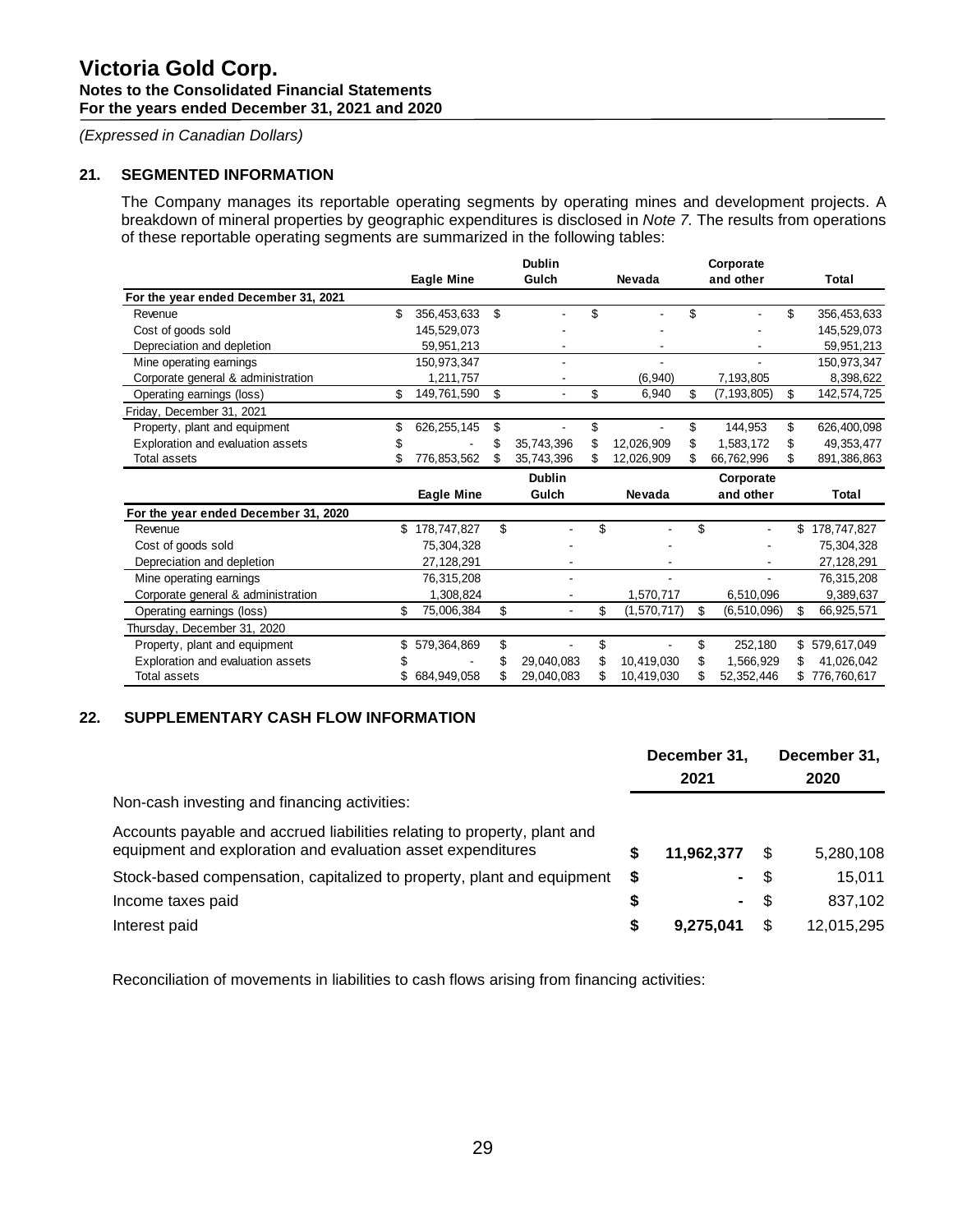*(Expressed in Canadian Dollars)*

|                                                                 | Long term<br>debt (Note 11) | Lease liability<br>(Note 10) |     | Total           |
|-----------------------------------------------------------------|-----------------------------|------------------------------|-----|-----------------|
| Balance December 31, 2020<br>Changes from financing activities: | \$<br>264,708,473 \$        | 2,133,398 \$                 |     | 266,841,871     |
| Net proceeds from Credit Facility draws                         | 56,607,170                  |                              |     | 56,607,170      |
| Principal paid                                                  | (116, 992, 274)             | (751, 837)                   |     | (117, 744, 111) |
| Interest paid                                                   | (9, 124, 246)               | (150, 795)                   |     | (9, 275, 041)   |
|                                                                 | 195, 199, 123               | 1,230,766                    |     | 196,429,889     |
| Non-cash changes:                                               |                             |                              |     |                 |
| Lease additions                                                 |                             | 9,068                        |     | 9,068           |
| Lease disposals                                                 |                             | (2,680)                      |     | (2,680)         |
| Interest expense                                                | 8,985,270                   | 150,794                      |     | 9,136,064       |
| Amortization of deferred financing charges                      | 3,259,769                   |                              |     | 3,259,769       |
| Foreign exchange loss (gain)                                    | (490,825)                   |                              |     | (490, 825)      |
| Balance December 31, 2021                                       | 206,953,337 \$              | 1,387,948                    | \$. | 208, 341, 285   |

### **23. OTHER**

During the year ended December 31, 2020, the Company received a cash payment from Barrick Gold Corporation in the amount of US\$5 million, as a result of the sale of Mill Canyon, which closed on June 1, 2012. The proceeds were received by the Company upon the occurrence of a specified event, which took place during the period.

### **24. CAPITAL RISK MANAGEMENT**

The Company considers its capital structure to consist of capital stock, contributed surplus and accumulated deficit. The Company manages its capital structure and makes adjustments to it, in order to have the funds available to support its exploration, development, construction and operating activities.

The Company's objective when managing capital is to safeguard the Company's ability to continue as a going concern in order to engage in the operation, exploration and evaluation of its mineral properties and maximize shareholder returns. The Company satisfies its capital requirements through management of its cash resources and by utilizing bank indebtedness, project or equipment financing, royalty or equity issues, as necessary, based on the prevalent economic conditions of both the industry and the capital markets and the underlying risk characteristics of the related assets.

Management reviews its capital management approach on an ongoing basis. There were no significant changes in the Company's approach to capital management during the year ended December 31, 2021. The Company is in compliance with all financial covenants attached to its debt facilities as at December 31, 2021.

### **25. FINANCIAL RISK MANAGEMENT**

### **(a) Credit risk management**

Certain of the Company's financial assets are exposed to a degree of credit risk. The Company endeavours to manage credit risk by holding its cash and cash equivalents as cash deposits and short-term government treasury funds with major commercial banks.

Credit risk relating to accounts receivable and restricted cash arises from the possibility that any counterparty to an instrument fails to perform. The Company's accounts receivable include GST, HST and trade receivables. Restricted cash is comprised of reclamation bonds. Reclamation bonds are supported by non-interest bearing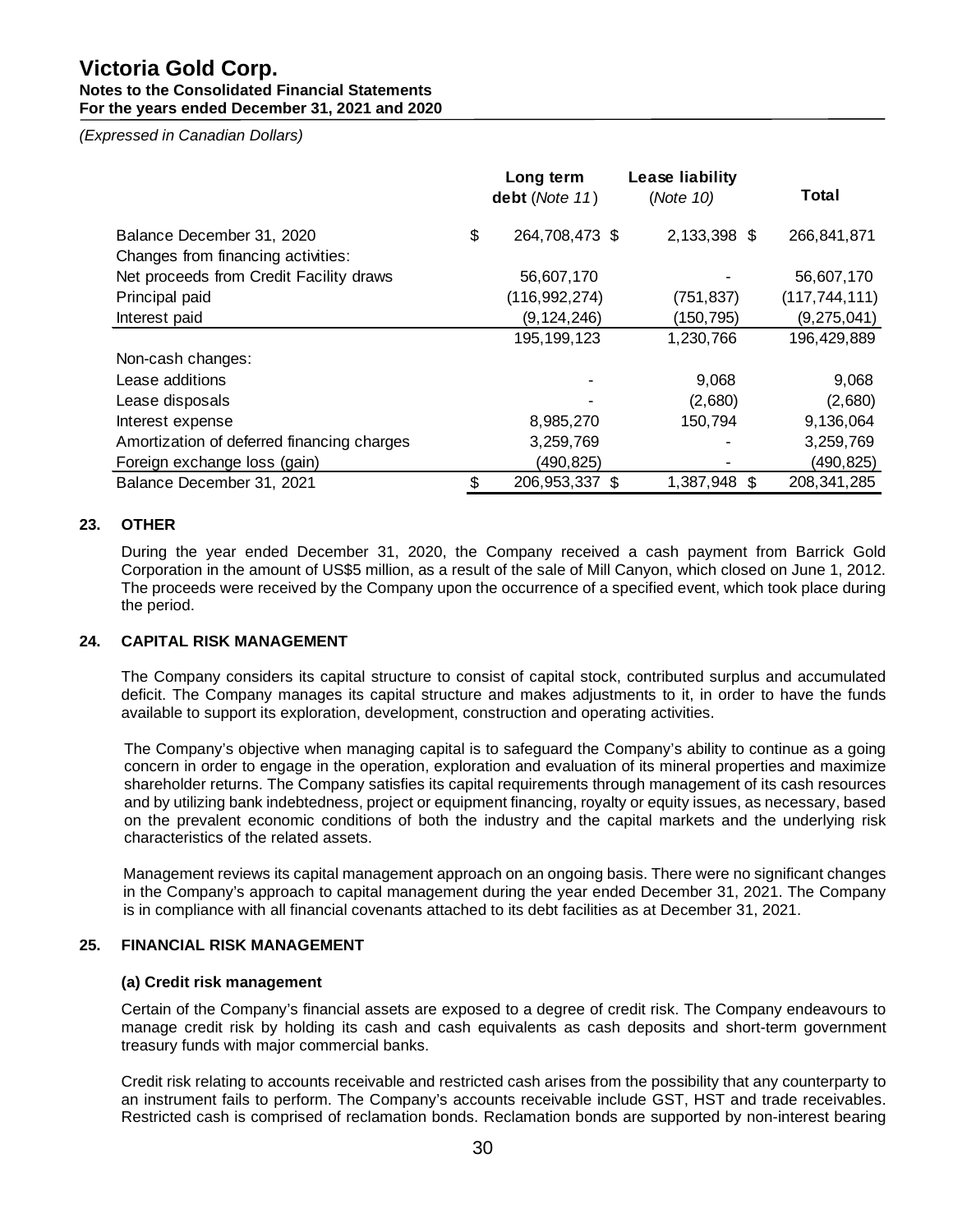#### *(Expressed in Canadian Dollars)*

cash deposits held with governmental agencies representing the state of Nevada, and interest bearing certificates of deposit held by Wells Fargo and Bank of Nova Scotia. The Company does not feel there is significant counterparty risk that could have an impact on the fair value of cash and cash equivalents, restricted cash, receivables and due from related parties. The maximum exposure is limited to amounts of cash and cash equivalents, restricted cash and receivables on the statement of financial position.

### **(b) Liquidity risk**

*Derivatives:*

Liquidity risk is the risk that the Company will not have sufficient cash resources to meet its financial obligations as they come due. The Company's approach to managing liquidity is to ensure that it will have sufficient liquidity to meet liabilities associated with operations and exploration activities. To the extent the Company does not believe it has sufficient liquidity to meet obligations, it will consider securing additional equity or debt funding. The Company's liquidity may be adversely affected if its access to the capital and debt markets are hindered, whether as a result of a downturn in market conditions generally, or as a result of conditions specific to the company.

### **Maturities of financial liabilities**

The contractual maturities, based on contractual undiscounted cash flows, for the Company's financial liabilities are as follows:

| As at December 31, 2021                             | Less than 1<br>vear |     |     | 1 to 3 years |    | 3 to 5 years     | More than 5<br>years |    | Total         |     | Carrying<br>amount |
|-----------------------------------------------------|---------------------|-----|-----|--------------|----|------------------|----------------------|----|---------------|-----|--------------------|
| Non-derivatives:                                    |                     |     |     |              |    |                  |                      |    |               |     |                    |
| Accounts payable and accrued<br>liabilites (Note 9) | 60,487,577<br>S     |     | S   |              |    | \$               | \$                   | \$ | 60,487,577    | S   | 60,487,577         |
| Lease liability (Note 10)                           | 382,130             |     |     | 215,779      |    | 790,040          |                      |    | 1,387,948     |     | 1,387,948          |
| Debt (Note 11)                                      | 55,702,552          |     |     | 158,423,481  |    |                  |                      |    | 214, 126, 033 |     | 206,953,337        |
| Total                                               | 116,572,259<br>\$   |     | \$. | 158,639,260  |    | \$<br>790,040    | \$                   |    | 276,001,558   | \$. | 268,828,862        |
| Derivatives:                                        |                     |     |     |              |    |                  |                      |    |               |     |                    |
| Derivative instruments (Note 12)                    |                     |     |     |              |    | 18,873,989       |                      |    | 18,873,989    |     | 18,873,989         |
| Total                                               | \$                  |     | \$  |              |    | \$<br>18,873,989 | \$                   |    | 18,873,989    | \$  | 18,873,989         |
|                                                     |                     |     |     |              |    |                  |                      |    |               |     |                    |
| As at December 31, 2020                             | Less than 1<br>year |     |     | 1 to 3 years |    | 3 to 5 years     | More than 5<br>vears |    | Total         |     | Carrying<br>amount |
| Non-derivatives:                                    |                     |     |     |              |    |                  |                      |    |               |     |                    |
| Accounts payable and<br>accrued liabilites          | \$<br>52,057,162 \$ |     |     |              | \$ |                  | \$                   | \$ | 52,057,162    | \$  | 52,057,162         |
| Lease liability                                     | 751,785             |     |     | 359,302      |    | 1,017,439        | 4,872                |    | 2,133,398     |     | 2,133,398          |
| Debt                                                | 55,048,331          |     |     | 208,641,920  |    | 13,113,752       |                      |    | 276,804,003   |     | 264,708,473        |
| Total                                               | \$<br>107,857,278   | -SS |     | 209,001,222  | S  | 14,131,191       | \$<br>4,872          | S  | 330,994,563   | S.  | 318,899,033        |

Undiscounted cash flows for loans payable represent total draws received, net of repayments, from the Credit Derivative instruments 19,736,634 7,594,811 20,899,560 - 48,231,005 48,231,005 **Total** \$ 19,736,634 \$ 7,594,811 \$ 20,899,560 \$ - \$ 48,231,005 \$ 48,231,005

Facilities, capitalized interest to July 1, 2020 and contractual interest payable over future periods based on the LIBOR rate in effect. See *Note 11* for amounts recognized in the consolidated financial statements.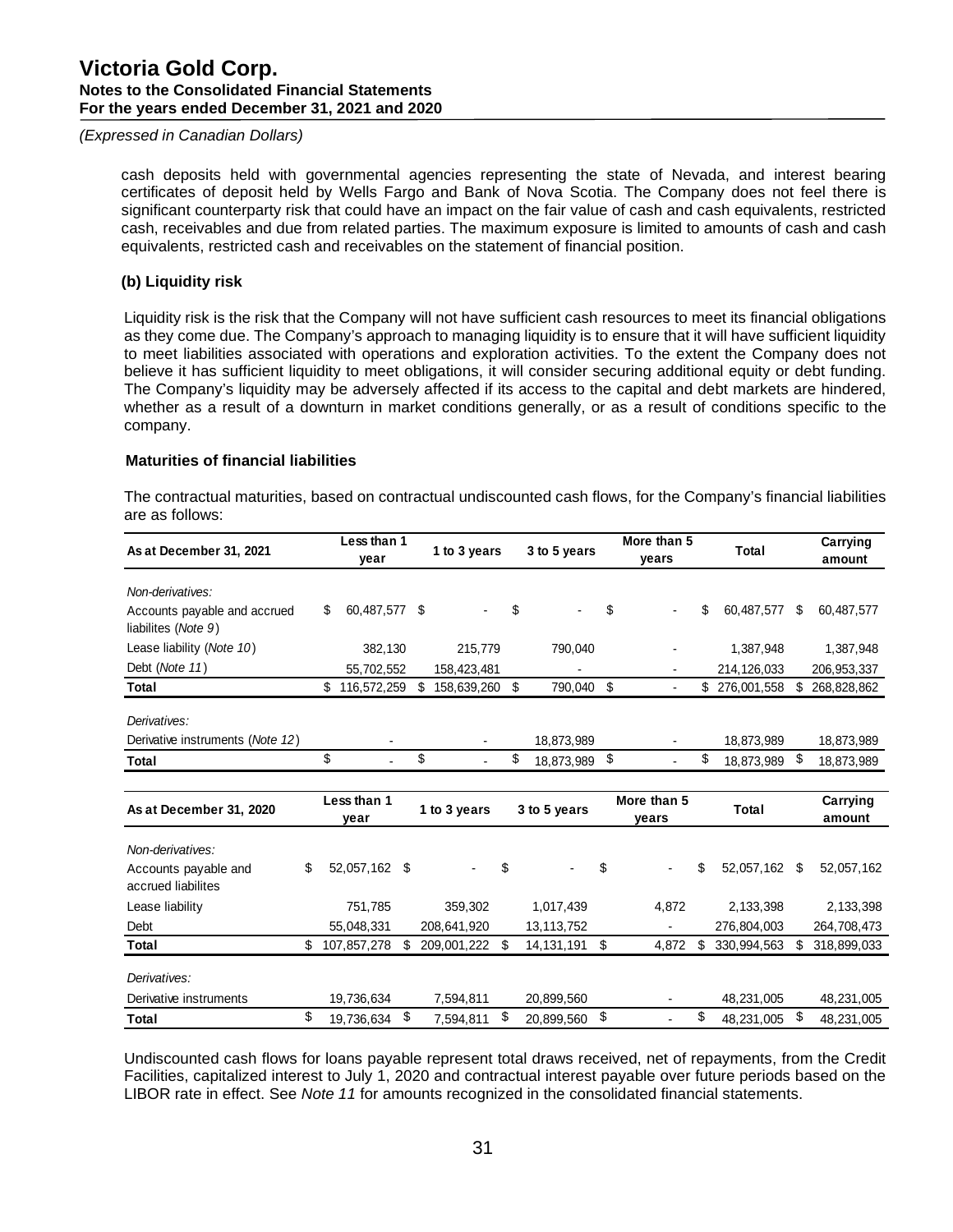#### *(Expressed in Canadian Dollars)*

As of December 31, 2021, the Company had a cash balance of \$31.3 million (December 31, 2020 - \$56.1 million) to settle current accounts payable, accrued liabilities, current taxes payable and current portion of long-term debt of \$124.6 million (December 31, 2020 - \$127.6 million).

The Company regularly evaluates its overall cash position and forecasted cash flows to ensure preservation and security of capital as well as maintenance of liquidity. Forecasting takes into consideration the Company's debt financing and internal liquidity targets.

### **(c) Price risk**

The Company's financial assets and liabilities are exposed to price risk with respect to commodity prices and prices of the Company's equity investments. The price risk on equity investments is limited due to the nature and low balance of the Company's holdings. Commodity price risk refers to the potential adverse impact on earnings and economic value due to commodity price movements and volatilities. The Company entered into gold put and call options (*Note 12*) under the Company's hedging policy that was adopted by the Board and continues to monitor prices of precious minerals to determine the appropriate course of action to be taken.

### **(d) Foreign currency risk**

The Company incurs minimal exploration expenditures in the United States and holds a portion of its restricted cash and cash and cash equivalents in US dollars. The Company also has debt facilities in US dollars being utilized. The Company funds certain construction expenditures in US dollars. This gives rise to a risk that its US dollar expenditures and US dollar cash holdings and debt may be adversely impacted by fluctuations in foreign exchange. The Company does not currently undertake currency hedging activities.

#### **(e) Interest rate risk**

Interest rate risk is the impact that changes in interest rates could have on the Company's investments and liabilities. The Company's cash balances are not subject to significant interest rate risk as balances are current. The Credit Facilities are subject to a variable LIBOR rate. Significant changes in the LIBOR rate could have a significant impact on the Company's loans payable balance in the consolidated statements of financial position and interest expense on debt facilities in the consolidated statements of income and comprehensive income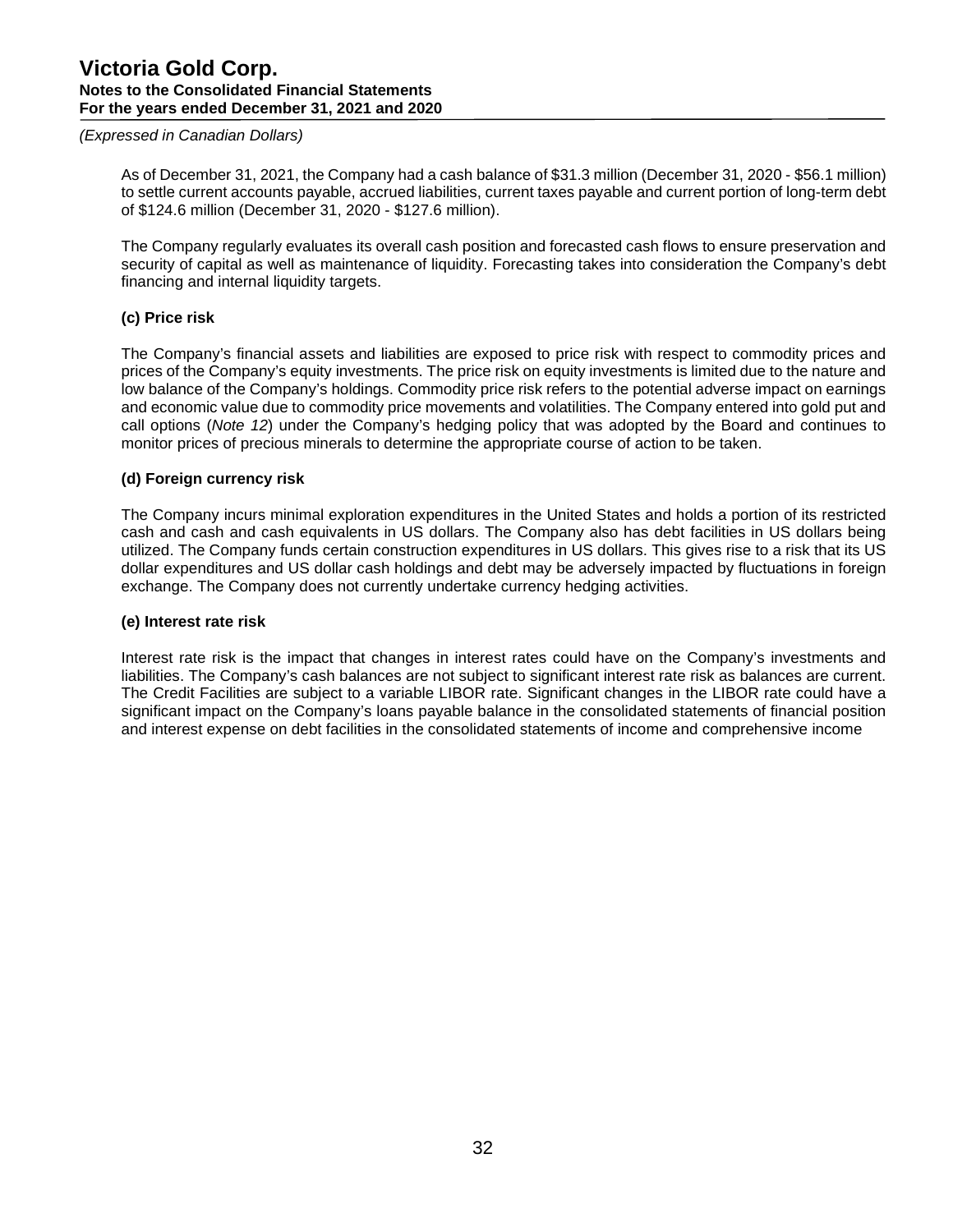#### *(Expressed in Canadian Dollars)*

### **Sensitivity analysis**

The following table summarizes the sensitivity of the Company's cash, cash equivalents and restricted cash to changes in interest rates and foreign exchange rates over the year ended December 31, 2021:

|                                                             | Carrying<br>Amount | Interest rate<br>change (1) |            | <b>Foreign currency</b><br>change (2) |             |
|-------------------------------------------------------------|--------------------|-----------------------------|------------|---------------------------------------|-------------|
|                                                             |                    | $+1%$                       | - 1%       | $+10%$                                | $-10%$      |
| Cash and cash equivalents<br>(Cdn\$)                        |                    |                             |            |                                       |             |
| Cash - Cdn\$ denominated                                    | 12,339,453         | 123,395                     | (123, 395) |                                       |             |
| Cash - US\$ denominated                                     | 18,720,295         | 187,203                     | (187, 203) | 1,872,030                             | (1,872,030) |
| Treasury funds - Canadian<br>denominated                    | 191,119            | 1,911                       | (1, 911)   |                                       |             |
| Total cash and cash equivalents                             | 31,250,867         | 312,509                     | (312, 509) | 1,872,030                             | (1,872,030) |
| Reclamation bonds - US\$<br>denominated (interest bearing)  | 420,761            | 4,208                       | (4,208)    | 42,076                                | (42,076)    |
| Reclamation bonds - Cdn\$<br>denominated (interest bearing) | 99,000             | 990                         | (990)      |                                       |             |
| Total amount or impact - cash<br>and deposits               | 31,770,628         | 317,707                     | (317, 707) | 1,914,106                             | (1,914,106) |
|                                                             |                    |                             |            |                                       |             |
| Total debt - US\$ denominated                               | 206,953,337        | (3,076,303)                 | 3,076,303  | (20,695,334)                          | 20,695,334  |
| Total impact - cash, deposits and<br>debt                   |                    | (2,758,597)                 | 2,758,597  | (18,781,228)                          | 18,781,228  |

1) Interest earned on the Company's interest bearing cash accounts, treasury funds and certificates of deposit is at prevailing rates that fluctuate with changes in banking interest rates and Government t-bill rates. Interest expense on the Company's interest bearing debt is at prevailing rates that fluctuate with changes in banking interest rates. Management believes that a plus or minus 1% annual change in rates is a reasonable estimate of variability over a twelve month period.

2) The Company's US dollar cash balance, US dollar reclamation bonds, US dollar based certificates of deposit and US dollar debt balances are subject to foreign exchange risk. Management has shown a sensitivity analysis of a plus or minus change of 10%.

### **(a) Fair value of financial assets and liabilities**

The book values of the cash, restricted cash, accounts receivable, accounts payable and accrued liabilities, approximate their respective fair values.

The fair values together with the carrying amounts shown in the statements of financial position are as follows: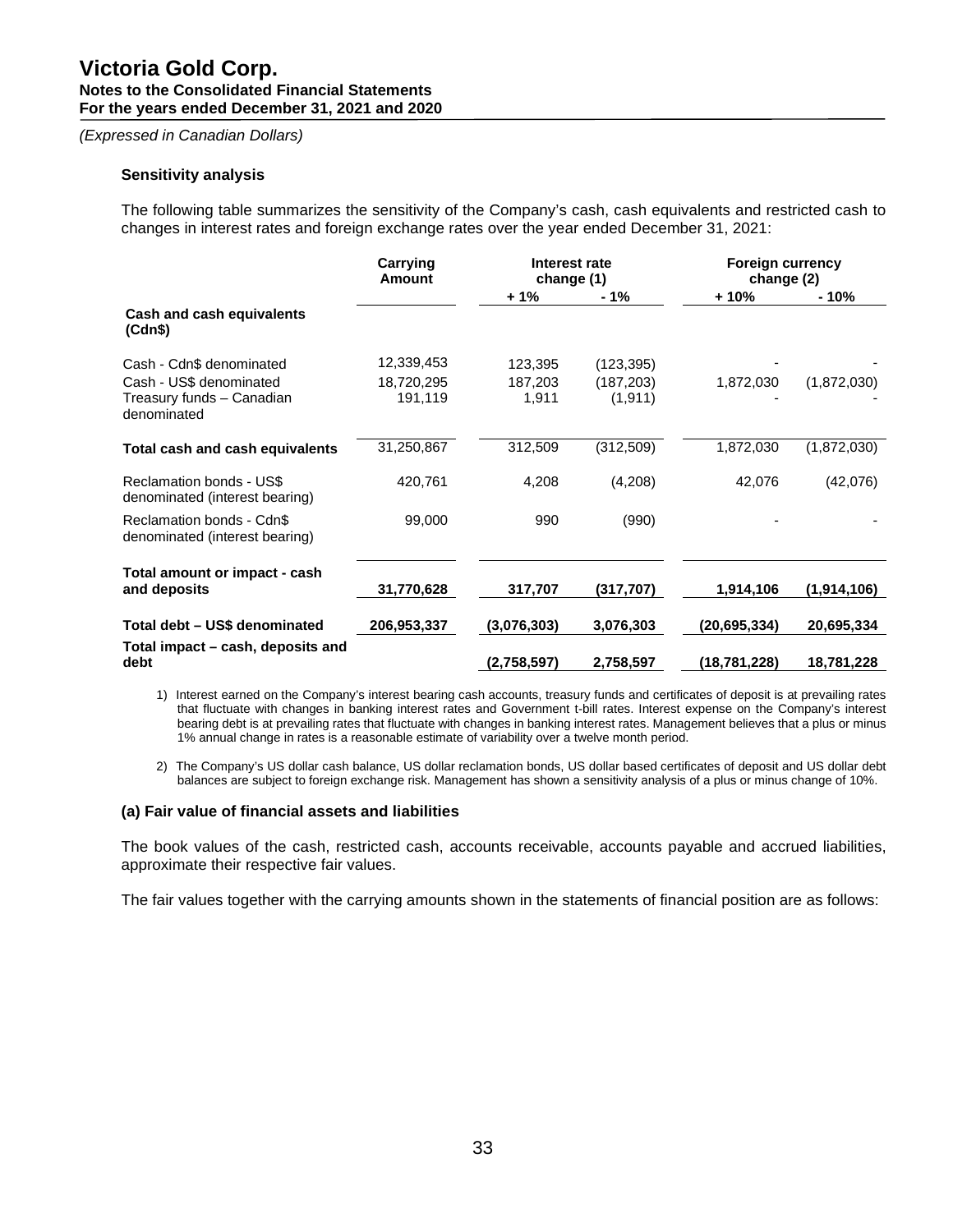*(Expressed in Canadian Dollars)*

|                                          |                       |    | December 31,<br>2021 |                 | 2020               | December 31,  |
|------------------------------------------|-----------------------|----|----------------------|-----------------|--------------------|---------------|
|                                          | <b>Classification</b> |    | Carrying<br>amount   | Fair<br>value   | Carrying<br>amount | Fair<br>value |
| Cash and cash equivalents                | Level 1               | S. | 31,250,867           | \$31,250,867    | \$56,136,314       | \$56,136,314  |
| Restricted cash                          | Level 1               |    | 519.761              | 519.761         | 3, 153, 196        | 3,153,196     |
| Marketable securities                    | Level 1               |    | 10.670.011           | 10.670.011      | 4.373.319          | 4,373,319     |
| Other receivables                        | <b>Amortized Cost</b> |    | 956.104              | 956,104         | 3,150,503          | 3,150,503     |
| Accounts payable and accrued liabilities | <b>Amortized Cost</b> |    | (60, 487, 577)       | (60, 487, 577)  | (52,057,162)       | (52,057,162)  |
| Lease liability                          | <b>Amortized Cost</b> |    | (1, 387, 948)        | (1, 387, 948)   | (2, 133, 398)      | (2, 133, 398) |
| Debt                                     | <b>Amortized Cost</b> |    | (206, 953, 337)      | (206, 953, 337) | (264,708,473)      | (264,708,473) |
| Fair value of derivative instruments     | Level 2               |    | 18,873,989           | 18.873.989      | 48.231.005         | 48.231.005    |

The fair value hierarchy has the following levels:

- Level 1 valuation based on quoted prices (unadjusted) in active markets for identical assets or liabilities;
- Level 2 valuation techniques based on inputs other than quoted prices included in Level 1 that are observable for the asset or liability, either directly (i.e., as prices) or indirectly (i.e., derived from prices);
- Level 3 valuation techniques using inputs for the asset or liability that are not based on observable market data (unobservable inputs).

#### **(b) Estimation of fair values**

The following summarizes the major methods and assumptions used in estimating the fair values of financial instruments reflected in the table:

*Restricted cash / Securities in listed entities (financial assets at fair value through profit or loss)* Fair value is based on quoted market prices at the balance sheet date without any deduction for transaction costs.

#### *Trade and other receivables / payables*

For receivables / payables with a remaining life of less than one year, the notional amount is deemed to reflect the fair value.

#### *Derivative instruments*

The fair value of these derivatives is determined using a valuation model that incorporates such factors as metal prices, metal price volatility, risk-free interest rate and expiry date.

#### **(c) Foreign currency risk**

The Company incurs minimal exploration expenditures in the United States and holds a portion of its restricted cash and cash and cash equivalents in US dollars. The Company also has debt facilities in US dollars being utilized. The Company funds certain construction expenditures in US dollars. This gives rise to a risk that its US dollar expenditures and US dollar cash holdings and debt may be adversely impacted by fluctuations in foreign exchange. The Company does not currently undertake currency hedging activities.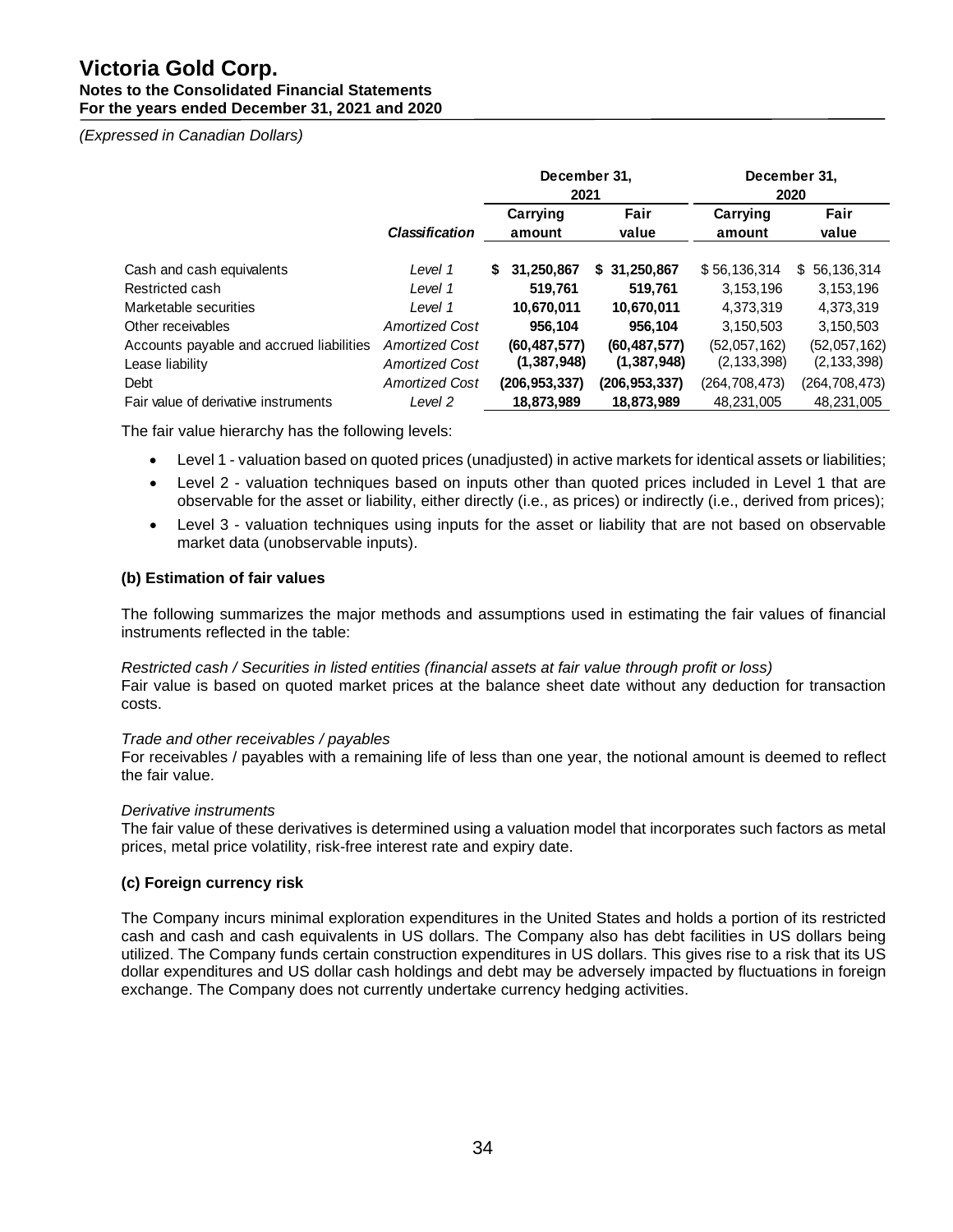*(Expressed in Canadian Dollars)*

### **26. INCOME TAXES**

|                                               |    | For the years ended          |             |
|-----------------------------------------------|----|------------------------------|-------------|
|                                               |    | December 31,<br>December 31, |             |
|                                               |    | 2021                         | 2020        |
| Current income tax:                           |    |                              |             |
| Based on taxable income for the year          | S  | $(7,967,779)$ \$             | (1,634,488) |
|                                               |    | (7,967,779)                  | (1,634,488) |
| Deferred income tax:                          |    |                              |             |
| Origination/reversal of temporary differences | \$ | $(25, 492, 657)$ \$          | (6,350,000) |
| Deferred flow-through share premium           |    |                              | 369,152     |
|                                               |    | (25, 492, 657)               | (5,980,848) |
| Income tax recovery/(expense)                 | S  | $(33, 460, 436)$ \$          | (7,615,336) |

The reconciliation of the combined Canadian federal and provincial statutory income tax rate on the net income for the periods ended is as follows:

|                                                                                 | For the years ended        |                               |
|---------------------------------------------------------------------------------|----------------------------|-------------------------------|
|                                                                                 | December 31,<br>2021       | December 31,<br>2020          |
| Net (income) loss before recovery of income taxes                               | \$<br>$(143, 828, 593)$ \$ | (22, 507, 245)                |
| Expected income tax (expense) recovery                                          | (38, 114, 577)             | (5,964,420)                   |
| Increase (decrease) resulting from:                                             |                            |                               |
| Change in tax benefits not recognized<br>Under (over) provided in prior periods | 18,307,959                 | (11, 985, 914)<br>(3,569,104) |
| Yukon mining tax                                                                | (12,023,269)               |                               |
| Effect of flow-through renunciation                                             |                            |                               |
| Tax effect on sale of resource properties                                       |                            |                               |
| Other                                                                           | (180, 736)                 | (132, 490)                    |
| Non-deductible (non-taxable) permanent items                                    | (1,449,812)                | 14,036,592                    |
| Income tax recovery/(expense)                                                   | \$<br>$(33,460,436)$ \$    | (7,615,336)                   |
| The Company's income tax is allocated as follows:                               |                            |                               |
| Current tax recovery / (expense)                                                | (7,967,779)                | (1,634,488)                   |
| Deferred tax recovery / (expense)                                               | (25,492,657)               | (5,980,848)                   |
|                                                                                 | \$<br>$(33, 460, 436)$ \$  | (7,615,336)                   |

The December 31, 2021 statutory tax rate of 26.5% did not change from the December 31, 2020 statutory tax rate.